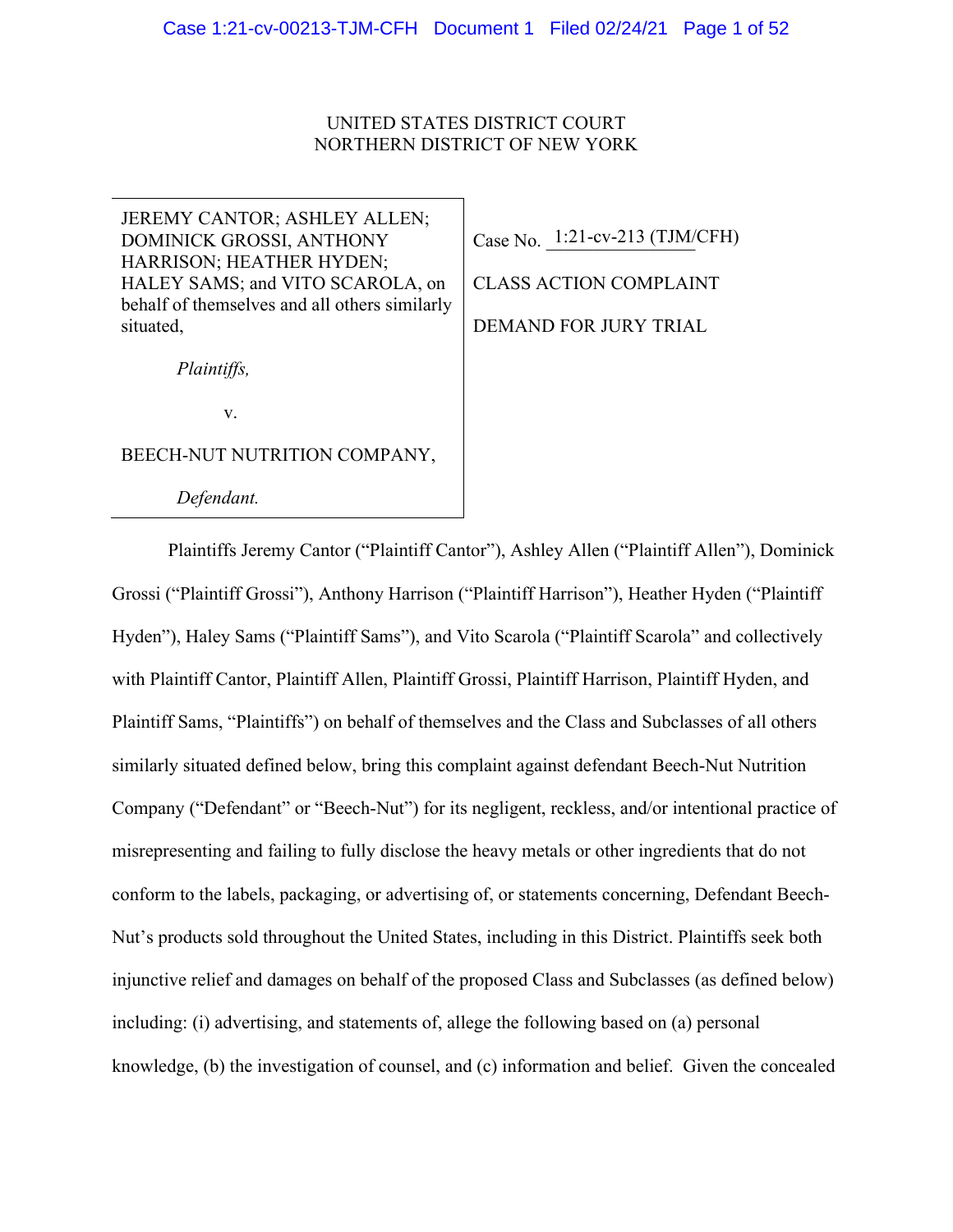#### Case 1:21-cv-00213-TJM-CFH Document 1 Filed 02/24/21 Page 2 of 52

nature of Defendant Beech-Nut's conduct, Plaintiffs believe that an opportunity to conduct discovery will reveal further support for Plaintiffs' allegations.

#### **INTRODUCTION**

1. Plaintiffs bring this action on behalf of themselves and a proposed class of individuals that bought baby food sold by Beech-Nut that was, unbeknownst to Plaintiffs and members of the Class and Subclasses (but known to Beech-Nut), tainted with numerous toxic heavy metals. Plaintiffs and members of the Class and Subclasses seek injunctive and monetary relief based on Beech-Nut's false, deceptive, and misleading business practices in violation of the consumer protection statutes of the home states of Plaintiffs and members of the Class and Subclasses.

2. Parents and other caregivers, including Plaintiffs and members of the Class and Subclasses, reasonably believe that the baby food they purchase for their babies will be healthy, nutritious, and non-toxic. Alarmingly, they were wrong. On February 4, 2021, the United States House of Representatives Committee on Oversight and Reform's Subcommittee on Economic and Consumer Policy (the "House Subcommittee") released a report entitled "Baby Foods Are Tainted with Dangerous Levels of Arsenic, Lead, Cadmium, and Mercury"<sup>1</sup> (the "Report"). According to the Report, several brands of baby food sold in the United States, including those sold by Defendant Beech-Nut, contain unsafe levels of toxic heavy metals including metals such as arsenic, lead, and cadmium.

<sup>1</sup> *Baby Foods Are Tainted with Dangerous Levels of Arsenic, Lead, Cadmium, and Mercury*, Staff Report (the "Report"), Subcommittee on Economic and Consumer Policy of the Committee on Oversight and Reform, at 2, Feb. 4, 2021, https://oversight.house.gov/sites/democrats.oversight.house.gov/files/2021-02-

<sup>04%20</sup>ECP%20Baby%20Food%20Staff%20Report.pdf (accessed February 24, 2021).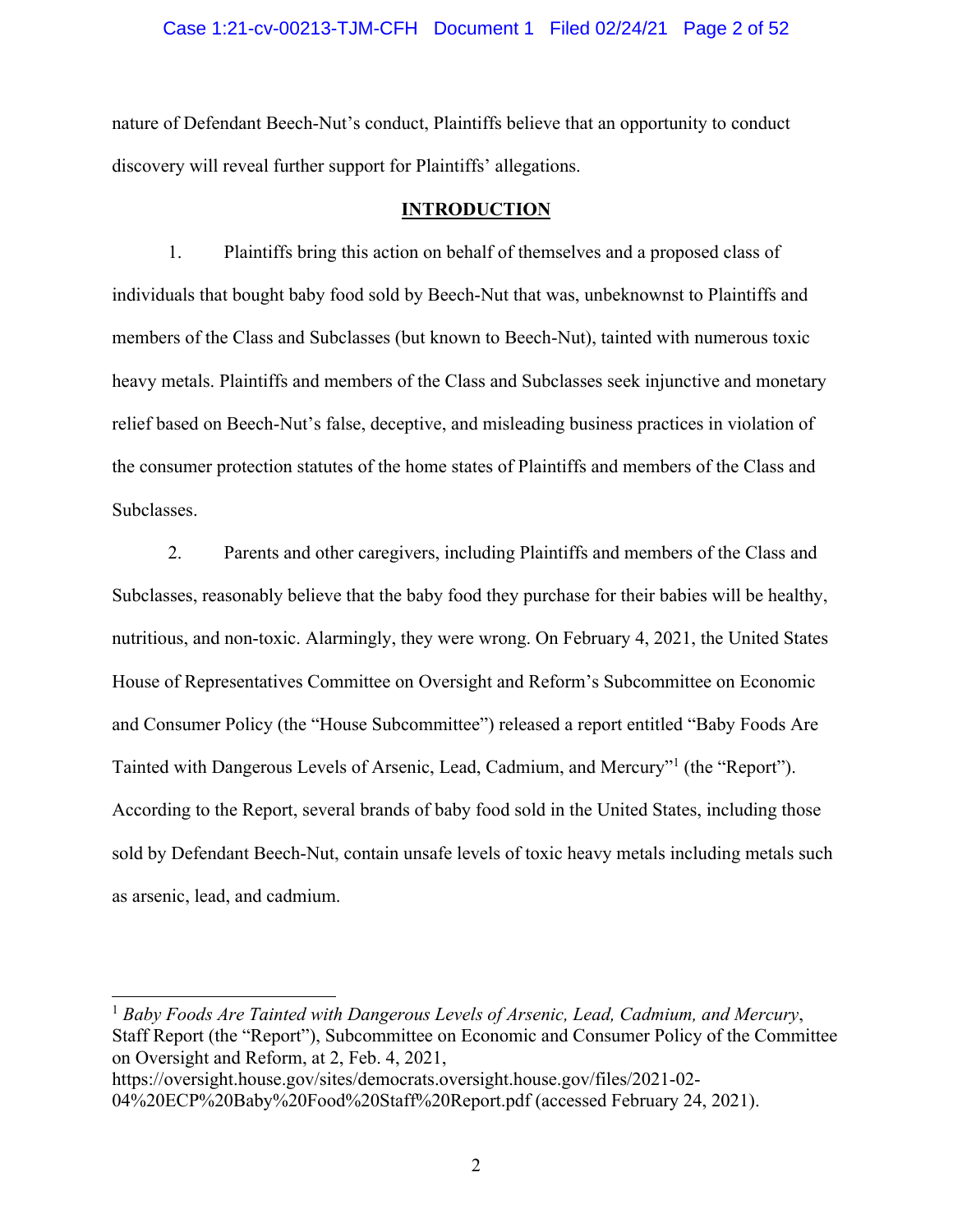#### Case 1:21-cv-00213-TJM-CFH Document 1 Filed 02/24/21 Page 3 of 52

3. Given the health risks associated with high levels of toxic heavy metals, the presence of these substances in baby food is a material fact to consumers. Indeed, consumers, such as Plaintiffs and members of the Class and Subclasses (defined below), are unwilling to purchase baby food that contains unsafe levels of toxic heavy metals.

4. Baby food manufacturers hold a special position of public trust; consumers believe that they would not sell products that are unsafe. Defendant Beech-Nut knew that the presence of toxic heavy metals in their baby food was a material fact to consumers, yet omitted and concealed the unsafe level of heavy metals from consumers. To this day, Defendant Beech-Nut's baby foods containing dangerous levels of toxic heavy metals bear no label or warning to parents.

5. Accordingly, Plaintiffs bring this suit on behalf of themselves and a Class of similarly situated individuals for damages resulting from Defendant's sale of baby food that contained unsafe levels of toxic heavy metals.

#### **PARTIES**

- 6. Plaintiff Jeremy Cantor is a citizen of the State of Colorado.
- 7. Plaintiff Ashley Allen is a citizen of the State of Michigan.
- 8. Plaintiff Dominick Grossi is a citizen of the Commonwealth of Pennsylvania.
- 9. Plaintiff Anthony Harrison is a citizen of the State of Missouri.
- 10. Plaintiff Heather Hyden is a citizen of the State of Texas.
- 11. Plaintiff Haley Sams is a citizen of the State of Georgia.
- 12. Plaintiff Vito Scarola is a citizen of the State of Florida.
- 13. Defendant Beech-Nut Nutrition Company is a Delaware corporation with its

principal place of business located at One Nutritious Place, Amsterdam, New York, 12010.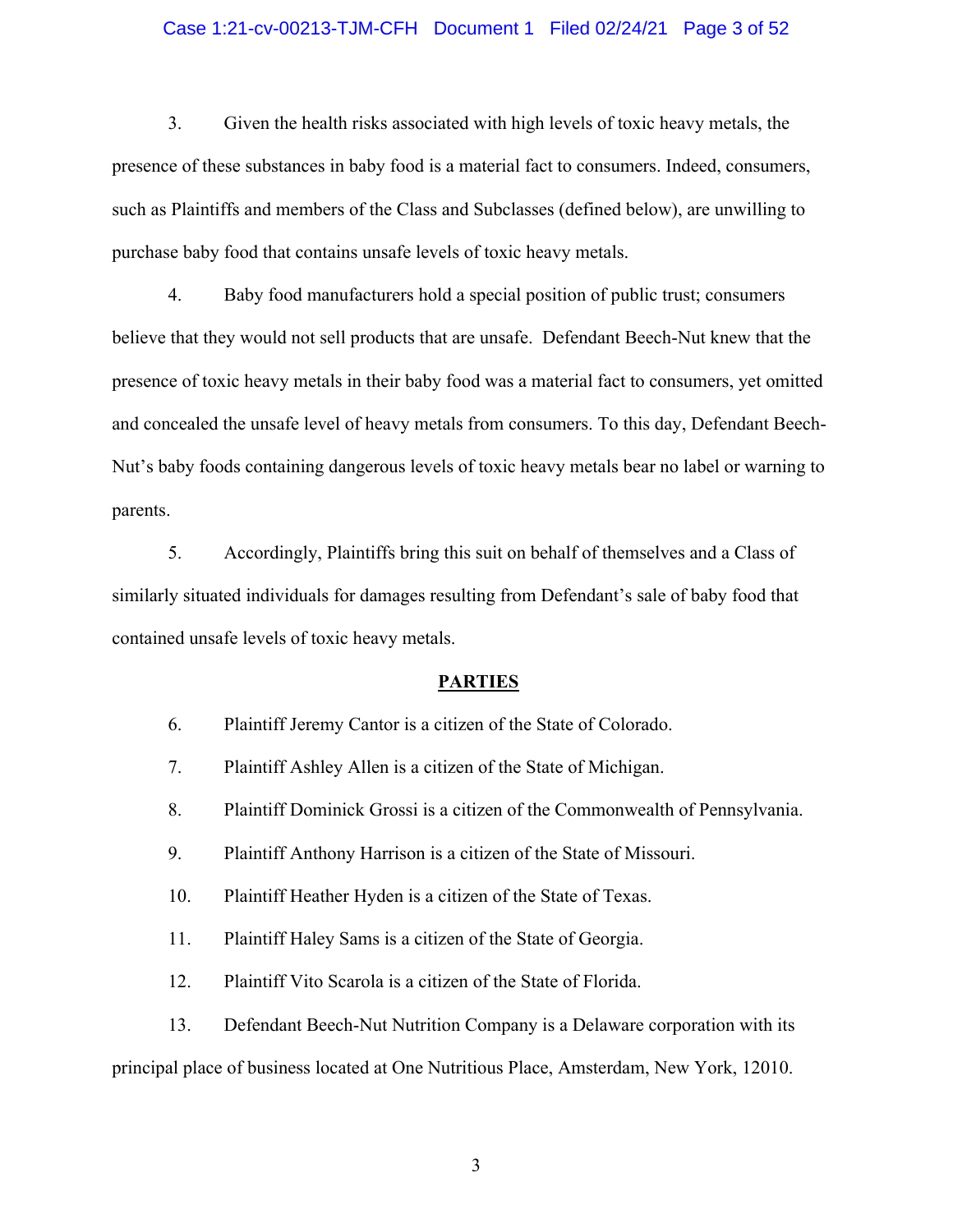#### **JURISDICTION AND VENUE**

14. This Court has subject matter jurisdiction over this action pursuant to 28 U.S.C. § 1332(d)(2)(A), because this case is a class action where the aggregate claims of all members of the proposed Classes exceed \$5,000,000.00, exclusive of interest and costs, and the Plaintiffs and most members of the proposed Classes are citizens of a state different from Defendant.

15. The Court has personal jurisdiction over the Defendant. The Defendant has transacted business and maintained substantial contact throughout the United States, including in this District. Defendant's conduct has taken place in, been directed at, and has had the intended effect of, causing injury to persons residing in, located in, or doing business throughout the United States, including in this District.

16. Venue is proper in this District because a substantial portion of the events complained of herein took place in this District, and this Court has jurisdiction over the Defendant. Specifically, Defendant's decision-making regarding the marketing of the baby foods at issue, including the decision to omit the material information regarding the toxic heavy metals in the products, was located in this District. Furthermore, Defendant is headquartered in this District.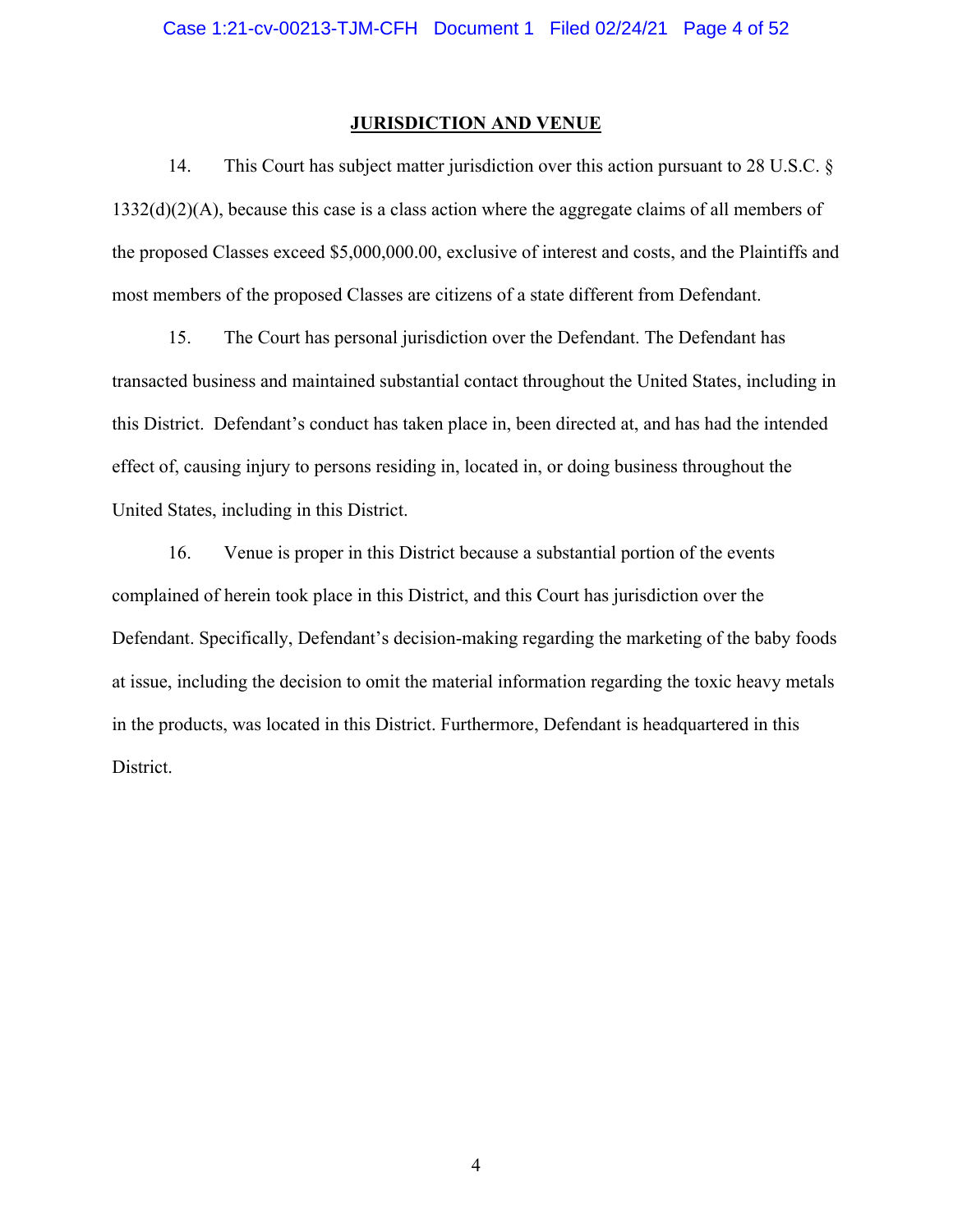#### **FACTUAL BACKGROUND**

#### **I. BEECH-NUT NUTRITION COMPANY**

17. Defendant Beech-Nut manufactures, markets, advertises, labels, distributes, and sells baby food products throughout the United States and describes itself as "dedicated to championing real food for a healthier world."<sup>2</sup>

18. Beech-Nut promotes its food as premium baby food and in doing so, has marketed its products as "safe", "natural and organic", "real food for babies", "free from artificial preservatives, colors and flavors",<sup>3</sup> and states that "nothing artificial [is] added" to the baby food it produces.4

19. Beech-Nut also promotes that, to ensure its products are safe for consumption, Beech-Nut employs a thorough testing program. For example, Beech-Nut's website states that Beech-Nut has "been testing [] ingredients for heavy metals since 1985, and [Beech-Nut is] aware of no higher standards in the industry than the ones [Beech-Nut] employ[s]." To accomplish this, Beech-Nut "test[s] for up to 255 pesticides and heavy metals (like lead, cadmium, arsenic and other nasty stuff). Just like you would, we send the produce back if it's not good enough. Even in the case of our infant rice cereal, which is already below the proposed FDA limit for arsenic in rice cereals, we still test every, single lot to ensure it's safe to consume."5

<sup>5</sup> Food Quality & Safety, Beech-Nut (Sept. 4, 2019), https://web.archive.org/web/20190904110613/https://www.beechnut.com/food-quality-safety/ (accessed Feb. 24, 2021).

<sup>&</sup>lt;sup>2</sup> Our Story, Beech-Nut, https://www.beechnut.com/our-story/ (accessed Feb. 23, 2021). <sup>3</sup> *Id.*

<sup>&</sup>lt;sup>4</sup> Food Quality & Safety, Beech-Nut, https://www.beechnut.com/food-quality-safety/ (accessed Feb. 23, 2021).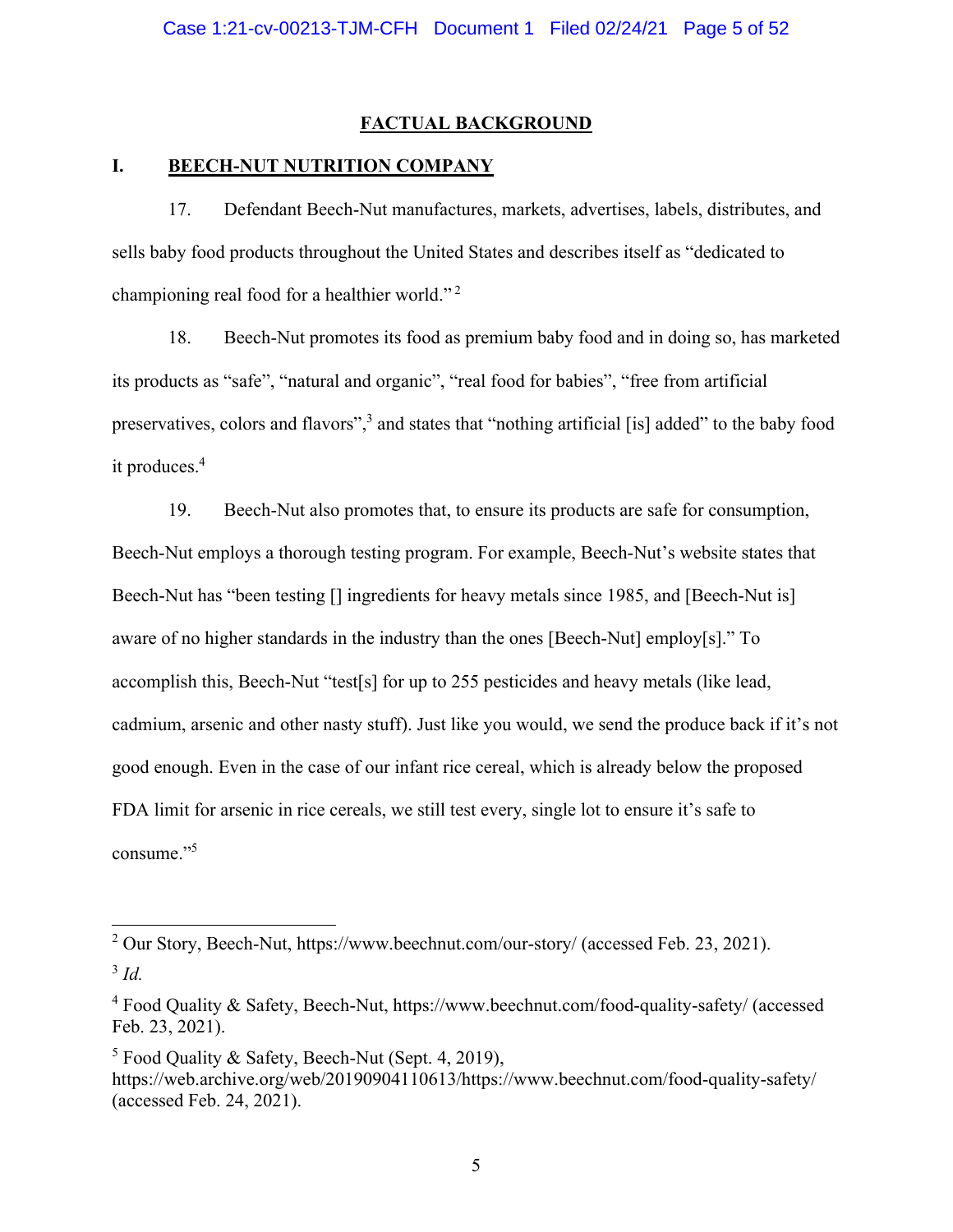#### Case 1:21-cv-00213-TJM-CFH Document 1 Filed 02/24/21 Page 6 of 52

20. Beech-Nut produces several types of baby foods, including, but limited to the

following (the "Beech-Nut Baby Foods"):

- Beech-Nut Rice Single Grain Baby Cereal Stage 1
- Beech-Nut Organics Oatmeal Whole Grain Baby Cereal Stage 1;
- Beech-Nut Organics Prunes;
- Beech-Nut Naturals Prunes;
- Beech-Nut Organics Pear, Kale, & Cucumber
- Beech-Nut Organics Apple, Raspberries, & Avocado
- Beech-Nut Organics Apple, Kiwi, & Spinach
- Beech-Nut Organics Banana, Cinnamon, & Granola
- Beech-Nut Organics Pears
- Beech-Nut Organics Sweet Potatoes;
- Beech-Nut Classics Sweet Carrots Stage 2;
- Beech-Nut Organics *Just* Carrots Stage 1;
- Beech-Nut Naturals *Just* Sweet Potatoes Stage 1;
- Beech-Nut Organics *Just* Sweet Potatoes Stage 1;
- Beech-Nut Classics Sweet Potatoes Stage 2;
- Beech-Nut Classics Sweet Peas Stage 2;
- Beech-Nut Naturals *Just* Butternut Squash Stage 1;
- Beech-Nut Organic *Just* Pumpkin Stage 1;
- Beech-Nut Organic *Just* Apples Stage 1;
- Beech-Nut Naturals Bananas Stage 1;
- Beech-Nut Naturals Beets, Pear & Pomegranate Stage 2;
- Beech-Nut Naturals Sweet Corn and Green Beans;
- Beech-Nut Naturals Carrots;
- Beech-Nut Naturals Green Beans;
- Beech-Nut Naturals Apple and Blackberries;
- Beech-Nut Naturals Pear;
- Beech-Nut Naturals Apple and Kale;
- Beech-Nut Naturals Pineapple, Pear, and Avocado;
- Beech-Nut Naturals Sweet Potato:
- Beech-Nut Naturals Apple;
- Beech-Nut Naturals Apple, Pumpkin, and Cinnamon;
- Beech-Nut Naturals Spinach, Zucchini, and Peas; and
- Beech-Nut Naturals Mango.

Beech-Nut markets under its "naturals" and "organics" in order to emphasize the foods

suitability for consumption by young children and infants.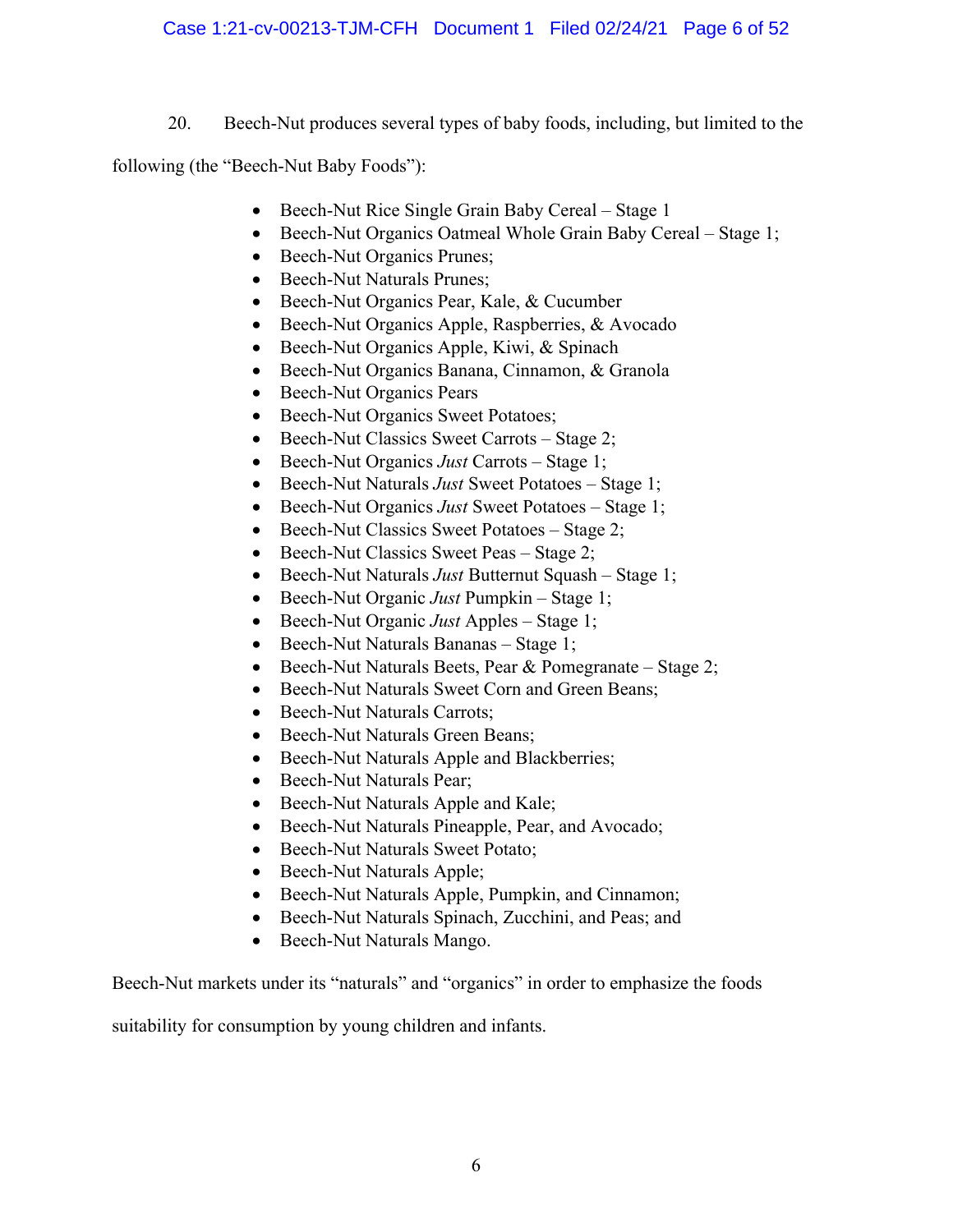#### Case 1:21-cv-00213-TJM-CFH Document 1 Filed 02/24/21 Page 7 of 52

21. Beech-Nut Baby Foods' packaging labels do not list, let alone warn, potential customers that the Beech-Nut Baby Foods contain toxic heavy metals.

#### **II. HEAVY METAL NEUROTOXINS & THEIR EFFECT ON CHILD DEVELOPMENT**

22. Baby food producers promote their product testing and safety procedures because parents and caretakers pay attention to what ingredients are in the baby food they purchase for their children. This is because adults do not want to expose their children to substances and/or chemicals that would either harm the child or inhibit the child's development.

23. One example of harmful substances parents want to avoid exposing their children to are the heavy metals arsenic, lead, mercury, and cadmium. These heavy metals are a type of substance known as neurotoxins, or substances that "alter[] the structure of function of the nervous system."<sup>6</sup> Exposure to these neurotoxins have been shown to "diminish quality of life, reduce academic achievement, and disturb behavior, with profound consequences for the welfare and productivity of entire societies."<sup>7</sup>

24. Research continuously shows that exposure to food containing these heavy metals causes "troubling risks for babies, including cancer and lifelong deficits in intelligence[.]"8 Specifically, the heavy metals "can harm a baby's developing brain and nervous system" and cause negative impacts such as "the permanent loss of intellectual capacity and behavioral

<sup>6</sup> https://www.britannica.com/science/neurotoxin

<sup>7</sup> Jane Houlihan and Charlotte Brody, *What's in my baby's food?*, 13, Healthy Babies Bright Futures (Oct. 2019), https://www.healthybabyfood.org/sites/healthybabyfoods.org/files/2020- 04/BabyFoodReport\_ENGLISH\_R6.pdf (accessed Feb. 22, 2021) (hereinafter "Healthy Babies Bright Futures Report").

<sup>&</sup>lt;sup>8</sup> Healthy Babies Bright Futures Report, at 1.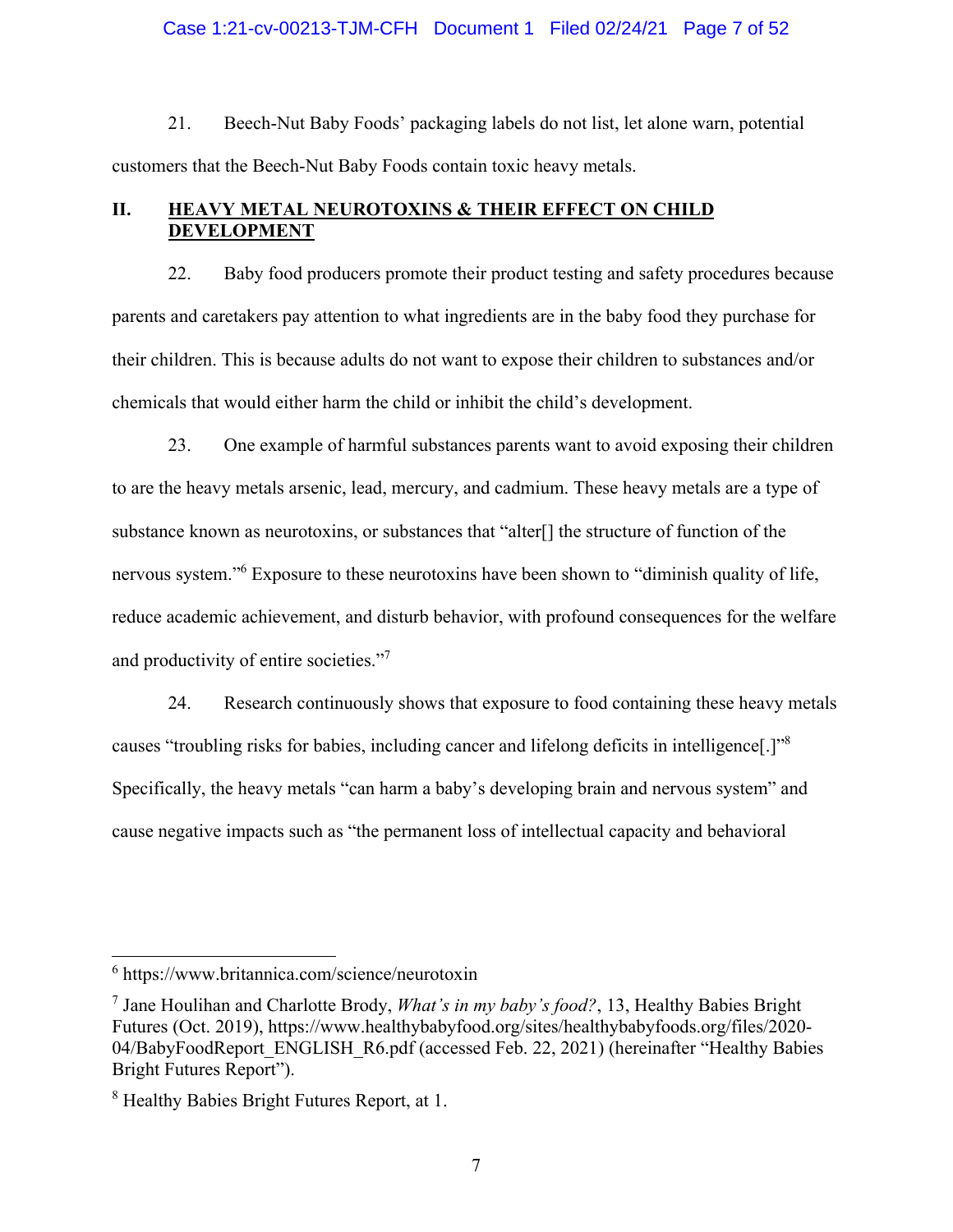#### Case 1:21-cv-00213-TJM-CFH Document 1 Filed 02/24/21 Page 8 of 52

problems like attention-deficit hyperactivity disorder (ADHD)."<sup>9</sup> These developmental conditions can be caused by exposure to even trace amounts of these substances.<sup>10</sup>

25. For these reasons, organizations such as the Food and Drug Administration ("FDA") and the World Health Organization ("WHO") have declared arsenic, lead, cadmium, and mercury "dangerous to human health, particularly to babies and children, who are most vulnerable to their neurotoxic effects."11 Further, the FDA has acknowledged that "exposure to [these four heavy] metals are likely to have the most significant impact on public health" and has prioritized them in connection with its heavy metals workgroup looking to reduce the risks associated with human consumption of heavy metals.<sup>12</sup>

#### **A. Arsenic**

26. The heavy metal arsenic has been shown to cause "cognitive deficits among school-age children exposed early in life, and neurological problems in adults who were exposed to arsenic-poisoned milk as infants."13 The effects of arsenic exposure are irreversible and in addition to the cognitive and neurological effects it has on child development, arsenic also creates a risk of "respiratory, gastrointestinal, hematological, hepatic, renal, skin, neurological and immunological effects, as well as damaging effects on the central nervous system[.]"<sup>14</sup>

 $12$  Report, at 3.

<sup>&</sup>lt;sup>9</sup> Healthy Babies Bright Futures Report, at 6.

<sup>&</sup>lt;sup>10</sup> Healthy Babies Bright Futures Report, at 1.

<sup>&</sup>lt;sup>11</sup> See Baby Foods Are Tainted with Dangerous Levels of Arsenic, Lead, Cadmium, and Mercury, *Staff Report* (the "Report"), Subcommittee on Economic and Consumer Policy of the Committee on Oversight and Reform, at 2, February 4, 2021,

https://oversight.house.gov/sites/democrats.oversight.house.gov/files/2021-02- 04%20ECP%20Baby%20Food%20Staff%20Report.pdf (accessed Feb. 4, 2021).

<sup>&</sup>lt;sup>13</sup> Healthy Babies Bright Futures Report, at 13.

<sup>14</sup> Report, at 10 (quoting Miguel Rodríguez-Barranco et al., *Association of Arsenic, Cadmium and Manganese Exposure with Neurodevelopment and Behavioural Disorders in Children: A*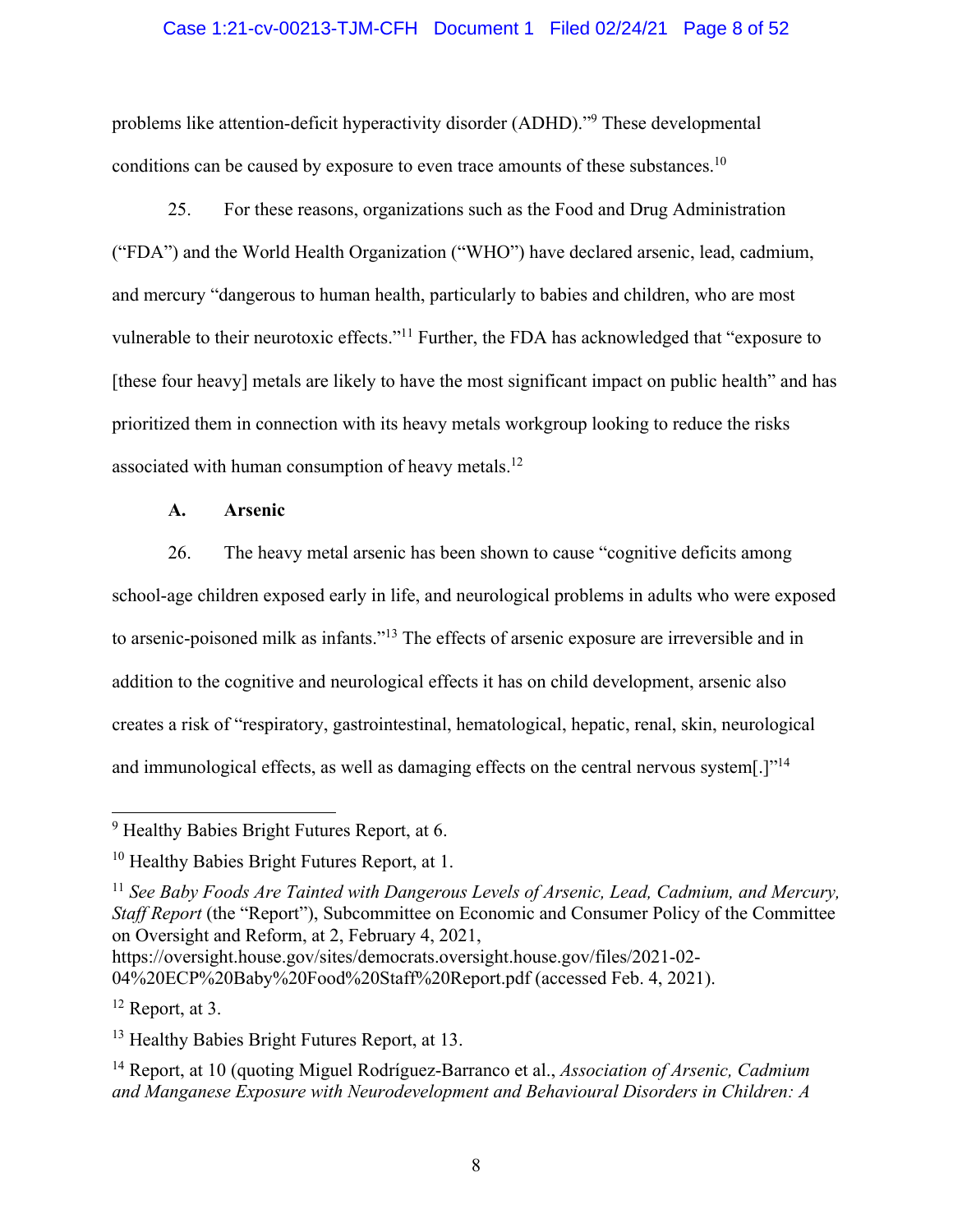#### Case 1:21-cv-00213-TJM-CFH Document 1 Filed 02/24/21 Page 9 of 52

27. Arsenic's harmful effects have caused both the U.S. Environmental Protection Agency ("EPA") and U.S. Food and Drug Administration ("FDA") to set standards limiting the allowable amount of arsenic in products meant for human consumption. For example, the FDA has set a limit of 10 parts per billion ("PPB") for apple juice, and the EPA has set the same limit for drinking water. Additionally, the FDA has set a limit of 10 parts per billion for bottled water<sup>15</sup> and is considering limiting the action level for arsenic in rice cereals for infants to 100 ppb.16 The FDA has taken action against companies whose products contain arsenic levels exceeding this limit. $17$ 

#### **B. Lead**

28. Exposure to the heavy metal lead has been shown to cause harm to children's brain and nervous systems and is associated with a range of negative health outcomes including "behavioral problems, decreased cognitive performance, delayed puberty, and reduced postnatal growth."18 Even very low exposure levels to lead "cause[s] lower academic achievement, attention deficits and behavior problems. No safe level of exposure has been identified."19

15 Laura Reiley, *New Report Finds Toxic Heavy Metals in Popular Baby Foods. FDA Failed to Warn Consumers of Risk*, THE WASHINGTON POST (Feb. 4, 2021), https://www.washingtonpost.com/business/2021/02/04/toxic-metals-baby-food/ (accessed Feb. 22, 2021).

*Systematic Review and Meta-Analysis* (June 1, 2013), https://pubmed.ncbi.nlm.nih.gov/23570911/) (accessed Feb. 23, 2021).

<sup>16</sup> FDA, *Draft Guidance for Industry: Inorganic Arsenic in Rice Cereals for Infants: Action Level* (Apr. 2016),

https://www.fda.gov/downloads/Food/GuidanceRegulation/GuidanceDocuments RegulatoryInformation/UCM493152.pdf (accessed Feb. 22, 2021).

<sup>17</sup> *See, e.g. Warning Letter from FDA to Valley Processing, Inc. (June 2, 2016), https://www.fda.gov/iceci/enforcementactions/warningletters /2016/ucm506526.htm.*

 $18$  Report, at 11.

<sup>&</sup>lt;sup>19</sup> Healthy Babies Bright Futures Report, at 13.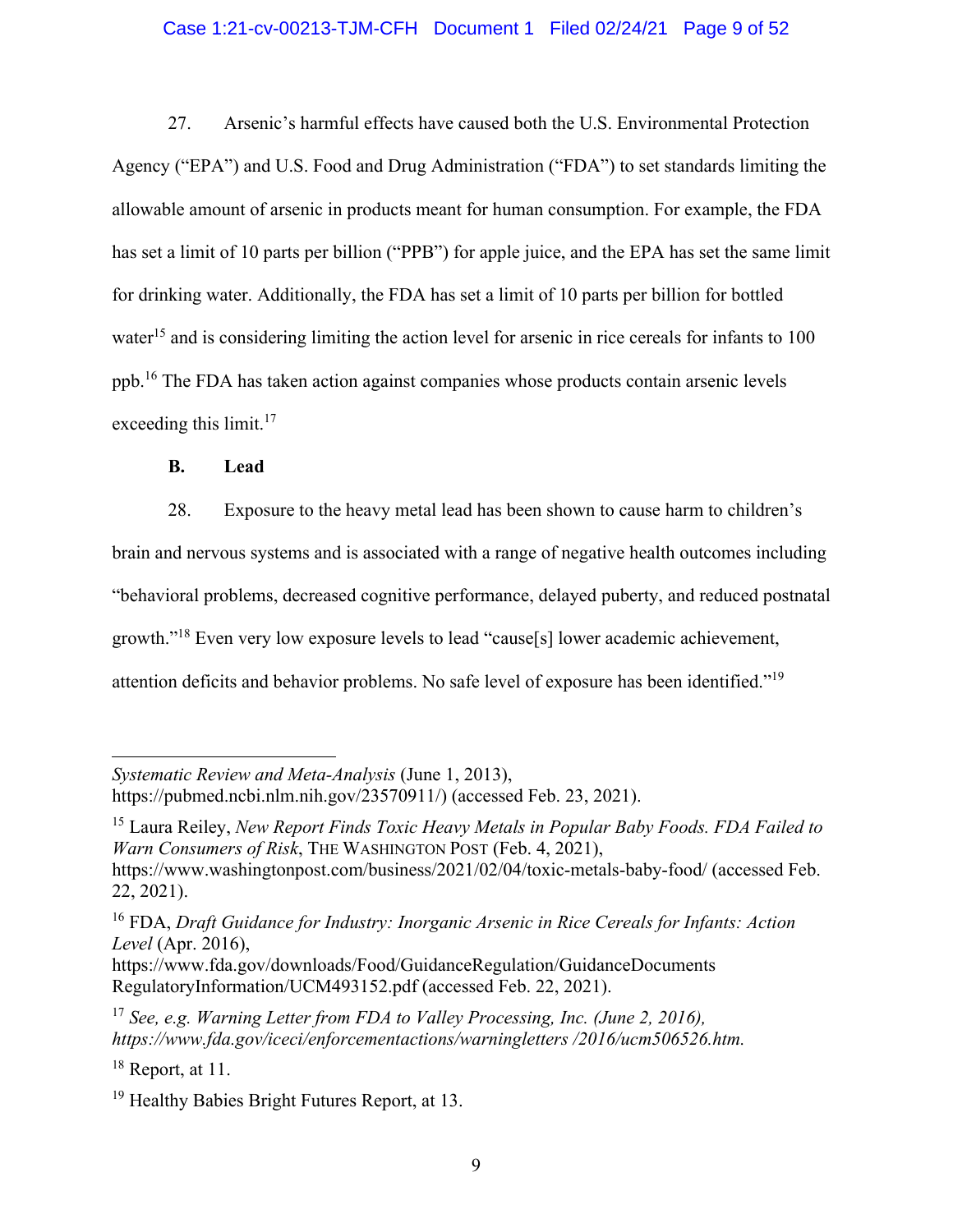#### Case 1:21-cv-00213-TJM-CFH Document 1 Filed 02/24/21 Page 10 of 52

29. For example, one study found that "children age 0 to 24 months lose more than 11 million IQ points from exposure to arsenic and lead in food."<sup>20</sup> Additionally, studies have established a link between lead exposure and Attention-Deficit/Hyperactivity Disorder  $(ADHD).<sup>21</sup>$ 

30. The proven negative effects of lead exposure have caused several health organizations—including the American Academy for Pediatrics, the Environmental Defense Fund, and Consumer Reports—to recommend that lead in baby foods not exceed 1  $ppb^{22}$  and "[t]he European Union has set the maximum lead level in infant formula to 20 ppb. $123$ 

**C. Mercury** 

31. The World Health Organization warns that mercury "may have toxic effects on

the nervous, digestive and immune systems, and on lungs, kidneys, skin and eyes" and

considered mercury "one of the top ten chemicals or groups of chemicals of major public health concern."24

32. It has been recognized that "[y]oung and unborn children are at greatest risk from mercury exposure because their nervous systems are still developing"<sup>25</sup> and that exposure to

22 Laura Reiley, *New Report Finds Toxic Heavy Metals in Popular Baby Foods. FDA Failed to Warn Consumers of Risk*, THE WASHINGTON POST (Feb. 4, 2021), https://www.washingtonpost.com/business/2021/02/04/toxic-metals-baby-food/ (last accessed Feb. 22, 2021).

<sup>23</sup> *Id.*

 $^{24}$  *Id.* 

<sup>20</sup> Healthy Babies Bright Futures Report, at 13.

<sup>21</sup> Report, at 12 (citing Gabriele Donzelli *et al.*, *The Association Between Lead and Attention-Deficit/Hyperactivity Disorder: A Systematic Review* (Jan. 29, 2019), http://www.mdpi.com/1660-4601/16/3/382/htm).

<sup>25</sup> Missouri Dept. of Nat. Resources, *Mercury Can Affect Human Health*, https://dnr.mo.gov/env/mercury/mercuryimpact.htm#:~:text=Mercury%20Can%20Affect%20Human%20Health,and%20developmental%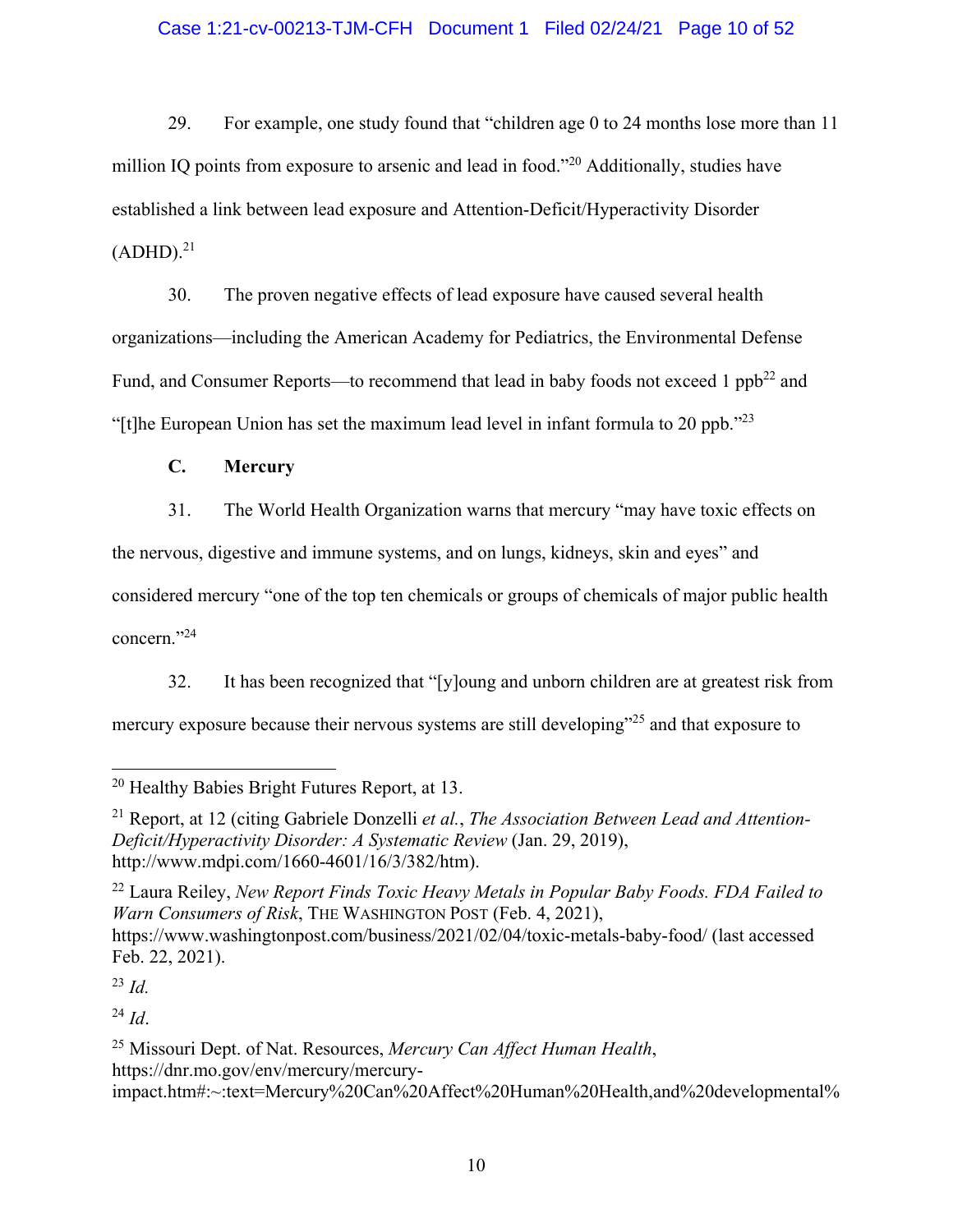#### Case 1:21-cv-00213-TJM-CFH Document 1 Filed 02/24/21 Page 11 of 52

even a small amount of the heavy metal mercury can cause "serious health problems, and is a threat to the development of the child  $\left[\right]$  early in life."<sup>26</sup> For example, exposure to even low doses of mercury "may delay a child's walking and talking, shorten attention span and cause learning disabilities."<sup>27</sup>

33. Exposure to mercury has also been linked to higher risk of lower IQ scores and intellectual disability in children<sup>28</sup> and mercury exposure at two and three years of age has been positively associated with autistic behaviors among pre-school age children.29

34. The EPA has set a maximum mercury level in drinking water to 2 ppb.<sup>30</sup>

#### **D. Cadmium**

35. The heavy metal cadmium is considered a neurotoxin. Eating food or drinking water with very high cadmium levels severely irritates the stomach, leading to vomiting and diarrhea, and sometimes death. Eating lower levels of cadmium over a long period can lead to kidney damage, and can cause bones to become fragile and break easily. Exposure to cadmium in air has caused lung cancer, and perhaps prostate cancer, in workers. The US Department of

27 Missouri Dept. of Nat. Resources, *Mercury Can Affect Human Health*, https://dnr.mo.gov/env/mercury/mercury-

<sup>20</sup>disorders%20in%20humans.&text=In%20low%20doses%2C%20mercury%20may,with%20fe rtility%20and%20blood%20pressure (accessed Feb. 22, 2021).

<sup>26</sup> *Mercury and health*, https://www.who.int/news-room/fact-sheets/detail/mercury-andhealth#:~:text=Exposure%20to%20mercury%20%E2%80%93%20even%20small,%2C%20kidn eys%2C%20skin%20and%20eyes (accessed Feb. 24, 2021).

impact.htm#:~:text=Mercury%20Can%20Affect%20Human%20Health,and%20developmental% 20disorders%20in%20humans.&text=In%20low%20doses%2C%20mercury%20may,with%20fe rtility%20and%20blood%20pressure\ (accessed Feb. 22, 2021).

<sup>&</sup>lt;sup>28</sup> Healthy Babies Bright Futures Report, at 14.

 $29$  Report, at 12-3.

 $30$  Report, at 32.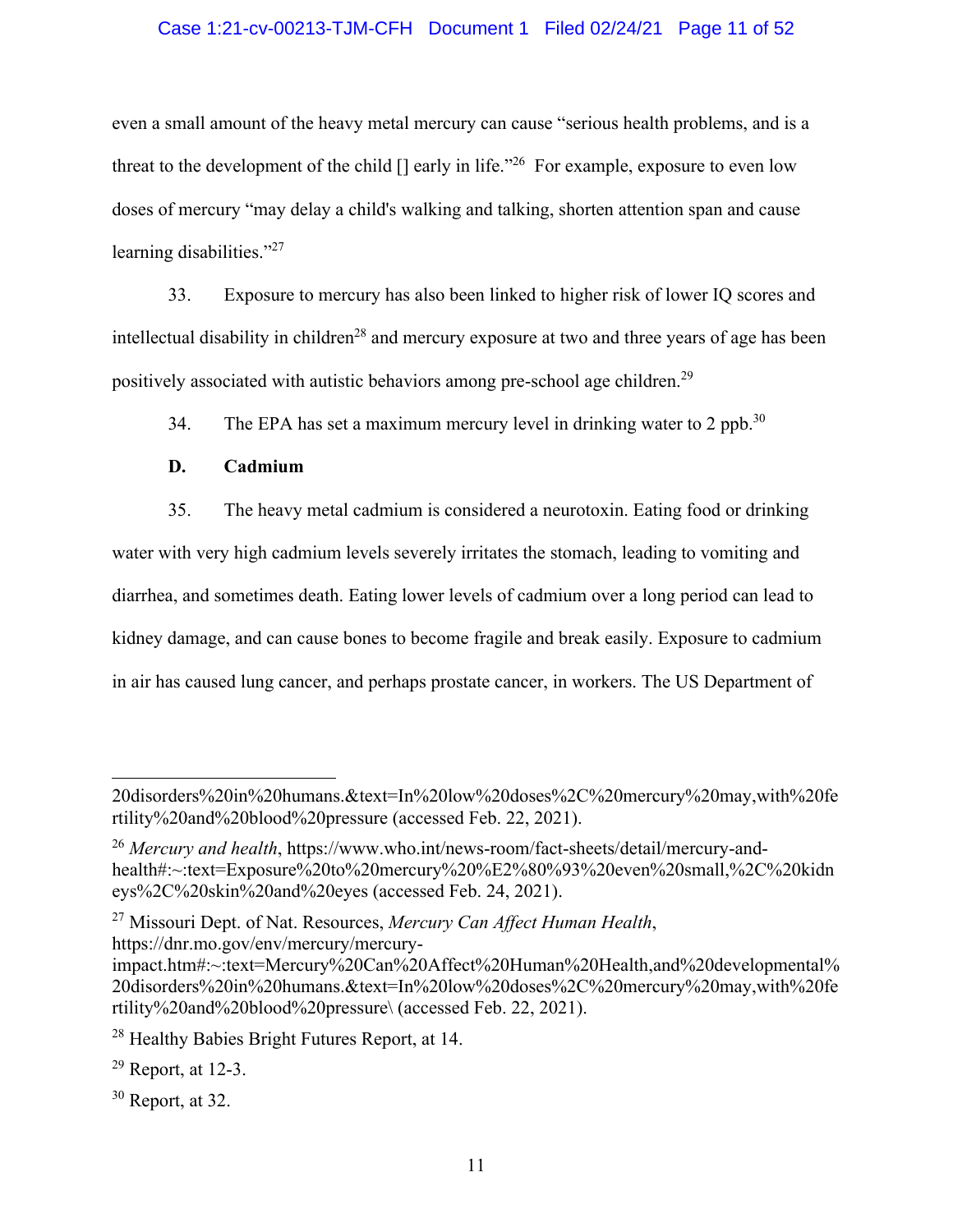#### Case 1:21-cv-00213-TJM-CFH Document 1 Filed 02/24/21 Page 12 of 52

Health and Human Services ("HHS") and the EPA, both consider cadmium and cadmium compounds human carcinogens (can cause cancer).<sup>31</sup>

36. Children with higher cadmium levels are three times more likely to have learning disabilities and participate in special education, according to a new study led by Harvard University researchers.<sup>32</sup>

37. The EPA has set a maximum cadmium level in drinking water to 5 ppb, the FDA has set a maximum level in bottled water to 5 ppb, and the WHO set a maximum cadmium level in drinking water to 3 ppb. $33$ 

#### **SUBSTANTIVE ALLEGATIONS**

38. On November 6, 2019, in response to reports alleging high levels of toxic heavy metals in baby foods, the United States House of Representatives Committee on Oversight and Reform Subcommittee on Economic and Consumer Policy (the "Subcommittee") requested internal documents and test results from several of the United States' largest producers of baby foods, including Defendant Beech-Nut.

39. On February 4, 2020, the Subcommittee published a report entitled "Baby Foods Are Tainted With Dangerous Levels of Arsenic, Lead, Cadmium, and Mercury" (the "Report") containing the results of the Subcommittee's investigation.

<sup>31</sup> NYS Dept. of Health, *Cadmium in Children's Jewelry*,

https://www.health.ny.gov/environmental/chemicals/cadmium/cadmium\_jewelry.htm#:~:text=C hildren%20can%20be%20exposed%20to,to%20cadmium%20in%20children's%20jewelry (accessed Feb. 22, 2021).

<sup>&</sup>lt;sup>32</sup> Marla Cone, *Is Cadmium as Dangerous for Children as Lead?*, SCIENTIFIC AMERICAN (Feb. 10, 2012), https://www.scientificamerican.com/article/is-cadmium-as-dangerous-for-childrenlead/ (accessed Feb. 22, 2021).

 $33$  Report, at 29.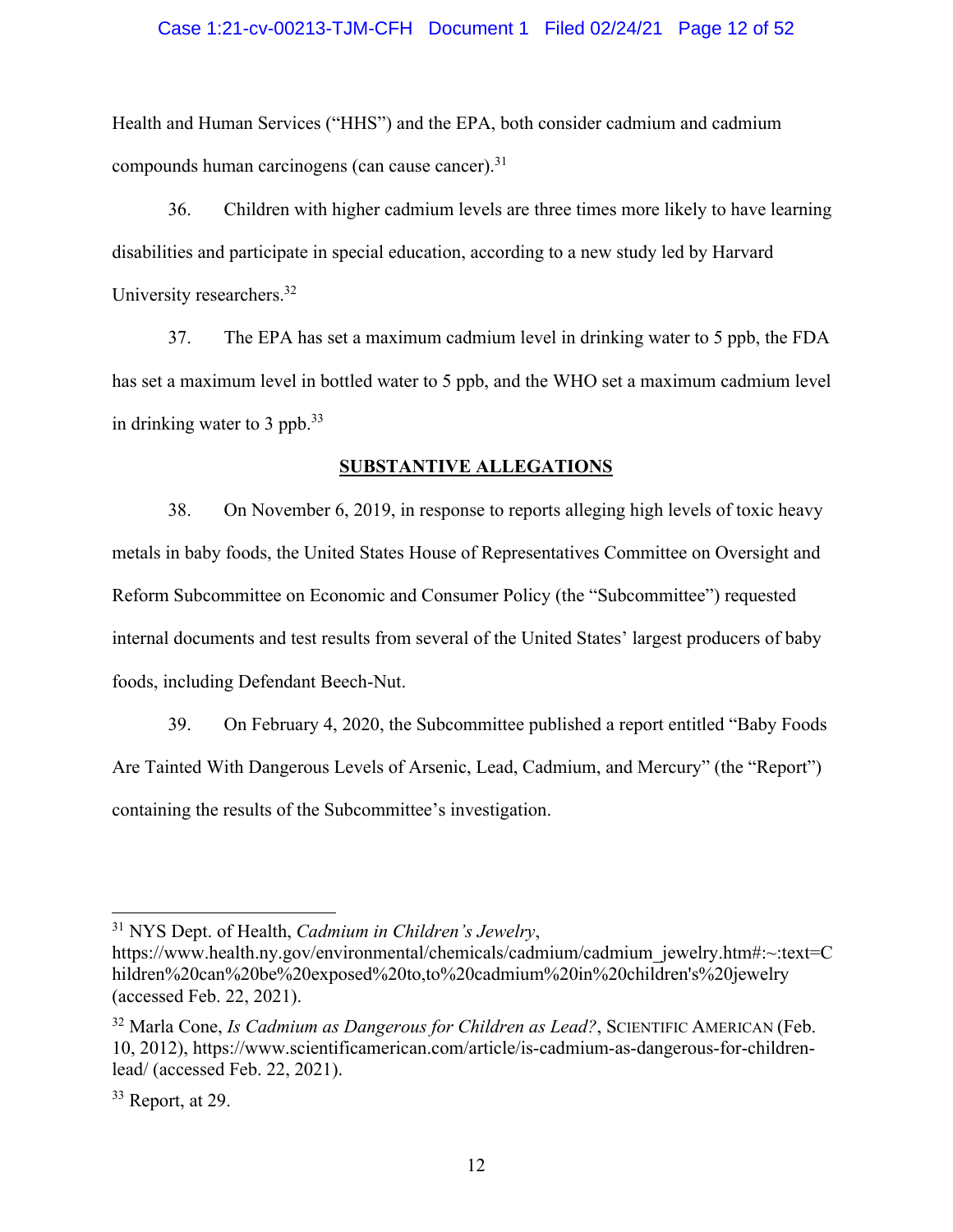#### **I. BEECH-NUT KNOWINGLY SOLD BABY FOODS WITH UNSAFE LEVELS OF TOXIC HEAVY METALS TO UNITED STATES CONSUMERS**

40. The Subcommittee's Report contained findings that Beech-Nut knowingly sold baby foods to United States consumers that contained high levels of the toxic heavy metal's arsenic, lead, mercury, and cadmium. By knowingly selling baby foods with unsafe amounts of these toxic heavy metals to United States consumers, Beech-Nut knowingly exposed millions of children to substances proven to cause permanent decreases in IQ, diminished future economic productivity, and increased risk of future criminal and antisocial behavior.<sup>34</sup>

41. The Report found that Beech-Nut only tested individual ingredients, and not its final product(s). According to the Subcommittee, this policy "recklessly endangers babies and children and prevents [Beech-Nut] from ever knowing the full extent of the danger presented by [Beech-Nut's] products."<sup>35</sup>

42. The Report also made specific findings regarding the presence of toxic heavy metals in baby foods produced by Defendant Beech-Nut. These findings include the following:

- Beech-Nut used ingredients after they tested as high as 913.4 ppb arsenic. Beech-Nut routinely used high-arsenic additives that tested over 300 ppb arsenic to address product characteristics such as "crumb softness."36
- Beech-Nut used ingredients containing as much as 886.9 ppb lead. It used many ingredients with high lead content, including 483 that contained

<sup>&</sup>lt;sup>34</sup> Report, at 2.

 $35$  Report, at 56-7.

 $36$  Report, at 3.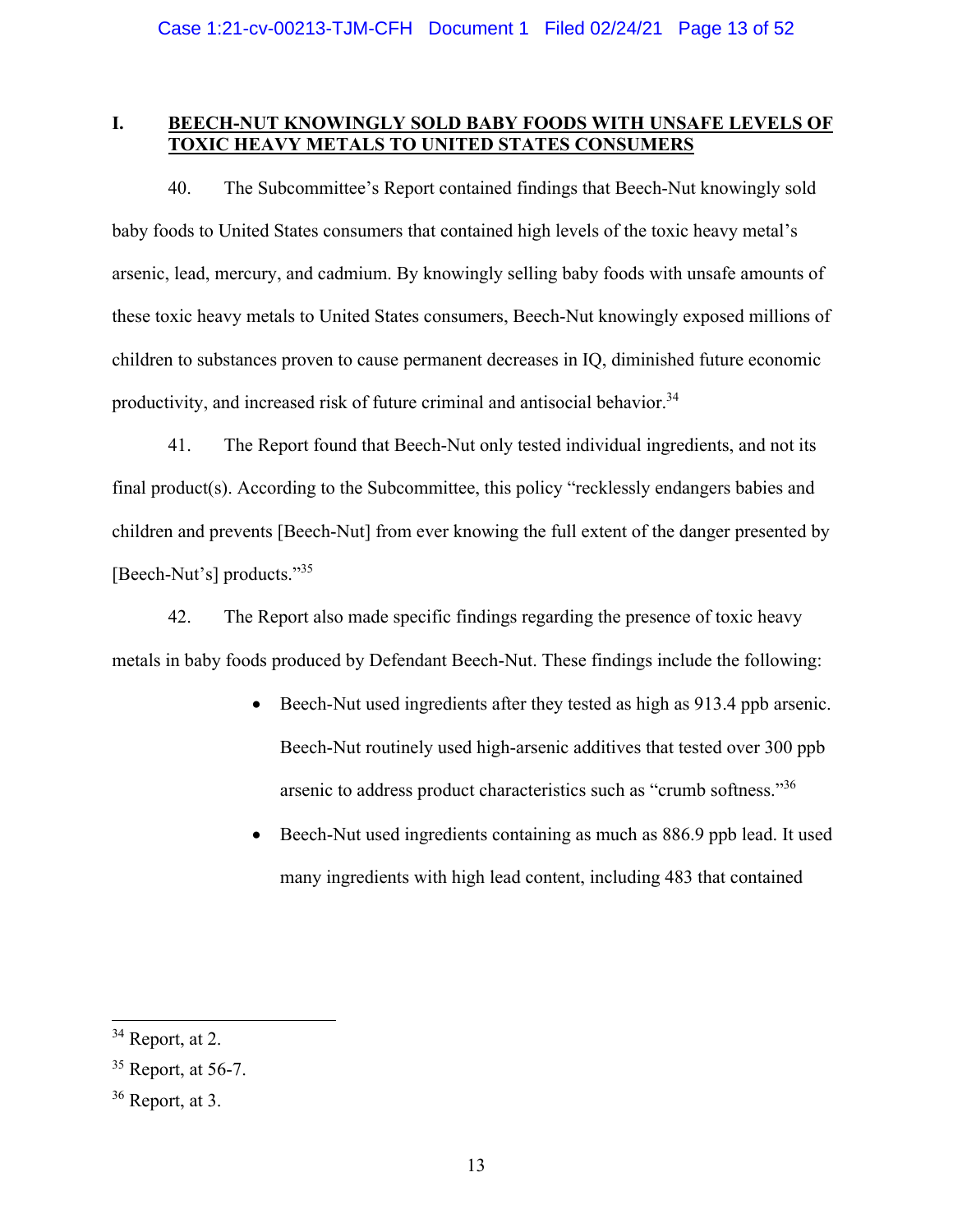over 5 ppb lead, 89 that contained over 15 ppb lead, and 57 that contained over 20 ppb lead.<sup>37</sup>

- Beech-Nut used 105 ingredients that tested over 20 ppb cadmium. Some tested much higher, up to  $344.55$  ppb cadmium.<sup>38</sup>
- Beech-Nut  $[does]$  not even test for mercury in baby food.<sup>39</sup>

43. The Report also found established unreasonably high internal guidelines governing the presence of toxic heavy metals in its baby food ingredients, which caused its finished baby foods to contain unreasonably high levels of toxic heavy metals. For example, the Report found that Beech-Nut "set an internal specification limit . . . of 3,000 ppb inorganic arsenic for certain ingredients, including vitamin mix" and that as a result, Beech-Nut used ingredients in its baby foods containing 710.9, 465.2, and 401.4 ppb arsenic.<sup>40</sup> These levels far exceed the limits of 10 ppb inorganic arsenic set forth by the FDA for bottled water and apple juice, and the 10 ppb limit set forth by the EPA for drinking water and were the highest of any manufacturer that responded to the Subcommittee's requests.

44. Additionally, the Report found that Beech-Nut set internal guidelines of 3,000 ppb for cadmium and 5,000 ppb for lead for certain ingredients which, like Beech-Nut's guidelines for arsenic, "far surpass any existing regulatory standard in existence and toxic heavy metal levels for any other baby food manufacturer that responded to the Subcommittee's inquiry."<sup>41</sup>

39 Report, at 4.

 $37$  Report, at 3.

<sup>38</sup> Report, at 3.

 $40$  Report, at 37.

 $41$  Report, at 38.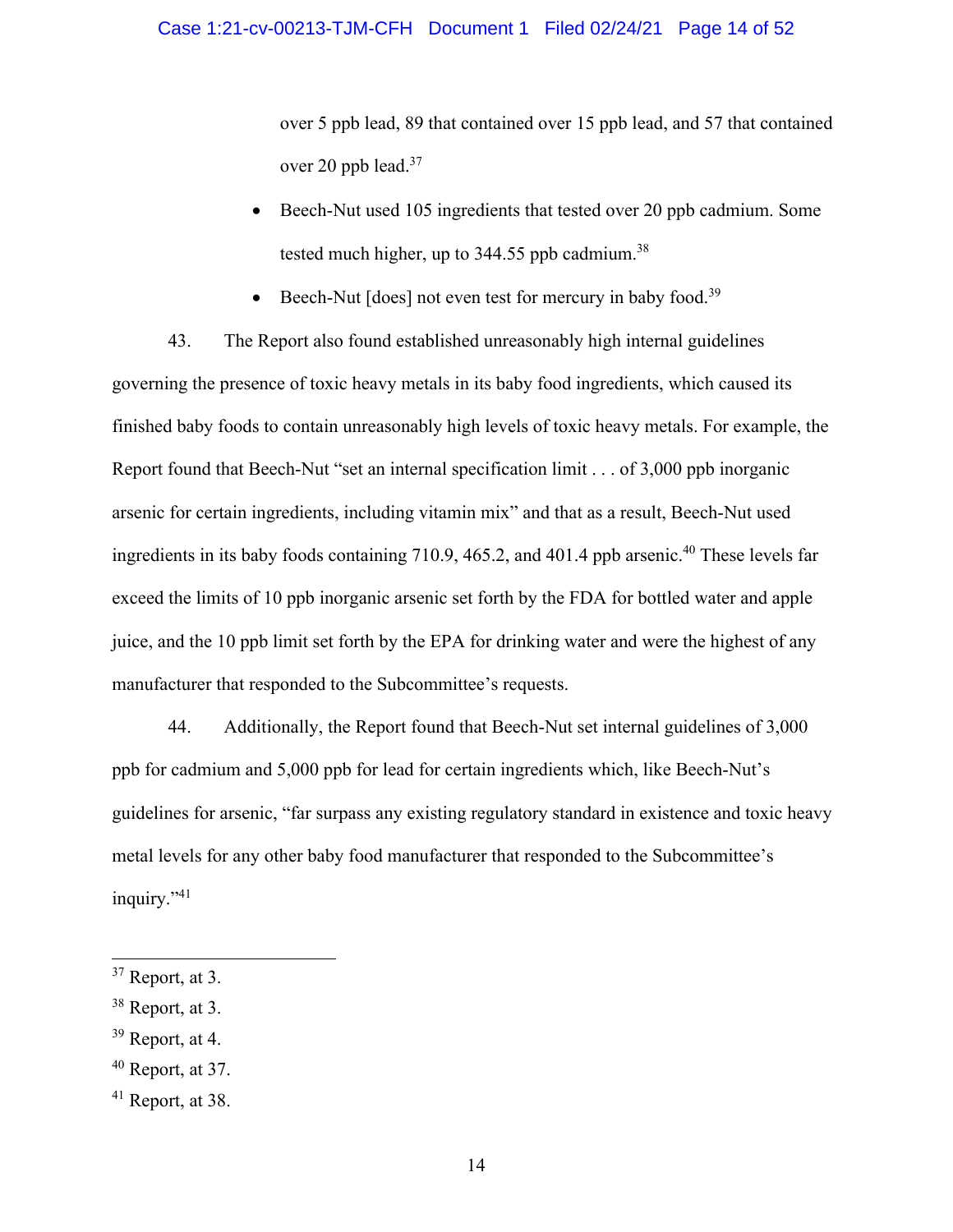#### Case 1:21-cv-00213-TJM-CFH Document 1 Filed 02/24/21 Page 15 of 52

45. The Report also found that in addition to permitting dangerously high levels of toxic heavy metals, Beech-Nut has often sold foods that *exceeded* its own already-egregiously high internal standards. For example, the Subcommittee's Report found that "Beech-Nut sold eleven products that surpassed its own internal cadmium limits" and that "[b]y doing so, Beech-Nut accepted dehydrated potato containing 119.6, 143.5, and 148.4 ppb cadmium, far surpassing its own internal limit of 90 ppb for that ingredient. 42

#### **II. DEFENDANT BEECH-NUT FALSELY, MISLEADINGLY, AND/OR DECEPTIVELY CLAIMED ITS FOOD WAS FIT FOR CHILD CONSUMPTION**

46. Baby food manufacturers hold a special position of public trust. Consumers believe that they would not sell unsafe products. Consumers also believe that the federal government would not knowingly permit the sale of unsafe baby food. Defendant Beech-Nut took advantage of its position.

47. Beech-Nut advertised its products as safe, healthy, nutritious, natural, organic, and safe for consumption. By doing so, Beech-Nut had a duty to ensure that its statements regarding its products were true and not false, misleading, or deceptive, yet continued to make false, misleading, and deceptive statements regarding the safety of its baby foods despite knowledge that its baby foods contained unsafe levels of heavy metals.

48. Beech-Nut violated this duty by marketing and advertising its baby foods through statements regarding the safety of its baby foods despite knowing that its baby foods contained dangerous levels of heavy metals.

49. As a result of Beech-Nut's false, misleading, and deceptive statements, Plaintiffs and members of the Class and Subclasses bought Beech-Nut Baby Foods they would not have

 $42$  Report, at 38.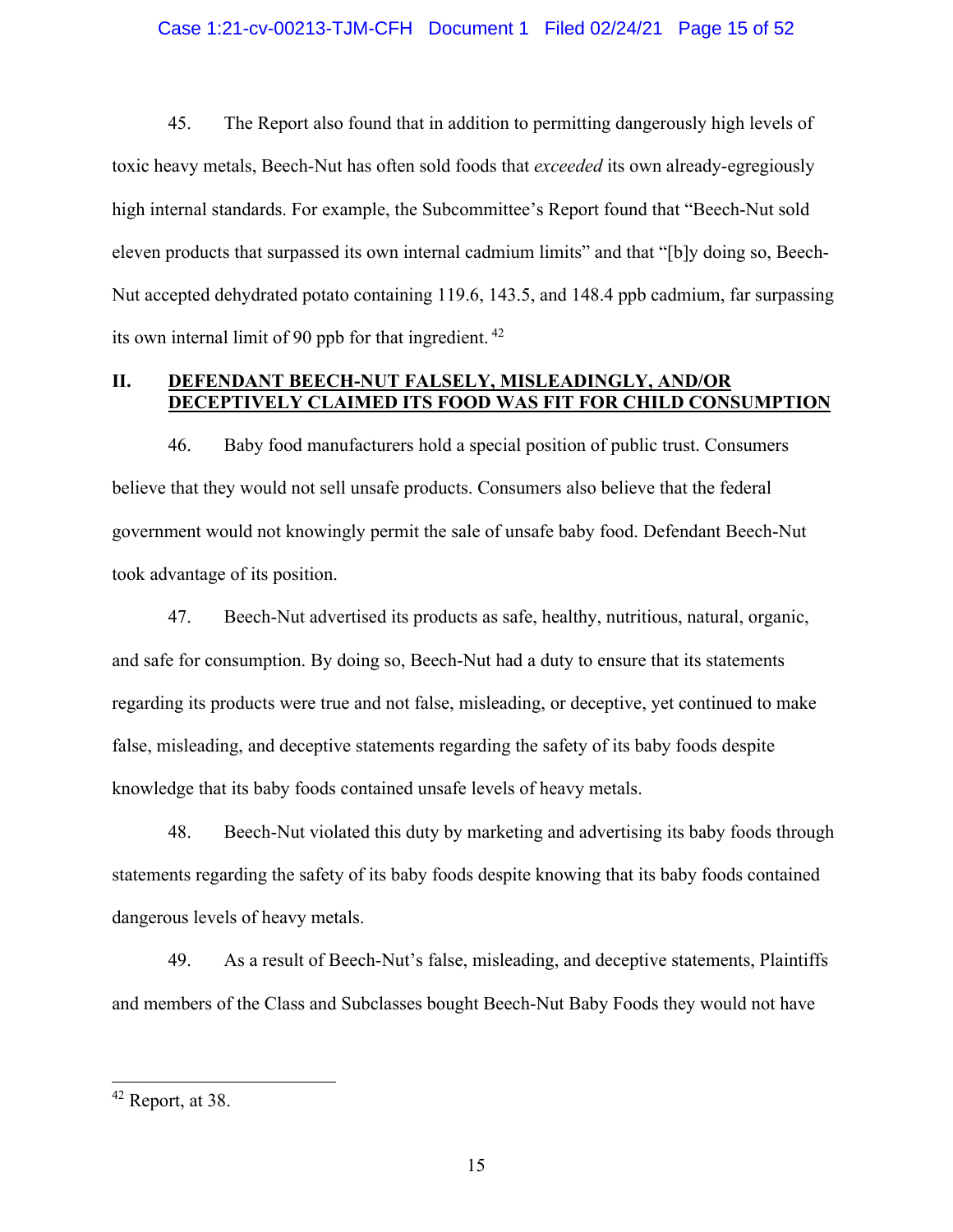#### Case 1:21-cv-00213-TJM-CFH Document 1 Filed 02/24/21 Page 16 of 52

otherwise bought, and paid more for Beech-Nut Baby Foods than they would have paid had it been fully disclosed that Beech-Nut Baby Foods contained dangerous levels of heavy metals.

#### **III. DEFENDANT BEECH-NUT FAILED TO WARN UNITED STATES CONSUMERS THAT ITS BABY FOODS CONTAINED DANGEROUS LEVELS OF HEAVY METALS**

50. Beech-Nut knew or should have been aware that a consumer would be feeding its products to children, often making its products the primary source of food for a child. This leads to repeated exposure of the heavy metals to the child.

51. Beech-Nut thus wrongfully and misleadingly advertised and sold the Beech-Nut Baby Foods without any label or warning indicating to consumers that these products contain heavy metals, or that these toxins can over time accumulate in the baby's body to the point where poisoning, injury, and/or disease can occur. Beech-Nut intentionally omitted these facts from its marketing, advertising and labeling in order to induce and mislead reasonable consumers into purchasing Beech-Nut Baby Foods.

#### **IV. PLAINTIFF JEREMY CANTOR**

52. Plaintiff Jeremy Cantor is a resident of Colorado.

53. Plaintiff Cantor has purchased several types of the Beech-Nut Baby Foods which, according to the Report, were tainted with unsafe levels of heavy metals during the Class Period. Plaintiff Cantor made these purchase at the King Sooper's grocery store located in Golden, Colorado.

- 54. Plaintiff Cantor's relevant purchases include, but are not limited to:
	- Beech-Nut Naturals Sweet Potato Stage 1 Baby Food—a product with an ingredient (sweet potato) that tested as having excessive levels of lead purchased on June 29, 2020, July 25, 2020, October 17, 2020, November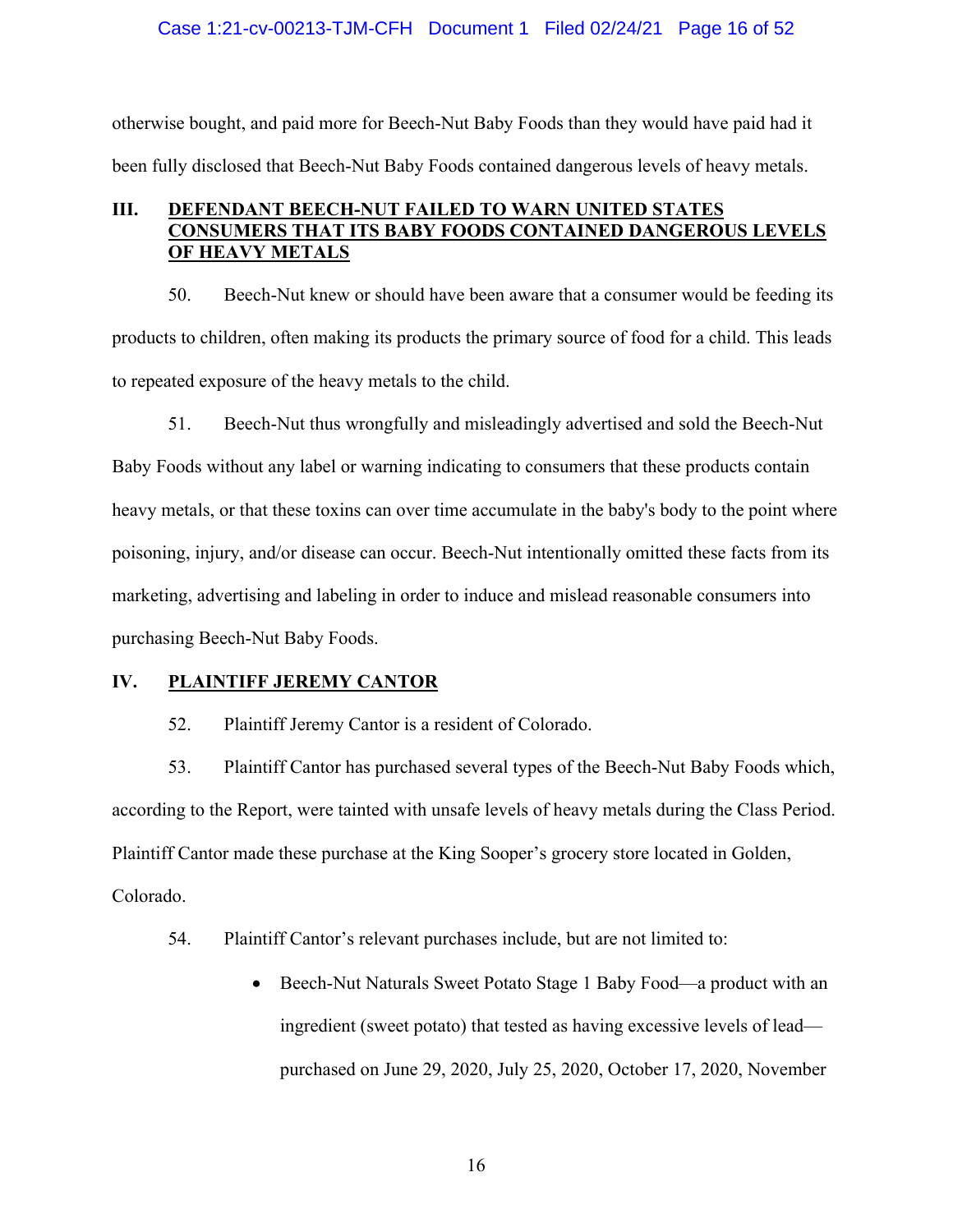13, 2020, December 2, 2020, December 10, 2020, December 28, 2020, January 12, 2021, and January 26, 2021.

- Beech-Nut Naturals Apple Pumpkin & Cinnamon Stage 2 Baby Food—a product with an ingredient (cinnamon) that tested as having excessive levels of lead, arsenic, and cadmium and another ingredient (lemon used for lemon juice concentrate) that tested for excessive levels of lead purchased on July 25, 2020, September 3, 2020, December 10, 2020, January 12, 2021
- Beech-Nut Naturals Apple Cinnamon & Granola Stage 2 Baby Food—a product with an ingredient (cinnamon) that tested as having excessive levels of lead, arsenic, and cadmium and another ingredient (lemon used for lemon juice concentrate) that tested for excessive levels of lead purchased on October, 17, 2020, January 4, 2021, and January 26, 2021
- Beech-Nut Naturals Banana Orange & Pineapple Stage 2 Baby Food—a product with an ingredient (lemon used for lemon juice concentrate) that tested as having excessive levels of lead—purchased on October 17, 2020, December 2, 2020, December 10, 2020, January 12, 2021, and January 26, 2021.
- Beech-Nut Naturals Pear & Blueberries Stage 2 Baby Food—a product with an ingredient (blueberries) that tested as having excessive levels of lead—purchased on October 17, 2020, November 13, 2020, December 2, 2020, December 20, 2020, and January 26, 2021.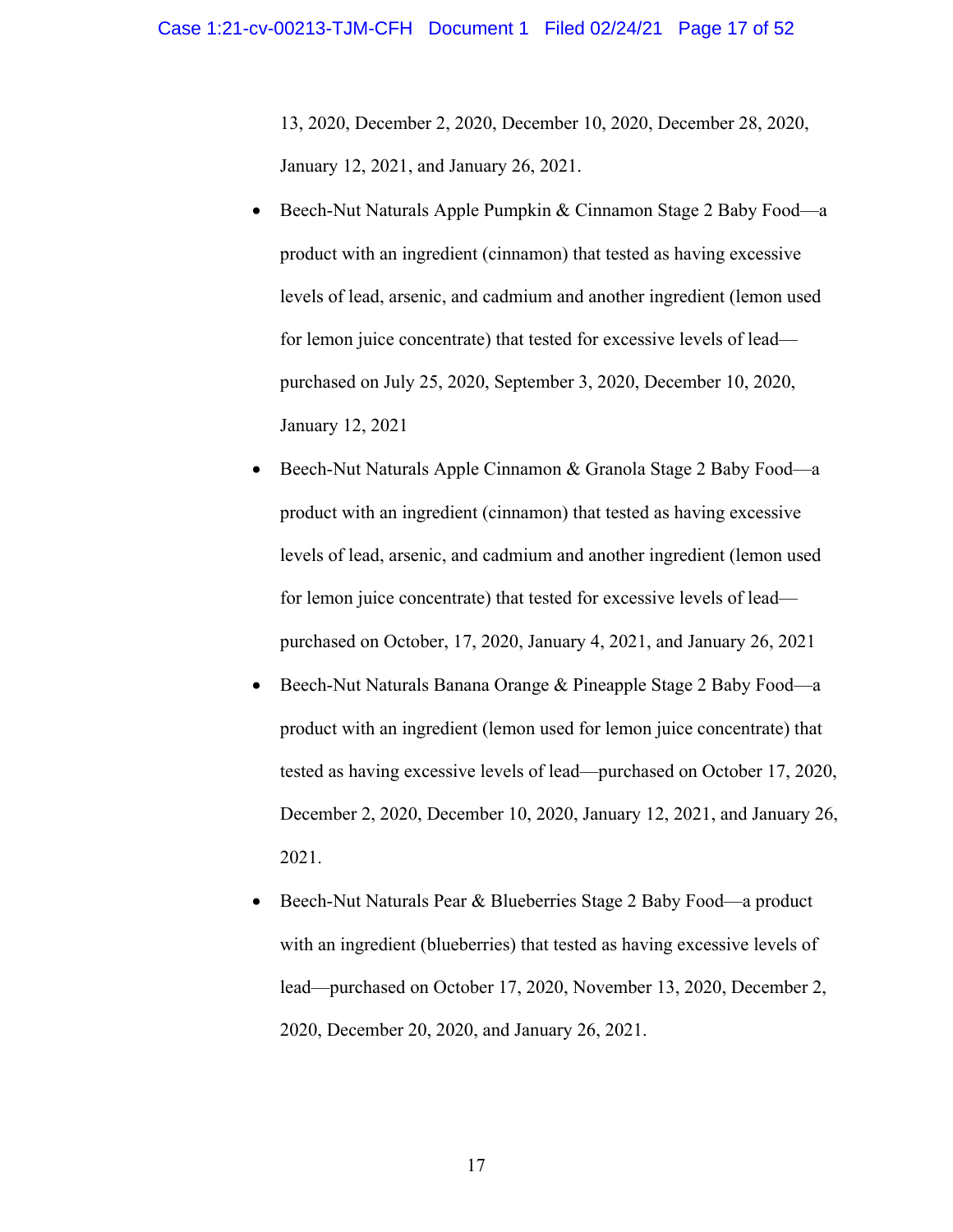- Beech-Nut Organics Banana Cinnamon & Granola Stage 2 Baby Food—a product with an ingredient (organic cinnamon) that tested for excessive levels of lead and cadmium—purchased on December 2, 2020.
- Beech-Nut Sweet Carrots Stage 2 Baby Food—a product with an ingredient (carrots) that tested as having excessive levels of lead—on January 12, 2021 and January 26, 2021.

55. Plaintiff Cantor would not have made these purchased or would not have paid as much for these products had he known that the Beech-Nut Baby Foods contained dangerous levels of heavy metal toxins.

#### **V. PLAINTIFF ASHLEY ALLEN**

56. Plaintiff Allen is a resident of Michigan.

57. Plaintiff Allen purchased several types of Beech-Nut Baby Foods, including oatmeal and purees from December 2020 through January 2021. Plaintiff Allen made these purchases at the Meijer supermarket located in Ludington, Michigan.

58. Plaintiff Allen would not have made these purchases or would not have paid as much for these products had he known that the Beech-Nut Baby Foods contained dangerous levels of heavy metal toxins.

#### **VI. PLAINTIFF DOMINICK GROSSI**

59. Plaintiff Grossi is a resident of Pennsylvania.

60. Plaintiff Grossi purchased several types of Beech-Nut Baby Foods in 2016 and 2017. Plaintiff Grossi made these purchases at the Walmart stores in Latrobe and Greensburg, Pennsylvania, as well as the Giant Eagle grocery store in Latrobe, Pennsylvania.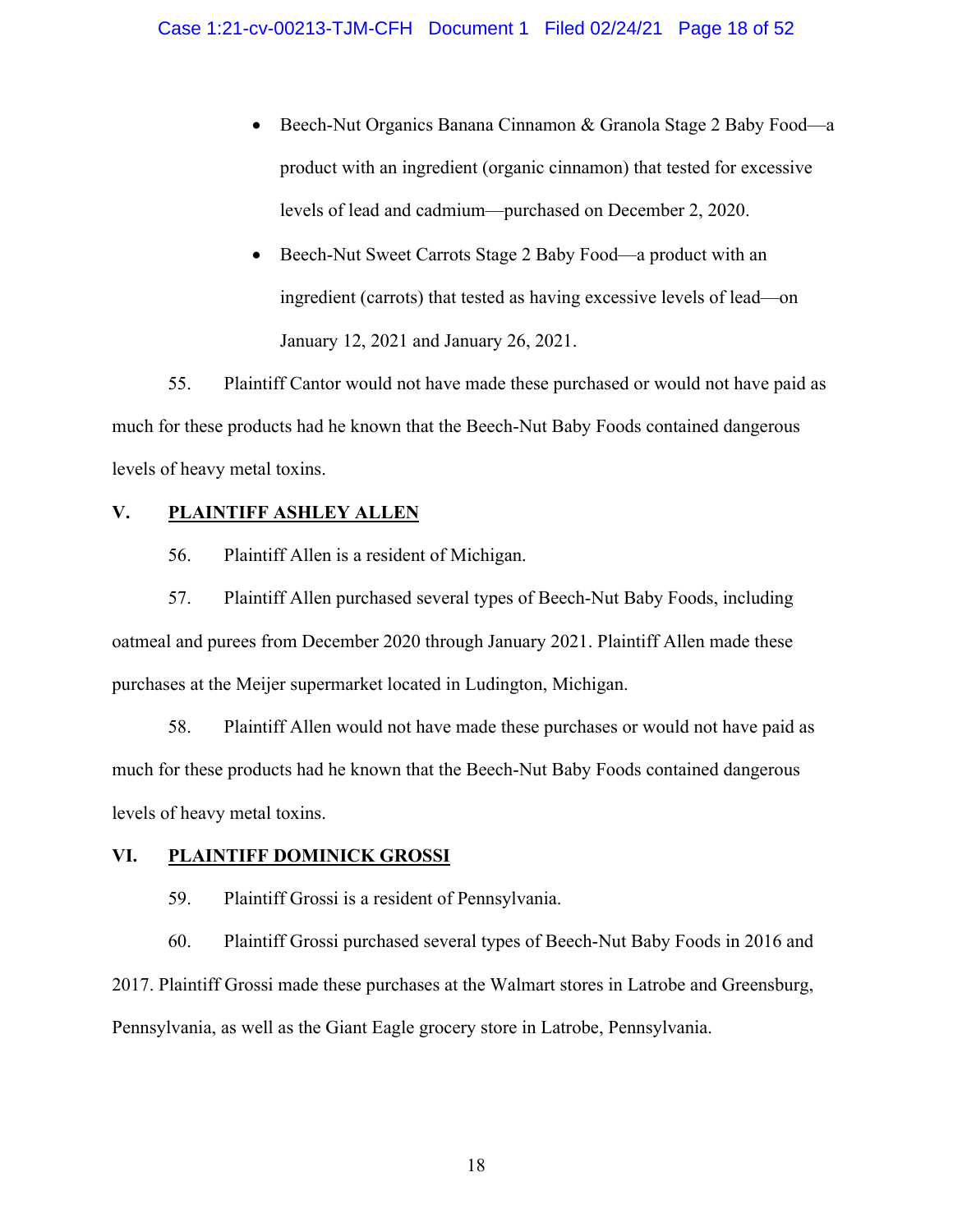#### Case 1:21-cv-00213-TJM-CFH Document 1 Filed 02/24/21 Page 19 of 52

61. Plaintiff Grossi would not have made these purchases or would not have paid as much for these products had he known that the Beech-Nut Baby Foods contained dangerous levels of heavy metal toxins.

#### **VII. PLAINTIFF ANTHONY HARRISON**

62. Plaintiff Harrison is a resident of Missouri.

63. Plaintiff Harrison purchased several types of Beech-Nut Baby Foods in 2017 and 2018. Plaintiff Harrison made these purchases at the Walmart store in Kirksville, Missouri.

64. Plaintiff Harrison would not have made these purchases or would not have paid as much for these products had he known that the Beech-Nut Baby Foods contained dangerous levels of heavy metal toxins.

#### **VIII. PLAINTIFF HEATHER HYDEN**

65. Plaintiff Hyden is a resident of Texas.

66. Plaintiff Hyden purchased several types of Beech-Nut Baby Foods from September 2020 through the present. Plaintiff Hyden made these purchases at the Walmart store in Marble Falls, Texas, and the H-E-B in Burnet, Texas.

67. Plaintiff Hyden would not have made these purchases or would not have paid as much for these products had he known that the Beech-Nut Baby Foods contained dangerous levels of heavy metal toxins.

#### **IX. PLAINTIFF HALEY SAMS**

68. Plaintiff Sams is a resident of Georgia.

69. Plaintiff Sams purchased several types of Beech-Nut Baby Foods from July 2019 through January 2021. Plaintiff Sams made these purchases at the Walmart store located in Rockmart, Georgia.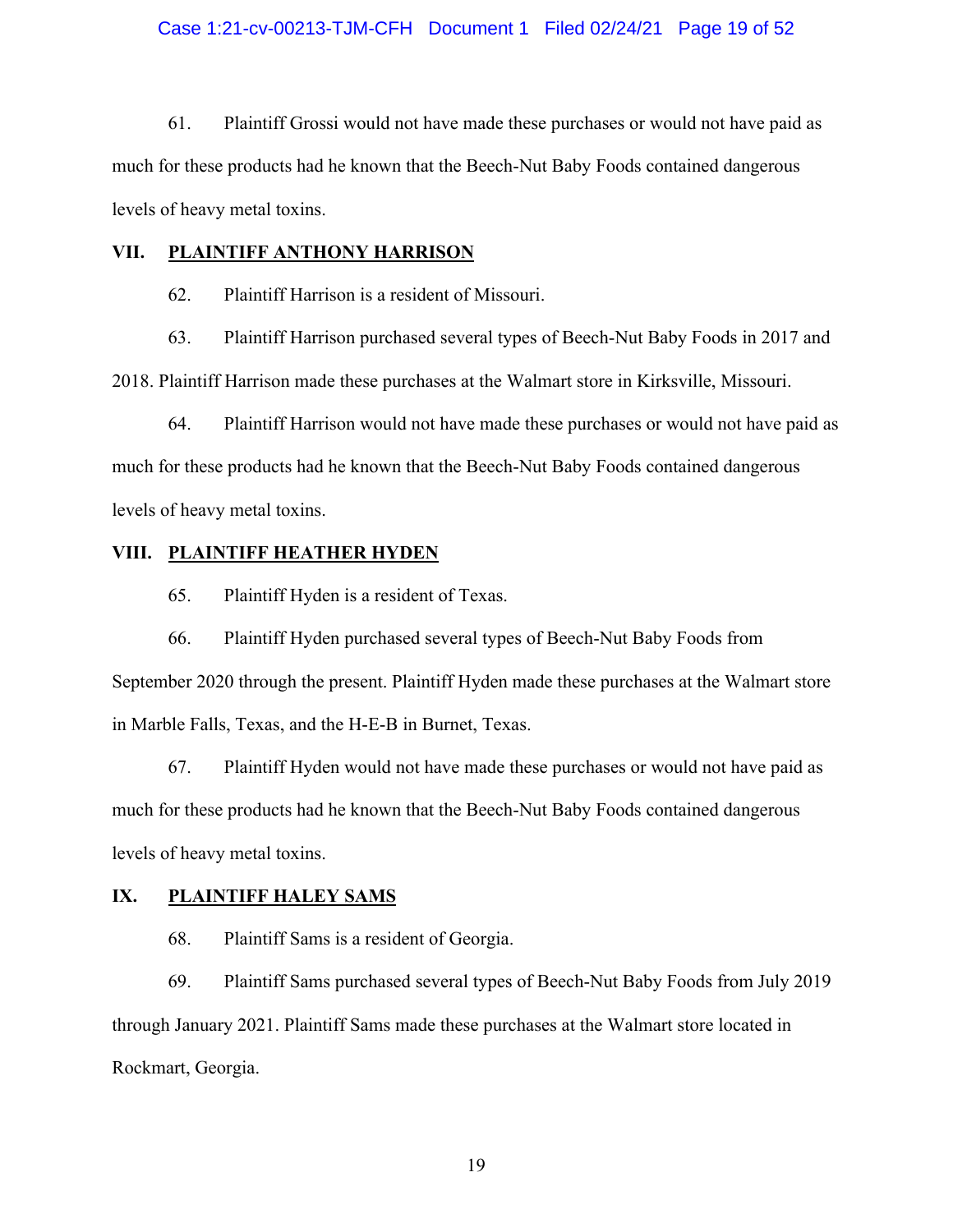#### Case 1:21-cv-00213-TJM-CFH Document 1 Filed 02/24/21 Page 20 of 52

70. Plaintiff Sams would not have made these purchases or would not have paid as much for these products had he known that the Beech-Nut Baby Foods contained dangerous levels of heavy metal toxins

#### **X. PLAINTIFF VITO SCAROLA**

71. Plaintiff Vito Scarola is a resident of Florida.

72. Plaintiff Scarola purchased several types of Beech-Nut Baby Foods from October 2016 through December 2018. Plaintiff Scarola made these purchases at grocery stores in an around Orlando, Florida.

73. Plaintiff Scarola would not have made these purchased or would not have paid as much for these products had he known that the Beech-Nut Baby Foods contained dangerous levels of heavy metal toxins.

#### **TOLLING AND ESTOPPEL**

#### **I. DISCOVERY RULE TOLLING**

74. Plaintiffs and the Classes and Subclasses had no way of knowing about Defendant Beech-Nut's conduct with respect to the presence of toxic heavy metals.

75. Neither Plaintiffs nor any other members of the Class or Subclasses, through the exercise of reasonable diligence, could have discovered the conduct alleged herein. Further, Plaintiffs and members of the Class and Subclasses did not discover and did not know of facts that would have caused a reasonable person to suspect that Beech-Nut was engaged in the conduct alleged herein.

76. For these, reasons, all applicable statutes of limitation have been tolled by discovery rule with respect to claims asserted by Plaintiffs, the Classes, and the Subclasses.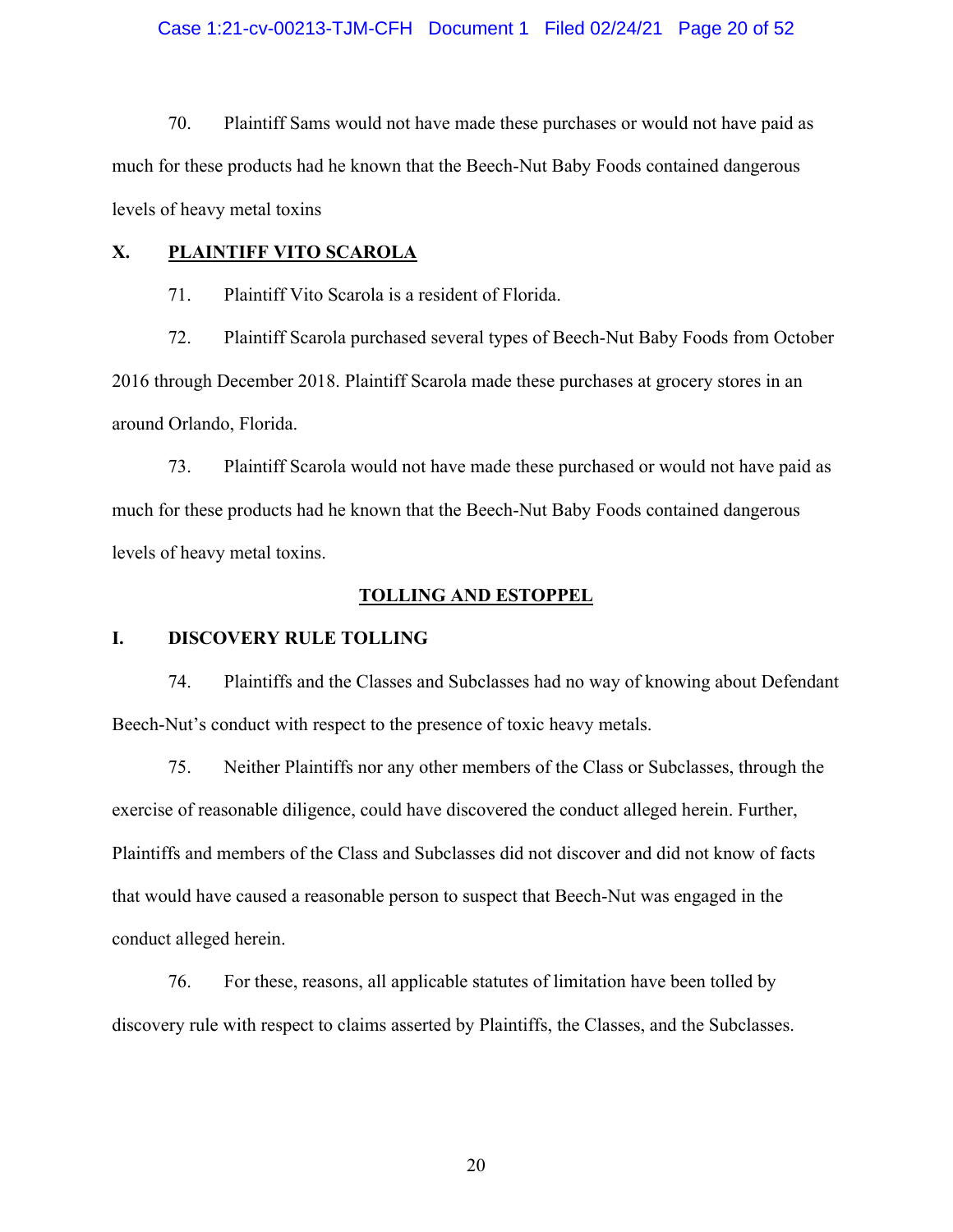#### **II. FRAUDULENT CONCEALMENT TOLLING**

77. By failing to provide notice of the presence of toxic heavy metals in the Beech-Nut Baby Foods, Defendant Beech-Nut concealed its conduct and the existence of the claims asserted herein from Plaintiffs and the members of the Class and Subclasses.

78. Upon information and belief, Defendant Beech-Nut intended its acts to conceal the facts and claims from Plaintiff and members of the Classes and Subclasses. Plaintiffs and the members of the Classes and Subclasses were unaware of the facts alleged herein without any fault or lack of diligence on their part and could not have reasonably discovered Defendant Beech-Nut's conduct. For this reason, any statute of limitations that otherwise may apply to the claims of Plaintiffs or members of the Classes or Subclasses should be tolled.

#### **CLASS ACTION ALLEGATIONS**

79. Plaintiffs bring this action as a class action pursuant to Federal Rules of Civil

Procedure 23(a) and  $23(b)(3)$ .

80. Plaintiffs seek class certification on behalf of a class defined as follows:

**NATIONWIDE CLASS:** all persons in the United States who, from the beginning of any applicable limitations period through the present, purchased the Beech-Nut Baby Foods for household or business use, and not for resale (the "Class").

81. Plaintiff Cantor seeks certification on behalf of a Colorado Subclass:

**THE COLORADO SUBCLASS:** all persons who are or were citizens of the State of Colorado who, from the beginning of any applicable limitations period through the present, purchased the Beech-Nut Baby Foods for household or business use, and not for resale (the "Colorado Subclass").

82. Plaintiff Scarola seeks certification on behalf of a Florida Subclass:

**THE FLORIDA SUBCLASS:** all persons who are or were citizens of the State of Florida who, from the beginning of any applicable limitations period through the present, purchased the Beech-Nut Baby Foods for household or business use, and not for resale (the "Florida Subclass").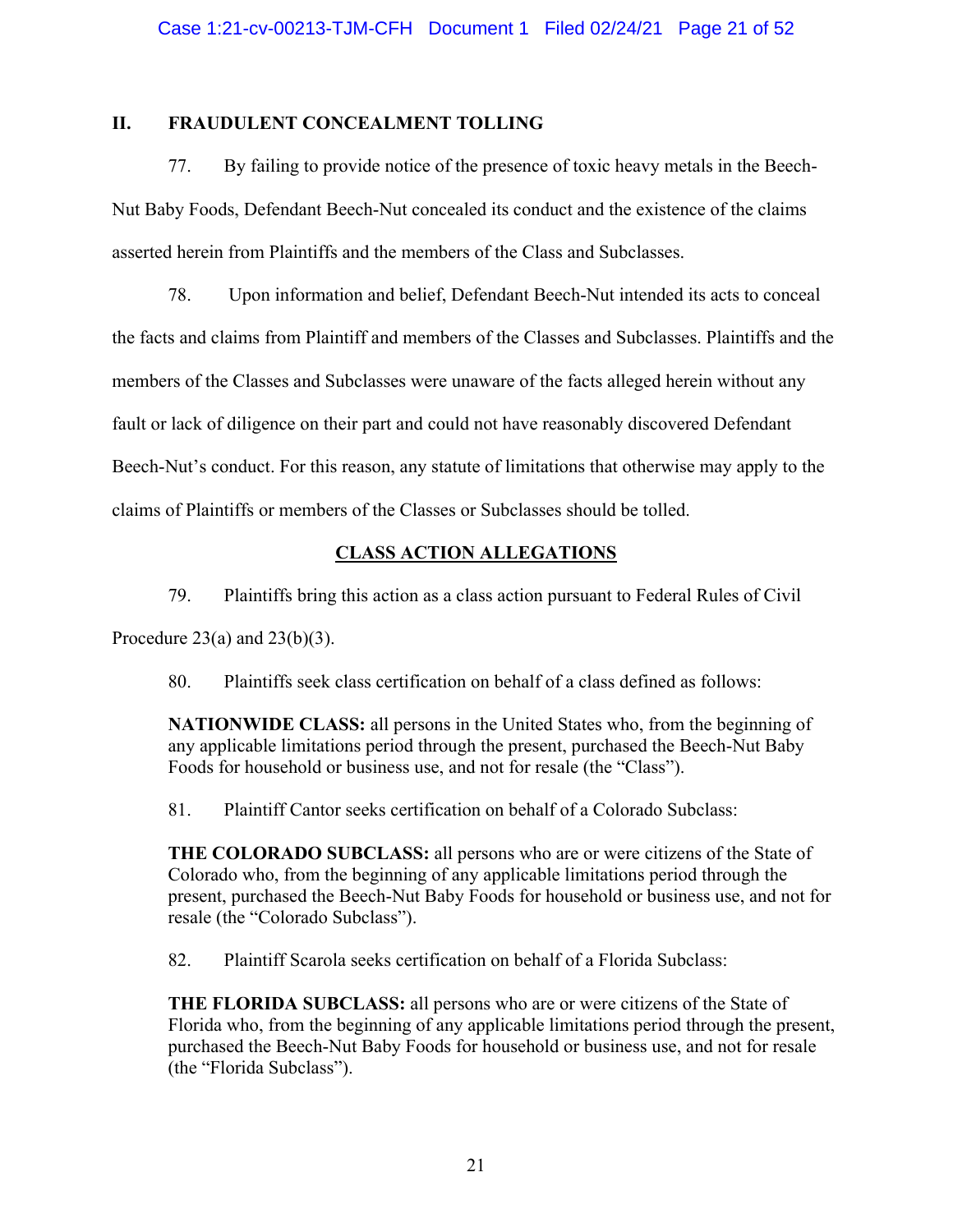83. Plaintiff Sams seeks certification on behalf of a Georgia Subclass:

**THE GEORGIA SUBCLASS**: all persons who are or were citizens of the State of Georgia who, from the beginning of any applicable limitations period through the present, purchased the Beech-Nut Baby Foods for household or business use, and not for resale (the "Georgia Subclass").

84. Plaintiff Allen seeks certification on behalf of a Michigan Subclass:

**THE MICHIGAN SUBCLASS**: all persons who are or were citizens of the State of Michigan who, from the beginning of any applicable limitations period through the present, purchased the Beech-Nut Baby Foods for household or business use, and not for resale (the "Michigan Subclass").

85. Plaintiff Harrison seeks certification on behalf of a Missouri Subclass:

**THE MISSOURI SUBCLASS**: all persons who are or were citizens of the State of Missouri who, from the beginning of any applicable limitations period through the present, purchased the Beech-Nut Baby Foods for household or business use, and not for resale (the "Missouri Subclass").

86. Plaintiff Grossi seeks certification on behalf of a Pennsylvania Subclass:

**THE PENNSYLVANIA SUBCLASS**: all persons who are or were citizens of the Commonwealth of Pennsylvania who, from the beginning of any applicable limitations period through the present, purchased the Beech-Nut Baby Foods for household or business use, and not for resale (the "Pennsylvania Subclass").

87. Plaintiff Hyden seeks certification on behalf of a Texas Subclass:

**THE TEXAS SUBCLASS**: all persons who are or were citizens of the State of Texas who, from the beginning of any applicable limitations period through the present, purchased the Beech-Nut Baby Foods for household or business use, and not for resale (the "Texas Subclass").

88. Plaintiffs reserve the right to modify or refine the definitions of the Class or

Subclasses based upon discovery of new information and in order to accommodate any of the

Court's manageability concerns.

89. Excluded from the Class and Subclasses are: (a) any Judge or Magistrate Judge

presiding over this action and members of their staff, as well as members of their families; (b)

Defendant and Defendant's predecessors, parents, successors, heirs, assigns, subsidiaries, and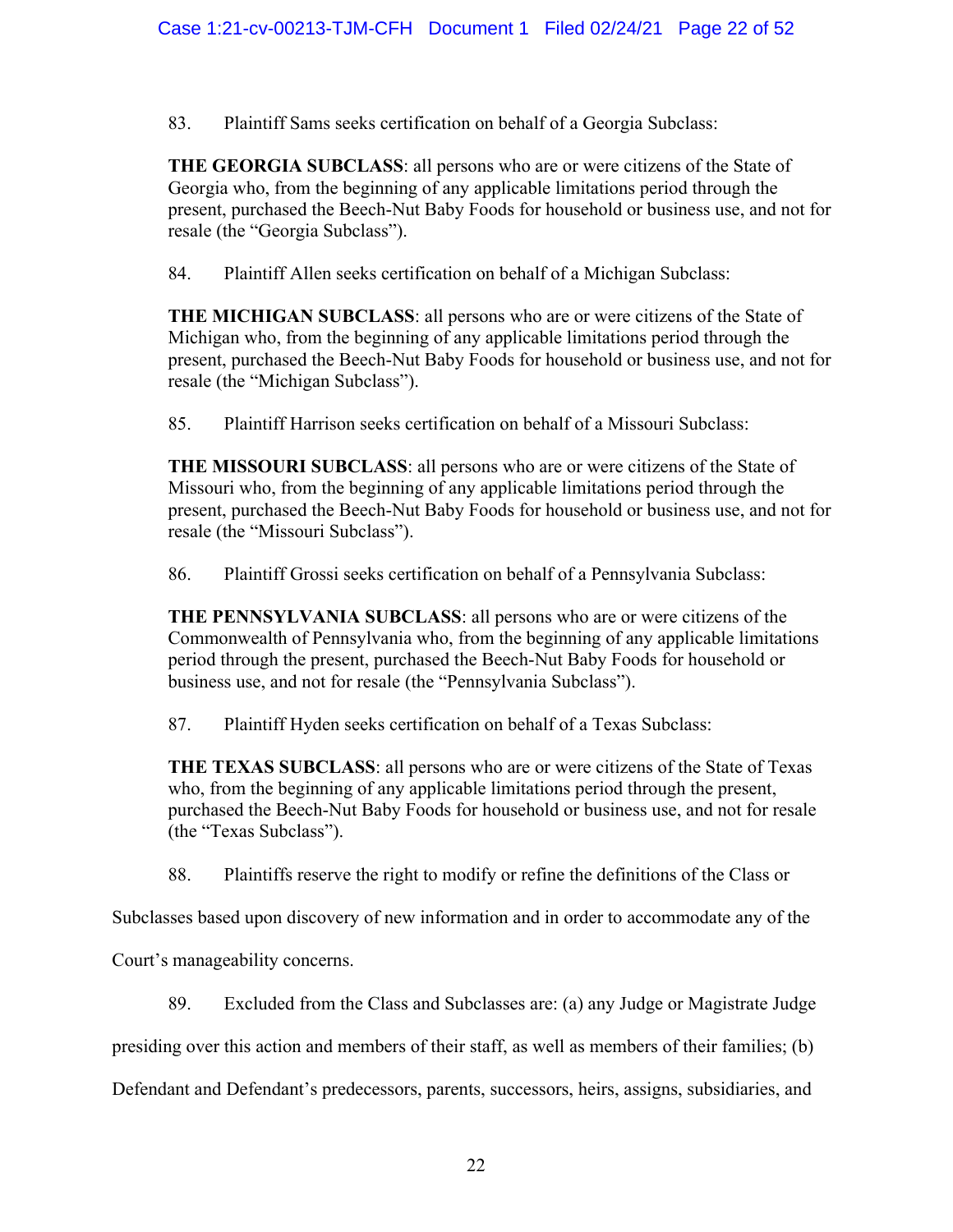#### Case 1:21-cv-00213-TJM-CFH Document 1 Filed 02/24/21 Page 23 of 52

any entity in which any Defendant or its parents have a controlling interest, as well as Defendant's current or former employees, agents, officers, and directors; (c) persons who properly execute and file a timely request for exclusion from the Classes or Subclass; (d) persons whose claims in this matter have been finally adjudicated on the merits or otherwise released; (e) counsel for Plaintiffs and Defendant; and (f) the legal representatives, successors, and assigns of any such excluded persons.

90. **Ascertainability**. The proposed Classes and Subclasses are readily ascertainable because they are defined using objective criteria so as to allow class members to determine if they are part of a Class or Subclass. Further, the Classes and Subclasses can be readily identified through records maintained by Defendant Beech-Nut.

91. **Numerosity (Rule 23(a)(1))**. The Classes and Subclasses are so numerous that joinder of individual members herein is impracticable. The exact number of members of the Class and Subclasses, as herein identified and described, is not known, but sales figures indicate that millions of individuals have purchased the Beech-Nut Baby Foods.

92. **Commonality (Rule 23(a)(2))**. Common questions of fact and law exist for each cause of action and predominate over questions affecting only individual Class and Subclass members, including the following:

- whether Defendant owed a duty of care to Plaintiffs and the Classes;
- whether Defendant knew or should have known that the Beech-Nut Baby Foods contained, or may contain, heavy metals;
- whether Defendant wrongfully represented and continues to represent that the Beech-Nut Baby Foods are natural and safe for human infant consumption;
- whether Defendant wrongfully represented and continues to represent that the Beech-Nut Baby Foods are healthy, superior quality, nutritious and safe for consumption;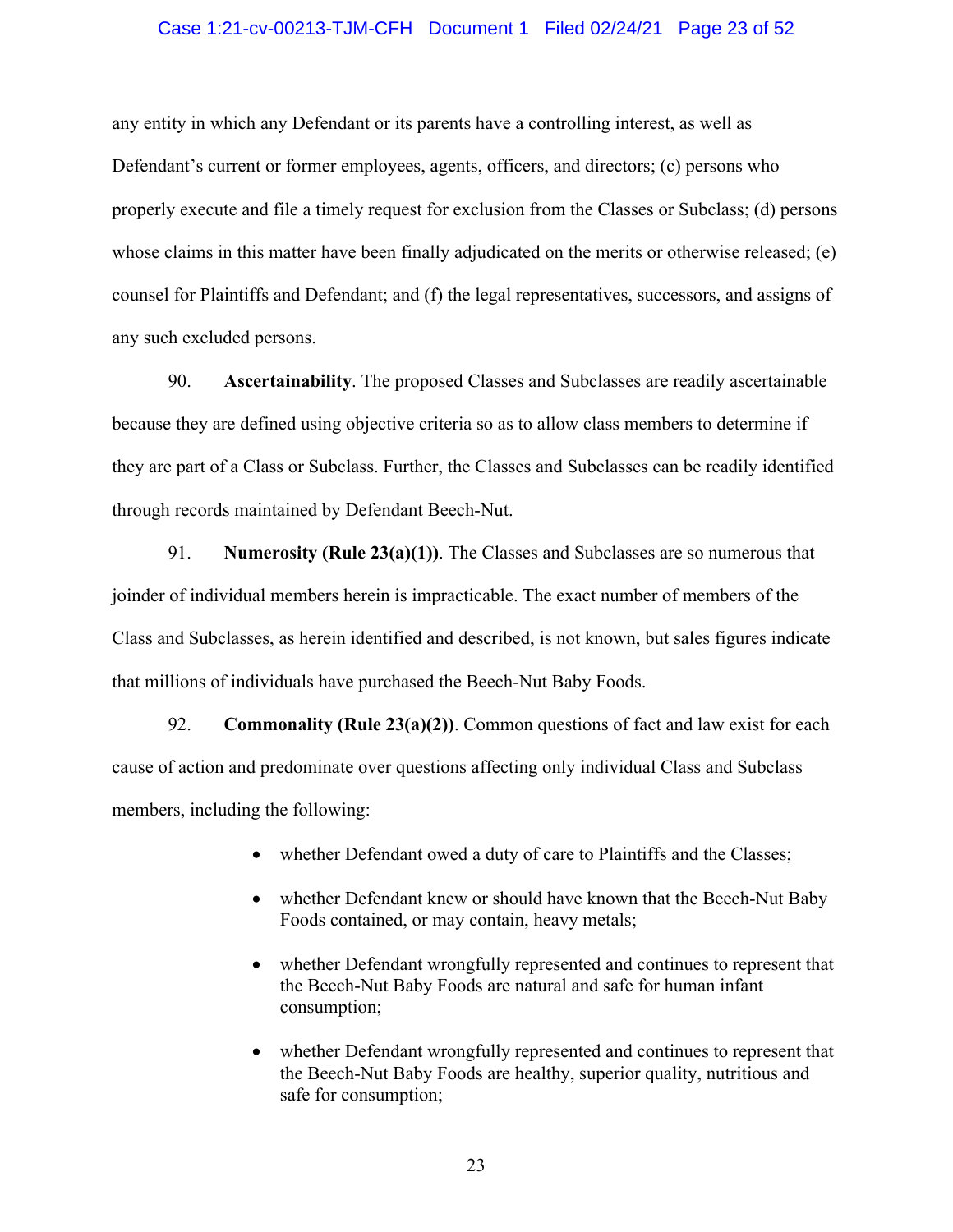- whether Defendant wrongfully represented and continues to represent that the Beech-Nut Baby Foods are natural;
- whether Defendant wrongfully represented and continues to represent that the Beech-Nut Baby Foods appropriate for consumption by various "Stage[s]" of babies;
- whether Defendant wrongfully represented and continues to represent that the manufacturing of the Beech-Nut Baby Foods is subjected to rigorous standards, including testing for heavy metals;
- whether Defendant wrongfully failed to disclose that the Beech-Nut Baby Foods contained, or may contain, heavy metals;
- whether Defendant's representations in advertising, warranties, packaging, and/or labeling are false, deceptive, and misleading;
- whether those representations are likely to deceive a reasonable consumer;
- whether a reasonable consumer would consider the presence, or risk of, heavy metals as a material fact in purchasing baby food;
- whether Defendant had knowledge that those representations were false, deceptive, and misleading;
- whether Defendant continues to disseminate those representations despite knowledge that the representations are false, deceptive, and misleading;
- whether a representation that a product is healthy, superior quality, nutritious and safe for consumption and does not contain arsenic, mercury, cadmium, and lead is material to a reasonable consumer;
- whether Defendant's representations and descriptions on the labeling of the Beech-Nut Baby Foods are likely to mislead, deceive, confuse, or confound consumers acting reasonably;
- whether Defendant violated the laws of the State of Colorado;
- whether Defendant breached its express warranties;
- whether Defendant breached its implied warranties;
- whether Defendant engaged in unfair trade practices;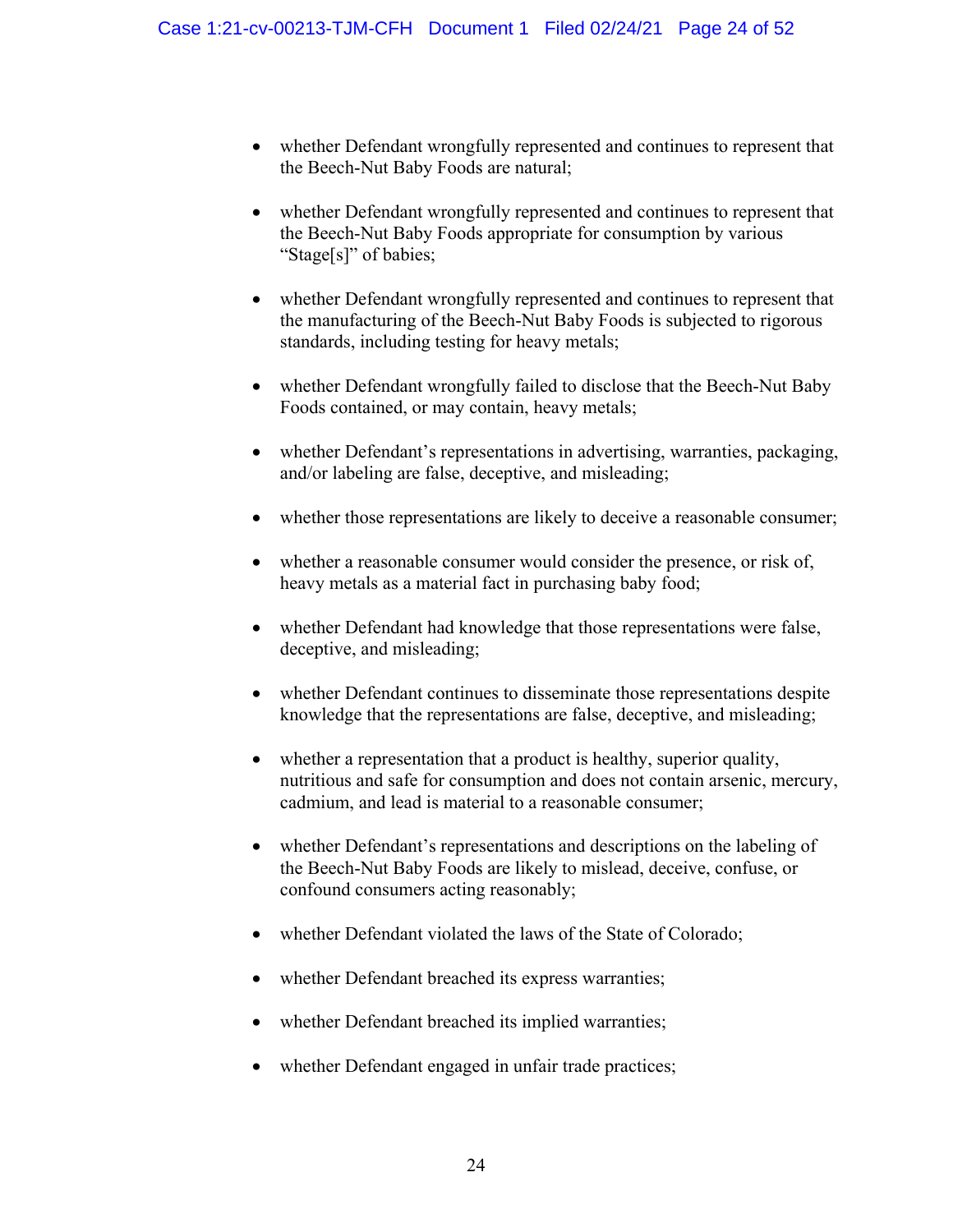- whether Defendant engaged in false advertising;
- whether Defendant's conduct was negligent *per se*;
- whether Defendant made negligent and/or fraudulent misrepresentations and/or omissions;
- whether Plaintiffs and the members of the Class are entitled to actual, statutory, and punitive damages; and
- whether Plaintiffs and members of the Class are entitled to declaratory and injunctive relief.

93. **Typicality (Rule 23(a)(3))**. Plaintiffs' claims are typical of the claims of the other members of the proposed Class and Subclasses. Plaintiffs and members of the Class and Subclasses (as applicable) suffered injuries as a result of Defendant Beech-Nut's wrongful conduct that is uniform across the Class and Subclasses.

94. **Adequacy (Rule 23(a)(4))**. Plaintiffs have and will continue to fairly and adequately represent and protect the interests of the Class and Subclasses. Plaintiffs have retained counsel competent and experienced in complex litigation and class actions. Plaintiffs have no interest that is antagonistic to those of the Class and Subclasses, and Defendant has no defenses unique to Plaintiffs. Plaintiffs and their counsel are committed to vigorously prosecuting this action on behalf of the members of the Class and Subclasses, and they have the resources to do so. Neither Plaintiffs nor Plaintiffs' counsel have any interest adverse to those of the other members of the Class and Subclasses.

95. **Substantial Benefits**. This class action is appropriate for certification because class proceedings are superior to other available methods for the fair and efficient adjudication of this controversy and joinder of all members of the Class and Subclasses is impracticable. The prosecution of separate actions by individual members of the Class and Subclasses would impose heavy burdens upon the Courts and Defendant, would create a risk of inconsistent or varying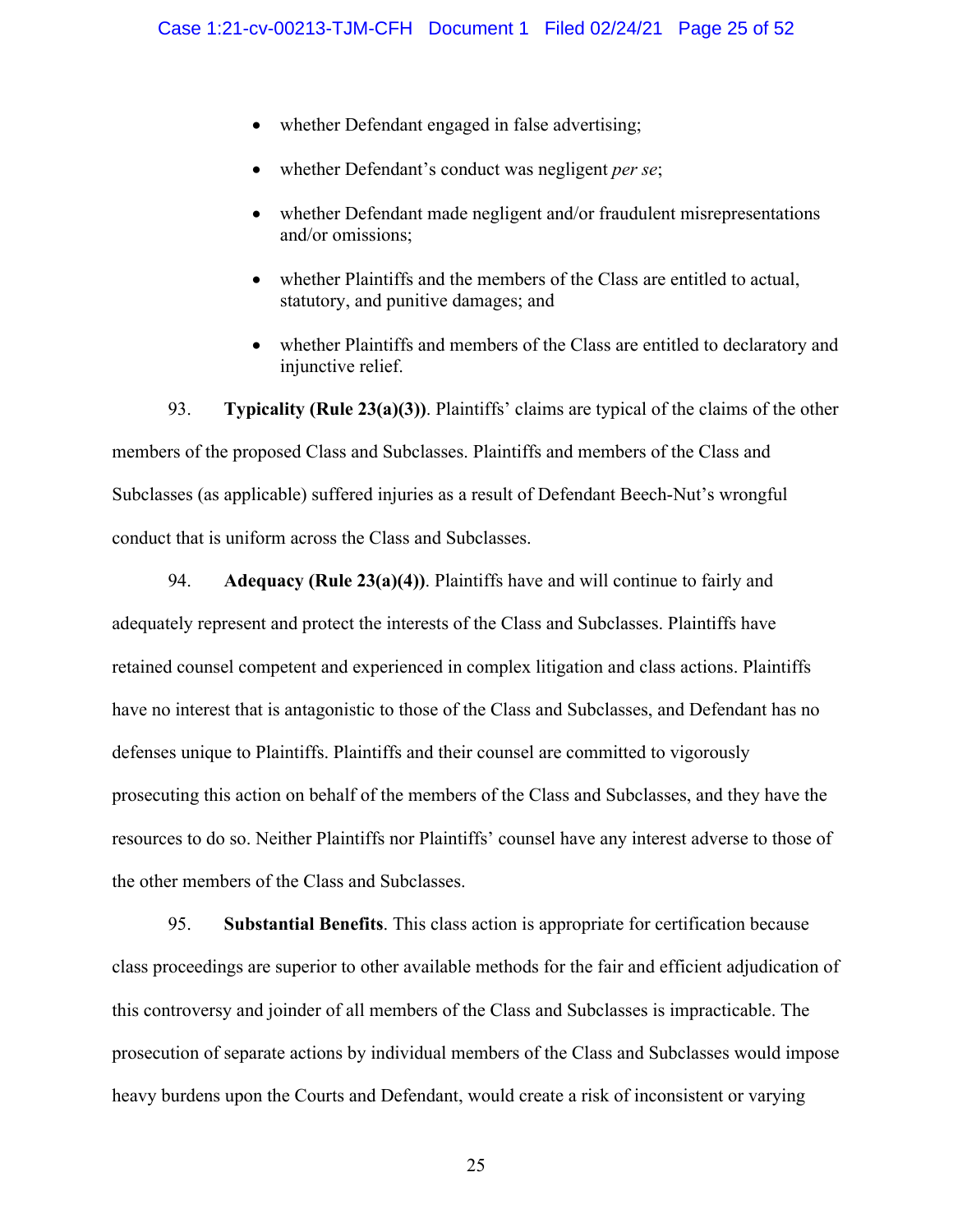#### Case 1:21-cv-00213-TJM-CFH Document 1 Filed 02/24/21 Page 26 of 52

adjudications of the questions of law and fact common to members of the Classes and Subclasses, and would be dispositive of the interests of the other members not parties to the individual adjudications or would substantially impair or impede their ability to protect their interests. This proposed class action presents fewer management difficulties than individual litigation, and provides the benefits of single adjudication, economies of scale, and comprehensive supervision by a single court. Class treatment will create economies of time, effort, and expense and promote uniform decision-making.

96. Class certification, therefore, is appropriate under Fed. R. Civ. P. 23(b)(3) because the above common questions of law or fact predominate over any questions affecting individual members of the Class, and a class action is superior to other available methods for the fair and efficient adjudication of this controversy.

97. Class certification is also appropriate under Fed. R. Civ. P. 23(b)(2) because Defendant has acted or refused to act on grounds generally applicable to the Classes and Subclasses, so that final injunctive relief or corresponding declaratory relief is appropriate as to the Class and Subclasses as a whole.

98. Plaintiffs reserve the right to revise the foregoing class allegations and definitions based on facts learned and legal developments following additional investigation, discovery, or otherwise.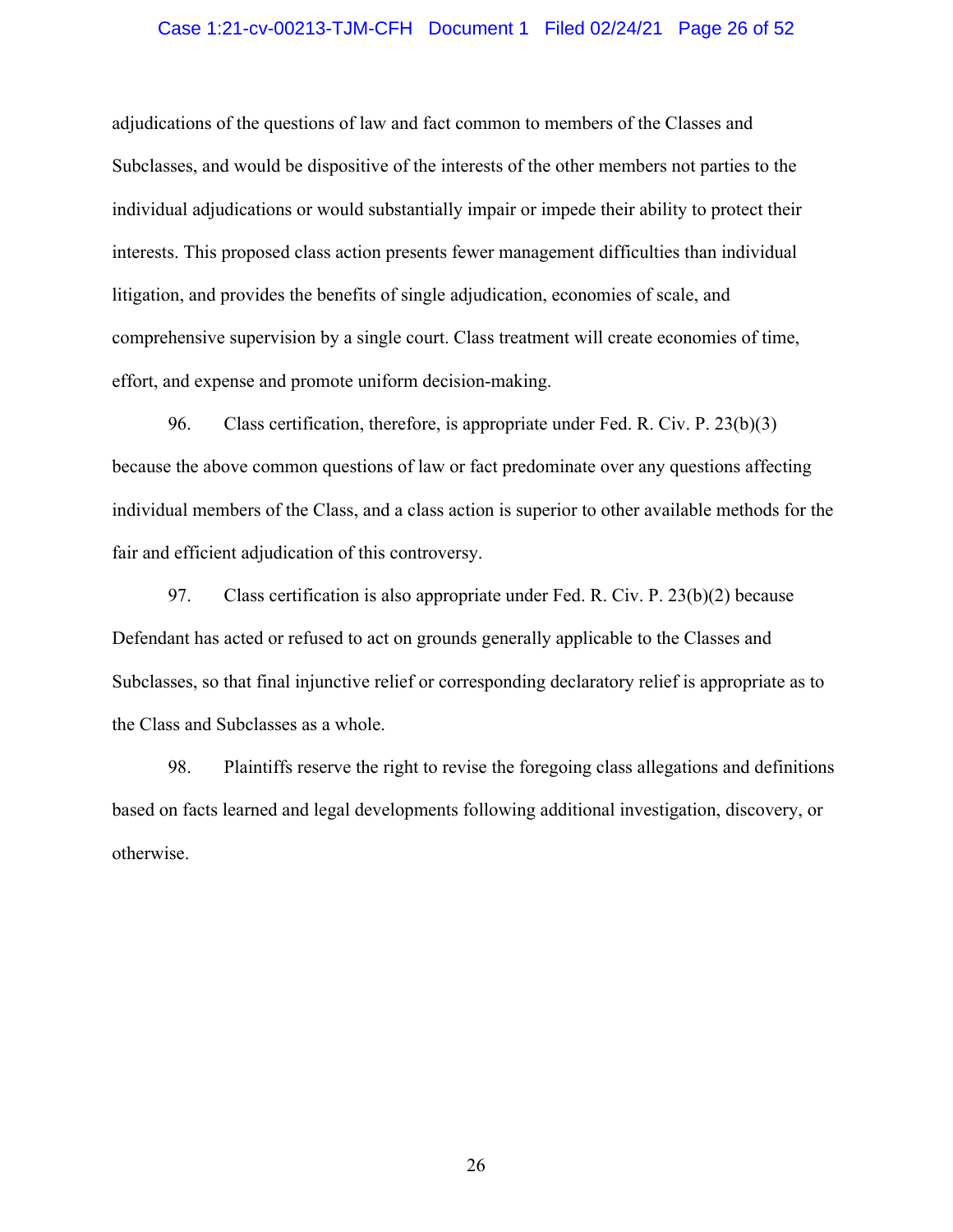#### **CLAIMS FOR RELIEF**

#### **FIRST CLAIM FOR RELIEF**

#### **BREACH OF EXPRESS WARRANTY**

#### **(on behalf of the Nationwide Class or, alternatively, the State Subclasses)**

99. Plaintiffs incorporate by reference and reallege each and every allegation contained above, as though fully set forth herein.

100. Defendant Beech-Nut marketed and sold the Beech-Nut Baby Foods into the stream of commerce with the intent that the Beech-Nut Baby Foods would be purchased by Plaintiffs and the Class.

101. Defendant expressly warranted, advertised, and represented to Plaintiffs and the Class that its Beech-Nut Baby Foods were and are safe, healthy, and appropriate for infant and child consumption.

102. Defendant made these express warranties regarding the Beech-Nut Baby Foods' quality, ingredients, and fitness for consumption in writing through its website, advertisements, and marketing materials and on the Beech-Nut Baby Foods' packaging and labels. These express warranties became part of the basis of the bargain that Plaintiffs and the Class entered into upon purchasing the Beech-Nut Baby Foods.

103. Defendant's advertisements, warranties, and representations were made in connection with the sale of the Beech-Nut Baby Foods to Plaintiffs and the Class. Plaintiffs and the Class relied on Defendant's advertisements, warranties, and representations regarding the Beech-Nut Baby Foods in deciding whether to purchase Defendant's products.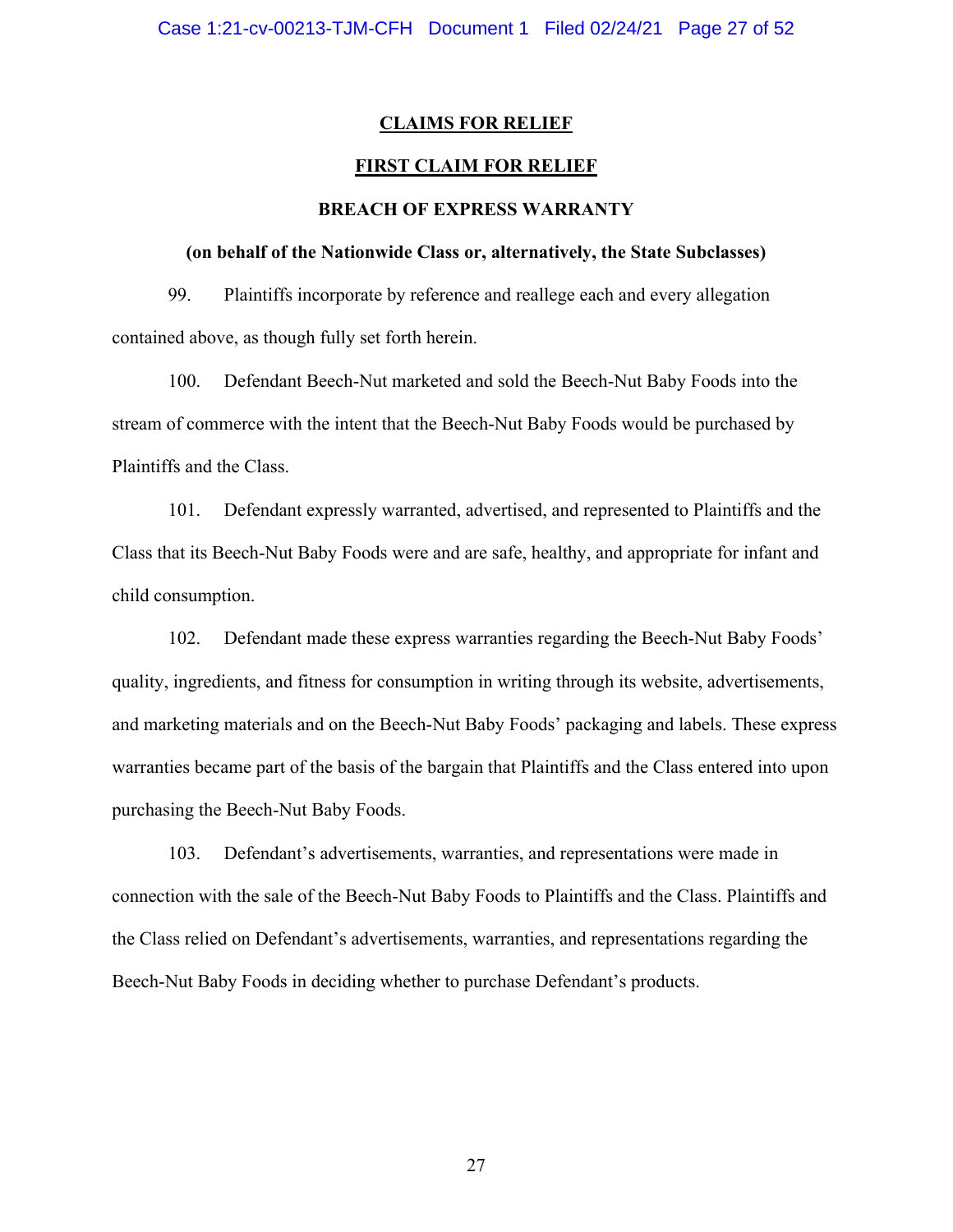#### Case 1:21-cv-00213-TJM-CFH Document 1 Filed 02/24/21 Page 28 of 52

104. Defendant's Beech-Nut Baby Foods do not conform to Defendant's advertisements, warranties and representations in that they are not safe, healthy, and appropriate for infant and child consumption; and contain, or may contain, levels of various heavy metals.

105. Defendant therefore breaches the express warranties by placing Beech-Nut Baby Food into the stream of commerce and selling them to consumers, when they have dangerous and/or toxic levels of heavy metals, and can cause toxicity and adverse health implication, rendering these products unfit for their intended use and purpose, and unsafe and unsuitable for consumer use as marketed by Defendant Beech-Nut. These high levels of heavy metals substantially impair the use, value, safety of Beech-Nut Baby Foods.

106. Defendant Beech-Nut was at all times aware, or should have been aware, of the toxic or dangerous levels of heavy metals in Beech-Nut Baby Foods. Defendant Beech-Nut was on notice of these concerns with their products, but nowhere on the package labeling or on Defendant Beech-Nut's website or other marketing materials did Defendant Beech-Nut warn Plaintiffs and members of the Class and Subclasses that they were at risk of feeding their children food and/or beverages with toxic or dangerous levels of heavy metals.

107. Instead, Defendant Beech-Nut concealed the high levels of heavy metals contained in the Beech-Nut Baby Foods and deceptively represented that these products were safe, healthy, and appropriate for infant or child consumption. Defendant Beech-Nut thus utterly failed to ensure that the material representations it was making to consumers were true.

108. The toxic and/or dangerous levels of heavy metals at issue in the Beech-Nut Baby Foods existed when they left Defendant's possession or control and were sold to Plaintiffs and members of the putative classes. The levels of heavy metals contained in the Beech-Nut Baby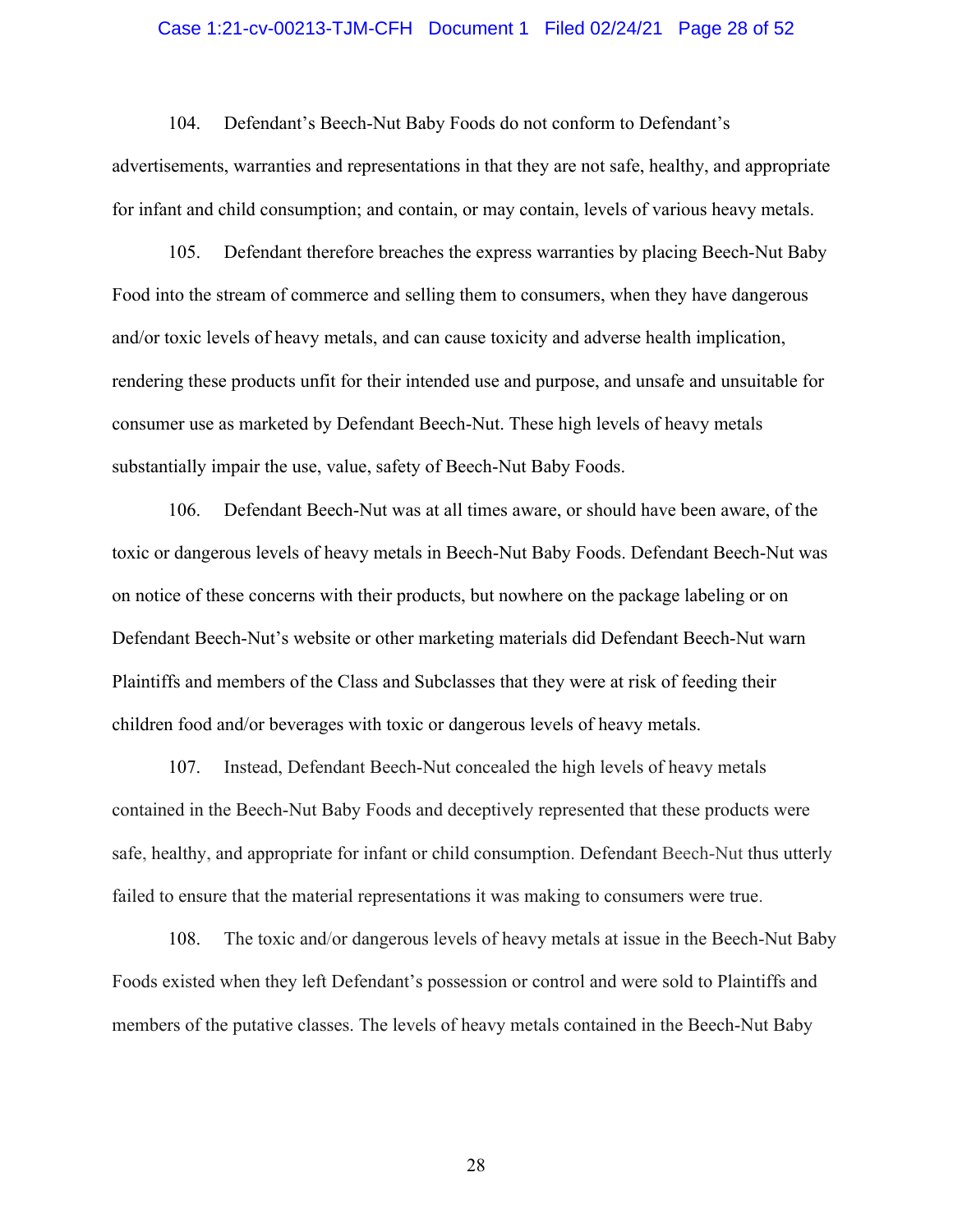#### Case 1:21-cv-00213-TJM-CFH Document 1 Filed 02/24/21 Page 29 of 52

Foods were undiscoverable by Plaintiffs and members of the putative classes at the time of purchase of the Beech-Nut Baby Foods.

109. As manufacturers, marketers, advertisers, distributors and sellers of the Beech-Nut Baby Foods, Defendant Beech-Nut had exclusive knowledge and notice of the fact that the Beech-Nut Baby Foods did not conform to the affirmations of fact and promises.

110. In addition, or in the alternative, to the formation of an express contract, Defendant made each of the above-described representations to induce Plaintiffs and members of the Class and Subclasses to rely on such representations.

111. Defendant Beech-Nut's affirmations of fact and promises were material, and Plaintiffs and members of the putative classes reasonably relied upon such representations in purchasing the Beech-Nut Baby Foods.

112. All conditions precedent to Defendant's liability for its breach of express warranty have been performed by Plaintiffs or members of the Class or Subclasses.

113. Affording Defendant Beech-Nut an opportunity to cure its breaches of written warranties would be unnecessary and futile here. Defendant Beech-Nut were placed on reasonable notice of the levels of heavy metals in the Beech-Nut Baby Foods and breach of the warranties based their scientific research and expertise in the food production industry. Defendant Beech-Nut has had ample opportunity to cure the high level of heavy metal in their Beech-Nut Baby Foods to make them safe and healthy for consumption by Plaintiffs and members of the putative classes and their children, but have failed to do so.

114. Defendant Beech-Nut has also had notice of their breach as set forth herein by virtue of the publication of the Report the prior 2019 report issued by Healthy Baby Bright Future.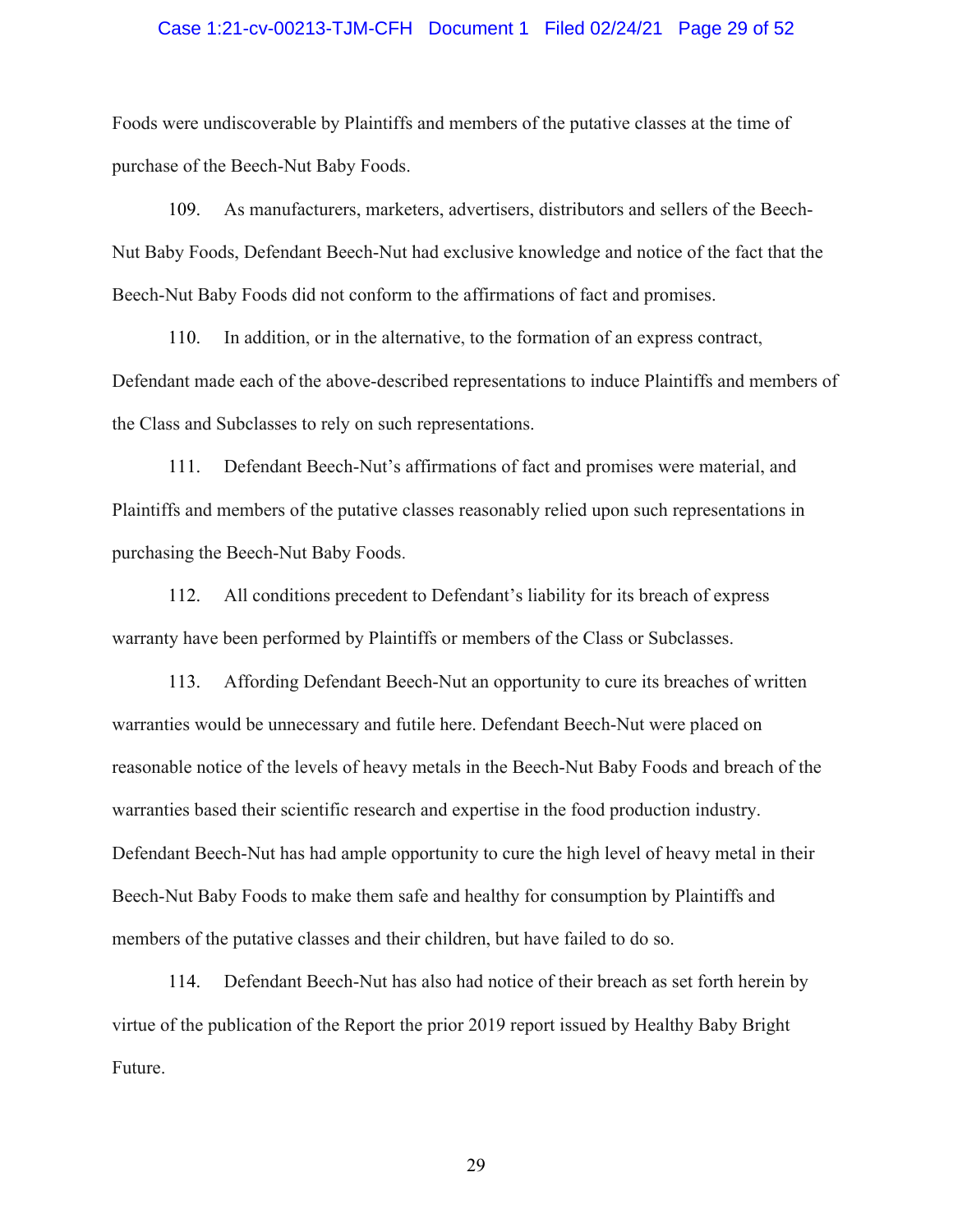#### Case 1:21-cv-00213-TJM-CFH Document 1 Filed 02/24/21 Page 30 of 52

115. As a direct and proximate result of Defendant Beech-Nut's breaches of express warranty, Plaintiffs and members of the putative classes have been damaged because they did not receive the products as specifically warranted by Defendant Beech-Nut. Plaintiffs and members of the putative classes did not receive the benefit of the bargain and suffered damages at the point of sale stemming from their overpayment of the Beech-Nut Baby Foods.

116. Plaintiffs and the Class seek actual damages, injunctive and declaratory relief, attorneys' fees, costs, and any other just and proper relief available thereunder for Defendant's failure to deliver goods conforming to their express warranties and resulting breach.

#### **SECOND CLAIM FOR RELIEF**

# **BREACH OF IMPLIED WARRANTY OF MERCHANTABILITY**

### **(on behalf of the Nationwide Class or, alternatively, the State Subclasses)**

117. Plaintiffs incorporate by reference and reallege each and every allegation contained above, as though fully set forth herein.

#### 118. Defendant is a merchant engaging in the sale of goods to Plaintiffs and the Class.

119. There was a sale of goods from Defendant to Plaintiffs and the Class.

120. At all times mentioned herein, Defendant manufactured or supplied Beech-Nut Baby Foods, and prior to the time the Beech-Nut Baby Foods were purchased by Plaintiffs and the Class, Defendant impliedly warranted to them that the Beech-Nut Baby Foods were of merchantable quality, fit for their ordinary use (consumption by babies), and conformed to the promises and affirmations of fact made on the Beech-Nut Baby Foods' containers and labels, including that the food was natural and safe and appropriate for human infant consumption. Plaintiffs and the Class relied on Defendant's promises and affirmations of fact when they purchased the Beech-Nut Baby Foods.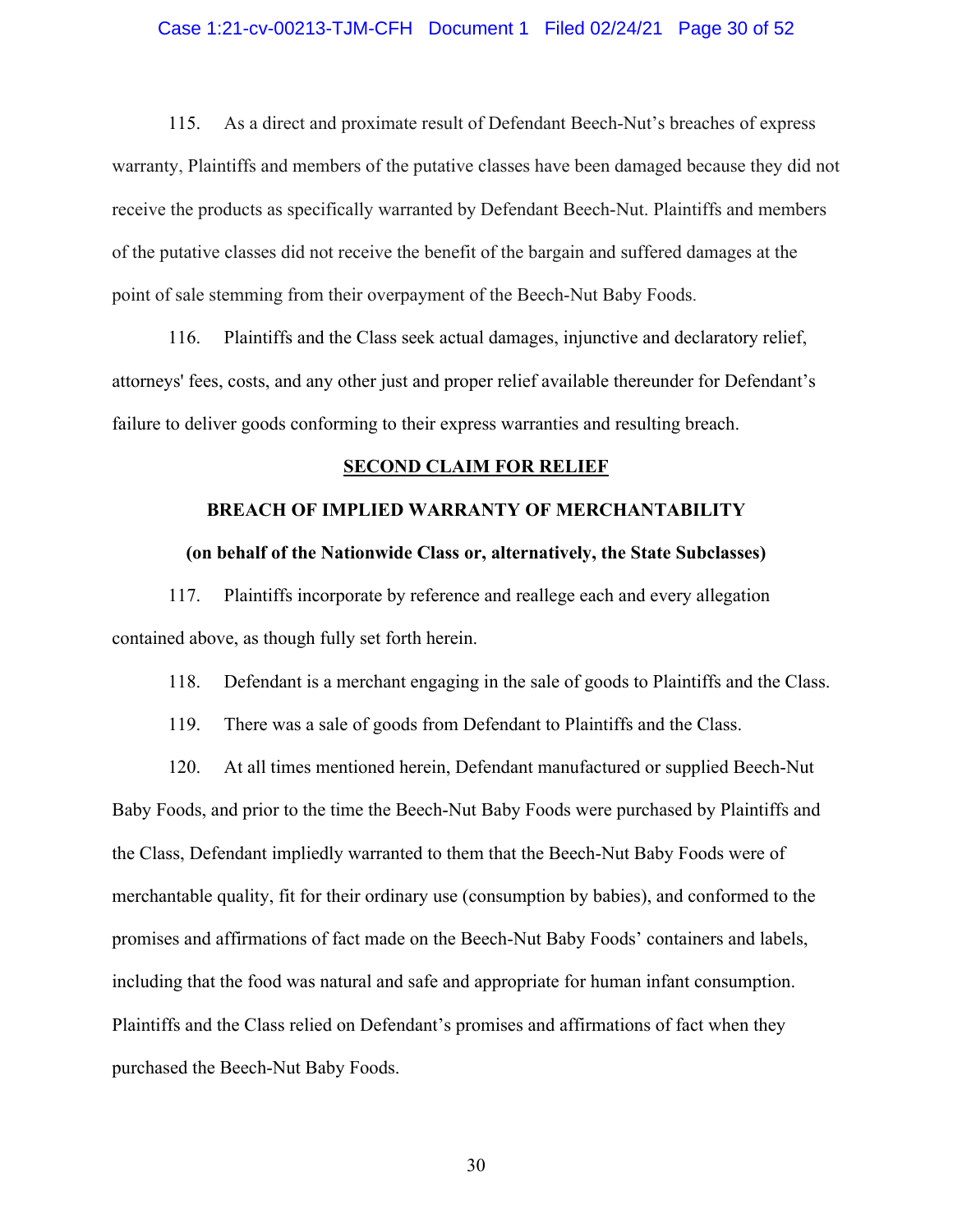#### Case 1:21-cv-00213-TJM-CFH Document 1 Filed 02/24/21 Page 31 of 52

121. Contrary to these representations and warranties, the Beech-Nut Baby Foods were not fit for their ordinary use, consumption by babies, and did not conform to Defendant's affirmations of fact and promises as they contained, or were at risk of containing, heavy metals and/or unnatural or other ingredients or contaminants that do not conform to the packaging.

122. Defendant breached its implied warranties by selling Beech-Nut Baby Foods that failed to conform to the promises or affirmations of fact made on the container or label as each product contained heavy metals and/or unnatural or other ingredients or contaminants that do not conform to the packaging.

123. Defendant was on notice of this breach, as it was aware of the heavy metals included, or at risk, in the Beech-Nut Baby Foods, and based on the public investigation by Healthy Babies Bright Futures that showed Defendant's baby food products as unhealthy and contaminated.

124. Privity exists because Defendant impliedly warranted to Plaintiffs and the Class through the warranting, packaging, advertising, marketing, and labeling that Beech-Nut Baby Foods were natural, and suitable for consumption by babies, and by failing to make any mention of heavy metals and/or unnatural or other ingredients.

125. As a direct and proximate result of Defendant's conduct, Plaintiffs and the Class have suffered actual damages in that they have purchased Beech-Nut Baby Food that is worth less than the price they paid and that they would not have purchased at all had they known of the presence or risk of heavy metals and/or unnatural or other ingredients.

126. Plaintiffs and the Class seek actual damages, injunctive and declaratory relief, attorneys' fees, costs, and any other just and proper relief available thereunder for Defendant's failure to deliver goods conforming to their implied warranties and resulting breach.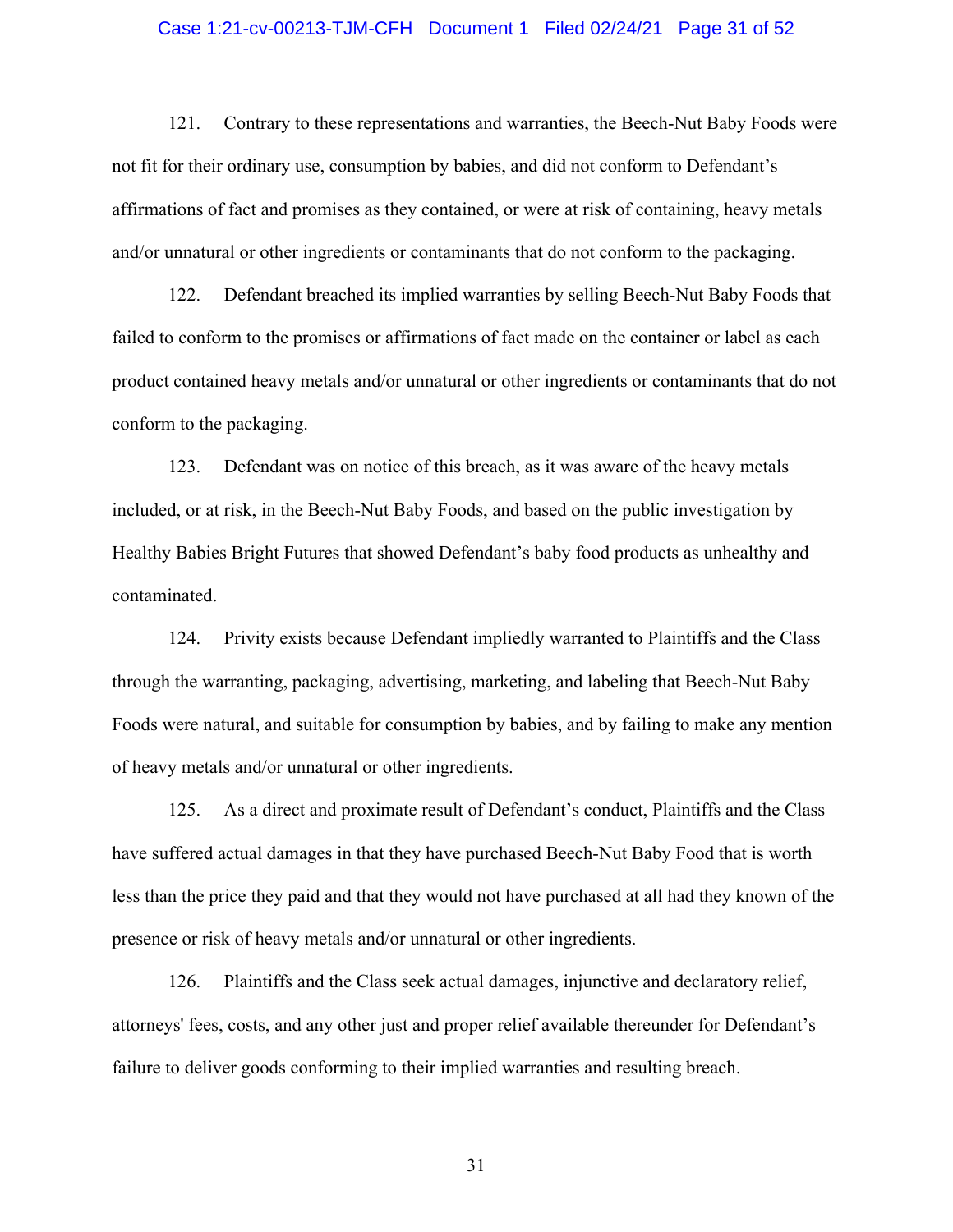#### **THIRD CLAIM FOR RELIEF**

#### **FRAUDULENT MISREPRESENTATION**

#### **(on behalf of the Nationwide Class or, alternatively, the State Subclasses)**

127. Plaintiffs incorporate by reference and reallege each and every allegation contained above, as though fully set forth herein.

128. Defendant falsely represented to Plaintiffs and the Class that the Beech-Nut Baby Foods are "natural", "organic" and safe for consumption by infants and young children.

129. Defendant intentionally, knowingly, and recklessly made these misrepresentations to induce Plaintiffs and the Class to purchase Beech-Nut Baby Foods.

130. Defendant knew that their representations about Beech-Nut Baby Foods were false in that Beech-Nut Baby Foods contained, or were at risk of containing, levels of heavy metals and/or unnatural or other ingredients that do not conform to the products' labels, packaging, advertising, and statements. Defendant allowed its packaging, labels, advertisements, promotional materials, and websites to intentionally mislead consumers, such as Plaintiffs and the Class.

131. Plaintiffs and the Class did in fact rely on these misrepresentations and purchased Beech-Nut Baby Foods to their detriment. Given the deceptive manner in which Defendant advertised, represented, and otherwise promoted Beech-Nut Baby Foods, Plaintiffs' and the Class's reliance on Defendant's misrepresentations was justifiable.

132. As a direct and proximate result of Defendant's conduct, Plaintiffs and the Class have suffered actual damages in that they purchased Beech-Nut Baby Foods that were worth less than the price they paid and that they would not have purchased at all had they known of the risk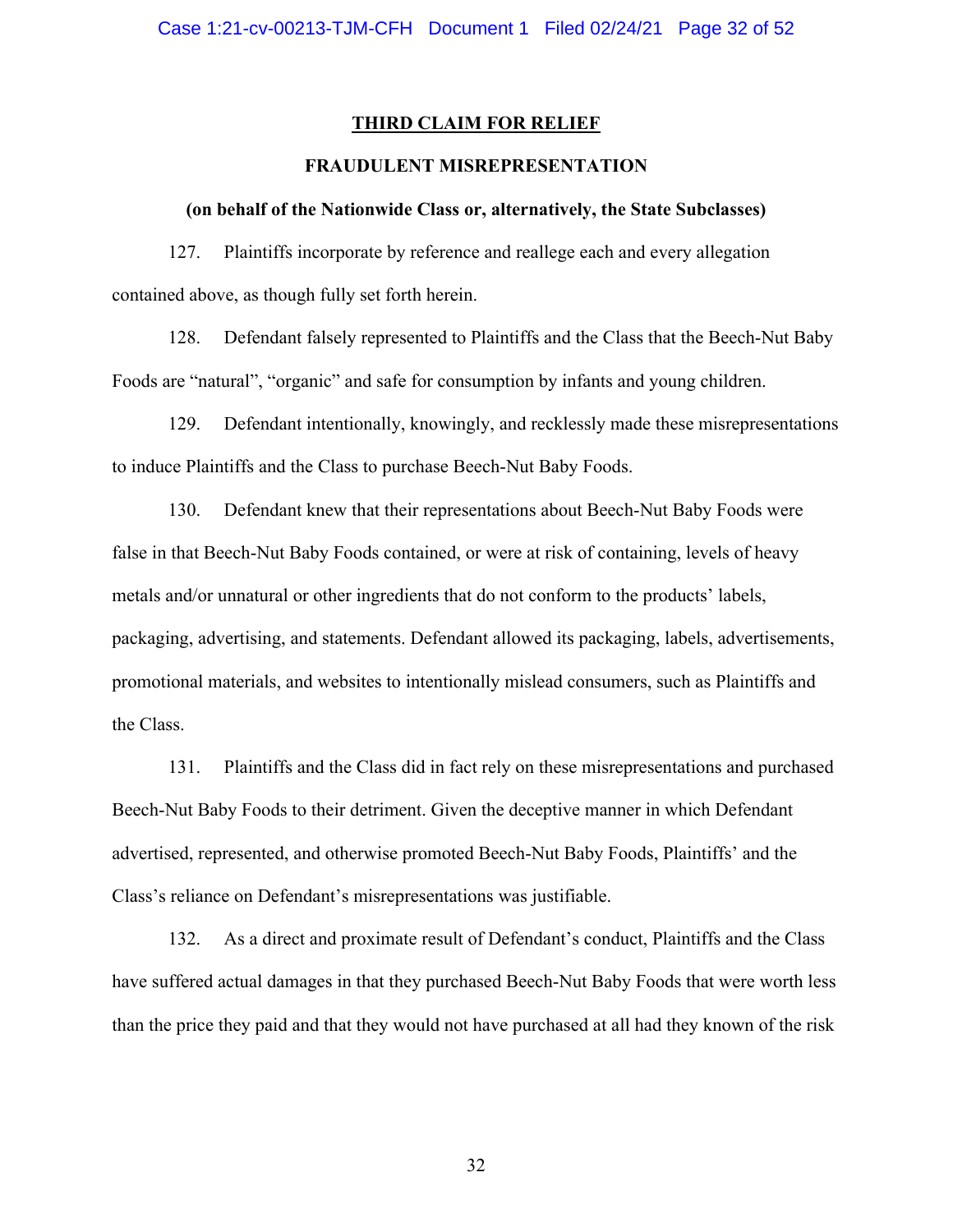#### Case 1:21-cv-00213-TJM-CFH Document 1 Filed 02/24/21 Page 33 of 52

and/or presence of heavy metals and/or unnatural or other ingredients that do not conform to the products' labels, packaging, advertising, and statements.

133. Plaintiffs and the Class seek actual damages, injunctive and declaratory relief, attorneys' fees, costs, and any other just and proper relief available under the laws.

#### **FOURTH CLAIM FOR RELIEF**

#### **FRAUD BY OMISSION**

#### **(on behalf of Nationwide Class or, alternatively, the State Subclasses)**

134. Plaintiffs incorporate by reference and reallege each and every allegation contained above, as though fully set forth herein.

135. Defendant concealed from and failed to disclose to Plaintiffs and the Class that Beech-Nut Baby Foods contained, or were at risk of containing, heavy metals and/or unnatural or other ingredients that do not conform to the products' labels, packaging, advertising, and statements.

136. Defendant was under a duty to disclose to Plaintiffs and the Class the true quality, characteristics, ingredients and suitability of the Beech-Nut Baby Foods because: (1) Defendant was in a superior position to know the true state of facts about its products; (2) Defendant was in a superior position to know the actual ingredients, characteristics, and suitability of Beech-Nut Baby Foods for consumption by babies; and (3) Defendant knew that Plaintiffs and the Class could not reasonably have been expected to learn or discover that Beech-Nut Baby Foods were misrepresented in the packaging, labels, advertising, and websites prior to purchasing Beech-Nut Baby Foods.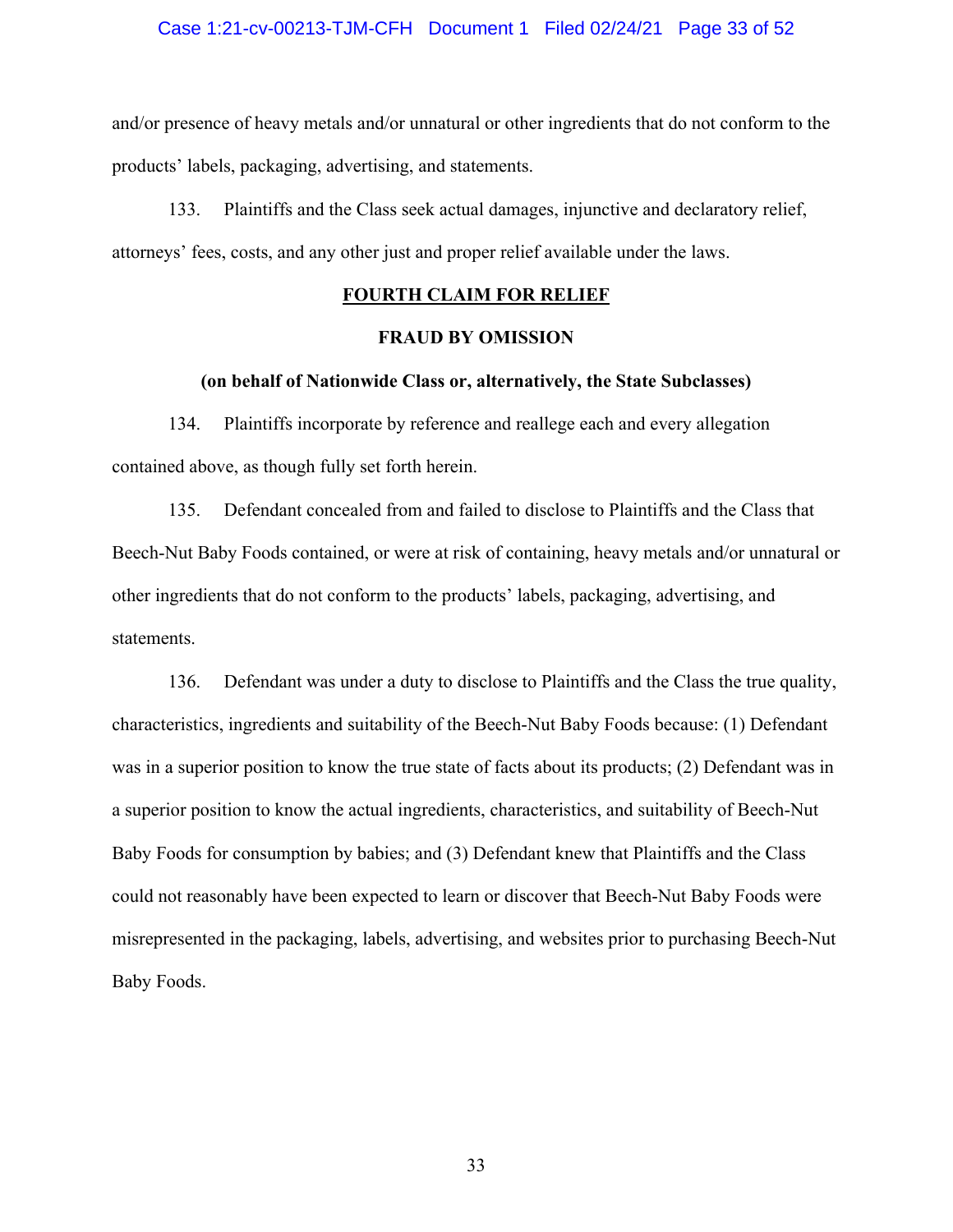#### Case 1:21-cv-00213-TJM-CFH Document 1 Filed 02/24/21 Page 34 of 52

137. The facts concealed or not disclosed by Defendant to Plaintiffs and the Class are material in that a reasonable consumer would have considered them important when deciding whether to purchase Beech-Nut Baby Foods.

138. Plaintiffs and the Class justifiably relied on the Defendant's omissions to their detriment. The detriment is evident from the true quality, characteristics, and ingredients of Beech-Nut Baby Foods, which is inferior when compared to how Beech-Nut Baby Foods are advertised and represented by Defendant.

139. As a direct and proximate result of Defendant's conduct, Plaintiffs and the Class have suffered actual damages in that they purchased Beech-Nut Baby Foods that were worth less than the price they paid and that they would not have purchased at all had they known of the risk and/or presence of heavy metals and/or unnatural or other ingredients that do not conform to the products' labels, packaging, advertising, and statements.

140. Plaintiffs and the Class seek actual damages, injunctive and declaratory relief, attorneys' fees, costs, and any other just and proper relief available under the laws.

#### **FIFTH CLAIM FOR RELIEF**

#### **NEGLIGENT MISREPRESENTATION**

#### **(on behalf of the Nationwide Class or, alternatively, the State Subclasses)**

141. Plaintiffs incorporate by reference and reallege each and every allegation contained above, as though fully set forth herein.

142. Defendant had a duty to Plaintiffs and the Class to exercise reasonable and ordinary care in the formulation, testing, manufacture, marketing, distribution, and sale of Beech-Nut Baby Foods.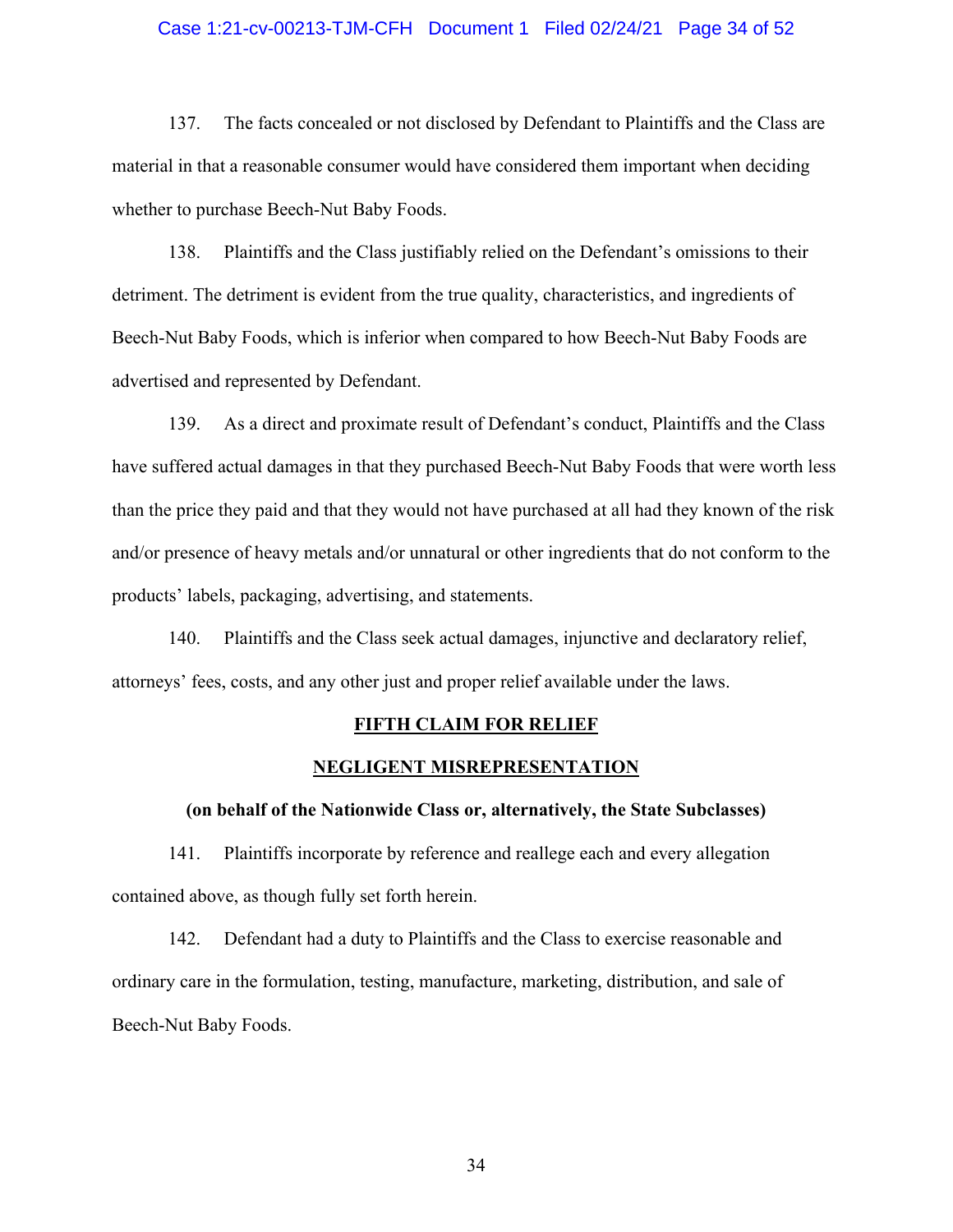#### Case 1:21-cv-00213-TJM-CFH Document 1 Filed 02/24/21 Page 35 of 52

143. Defendant breached its duty to Plaintiffs and the Class by formulating, testing, manufacturing, advertising, marketing, distributing, and selling products to Plaintiffs and the Class that do not have the ingredients, qualities, characteristics, and suitability for consumption as advertised by Defendant and by failing to promptly remove Beech-Nut Baby Foods from the marketplace or to take other appropriate remedial action.

144. Defendant knew or should have known that the ingredients, qualities, and characteristics of the Beech-Nut Baby Foods were not as advertised or suitable for their intended use, consumption by infants, and were otherwise not as warranted and represented by Defendant. Specifically, Defendant knew or should have known that: (1) the Beech-Nut Baby Foods were not nutritious, superior quality, pure, natural, healthy and safe for consumption because they contained, or had a risk of containing, levels of heavy metals and/or other unnatural ingredients or contaminants that do not conform to the packaging; (3) the Beech-Nut Baby Foods were adulterated, or at risk of being adulterated, by heavy metals; and (4) the Beech-Nut Baby Foods were otherwise not as warranted and represented by Defendant.

145. As a direct and proximate result of Defendant's conduct, Plaintiffs and the Class have suffered actual damages in that they purchased Beech-Nut Baby Foods that were worth less than the price they paid and that they would not have purchased at all had they known they contained, or were at risk of containing, heavy metals and/or unnatural or other ingredients that do not conform to the products' labels, packaging, advertising, and statements.

146. Plaintiffs and the Class seek actual damages, injunctive and declaratory relief, attorneys' fees, costs, and any other just and proper relief available.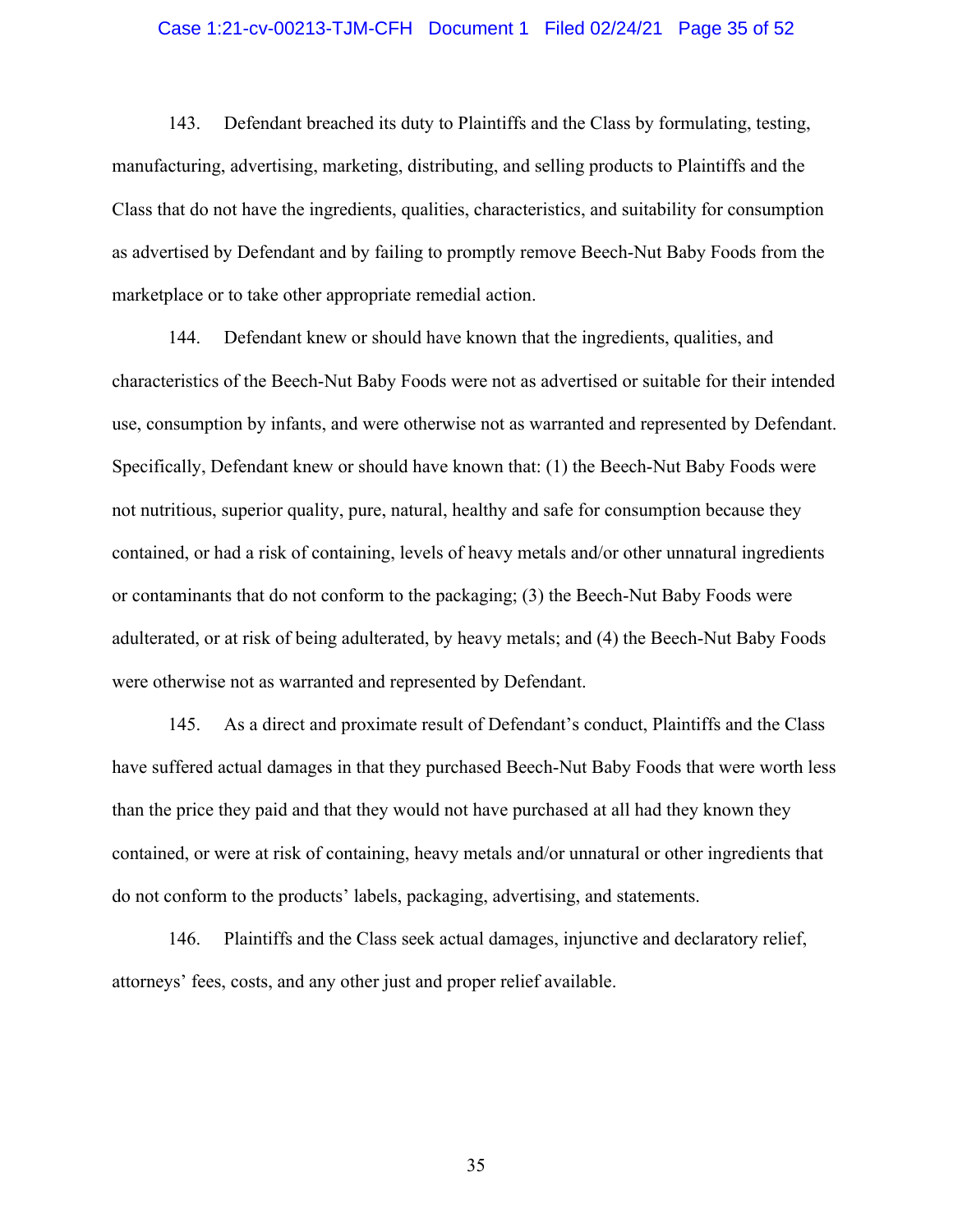#### **SIXTH CLAIM FOR RELIEF**

#### **UNJUST ENRICHMENT**

#### **(on behalf of the Nationwide Class or, alternatively, the State Subclasses)**

147. Plaintiffs incorporate by reference and reallege each and every allegation contained above, as though fully set forth herein.

148. Substantial benefits have been conferred on Defendant by Plaintiffs and the Class through the purchase of Beech-Nut Baby Foods. Defendant knowingly and willingly accepted and enjoyed these benefits.

149. Defendant either knew or should have known that the payments rendered by Plaintiffs and the Class were given and received with the expectation that the Beech-Nut Baby Foods would have the qualities, characteristics, ingredients, and suitability for consumption represented and warranted by Defendant. As such, it would be inequitable for Defendant to retain the benefit of the payments under these circumstances.

150. Defendant's acceptance and retention of these benefits under the circumstances alleged herein make it inequitable for Defendant to retain the benefits without payment of the value to Plaintiffs and the Class.

151. Plaintiffs and the Class are entitled to recover from Defendant all amounts wrongfully collected and improperly retained by Defendant, plus interest thereon.

152. Plaintiffs and the Class seek actual damages, injunctive and declaratory relief, attorneys' fees, costs, and any other just and proper relief available under the laws.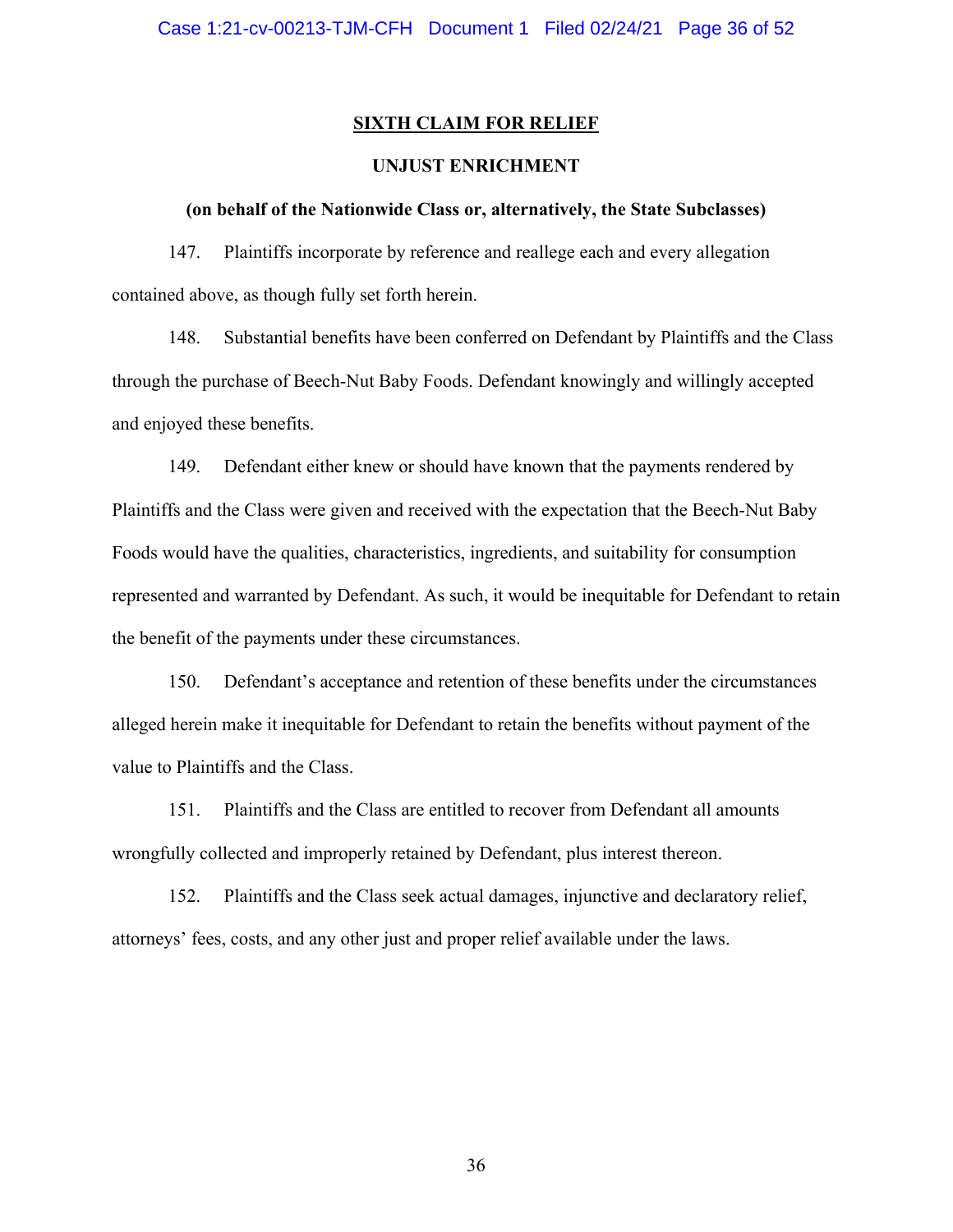#### **SEVENTH CLAIM FOR RELIEF**

#### **COLORADO CONSUMER PROTETION ACT**

#### **Colo. Rev. Stat. §§ 6-1-101,** *et seq***.**

#### **(Brought on Behalf of Plaintiff Cantor and the Colorado Subclass)**

- 153. Plaintiffs incorporate the foregoing allegations as if fully set forth herein.
- 154. Defendant is a "person" as defined by C.R.S. § 6-1-102(6);
- 155. Plaintiff Cantor is an actual or potential consumer of Beech-Nut Baby Food.
- 156. Beech-Nut engaged in engaged in deceptive, unfair, and unlawful trade acts or

practices in the course of their business, vocation, or occupation, in violation of C.R.S. § 6-1- 105, including but not limited to the following:

- (a) Knowingly or recklessly made a false representation as to the characteristics and use Beech-Nut Baby Foods, in violation of C.R.S. §6-  $1-105(e);$
- (b) Represented that Beech-Nut Baby Foods are healthy, natural, and safe for consumption, in violation of C.R.S.  $\S6-1-105(g)$ ;
- (c) Advertised Beech-Nut Baby Foods with an intent not to sell it as advertised, in violation of C.R.S. §6-1-105(i); and
- (d) Failed to disclose the material information that Beech-Nut Baby Foods contained unsafe levels of toxic heavy metals, in violation of C.R.S. §6-1-  $105(u)$ .

157. As detailed, *infra,* Defendant Beech-Nut's deceptive trade practices significantly impacted the public, because there are millions of consumers of Beech-Nut Baby Foods, including Plaintiff Cantor, and Colorado Subclass Members.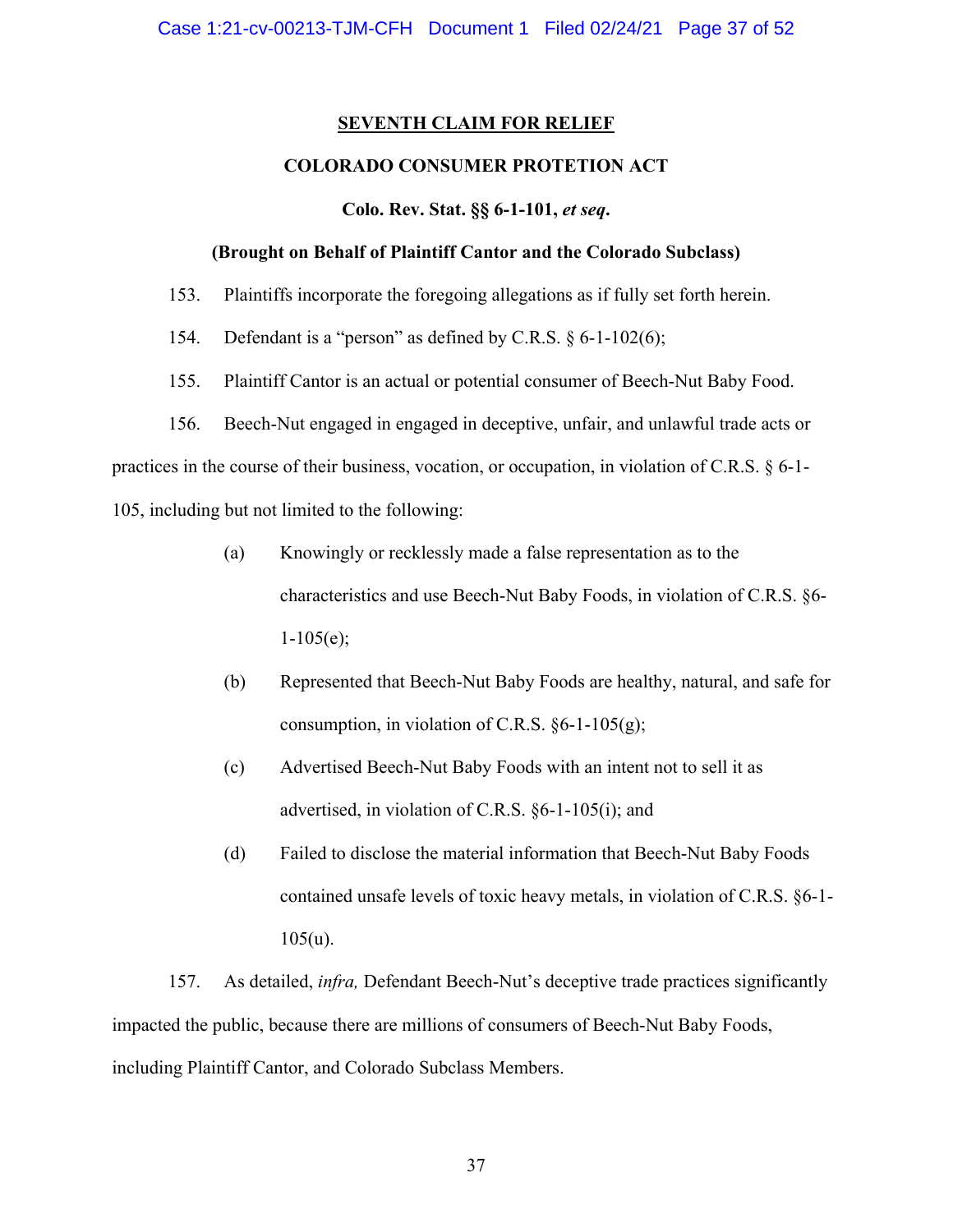#### Case 1:21-cv-00213-TJM-CFH Document 1 Filed 02/24/21 Page 38 of 52

158. Defendant Beech-Nut's representations and omissions were material because they were likely to deceive reasonable consumers to induce them to purchase Beech-Nut Baby Foods without being aware that Beech-Nut Baby Foods contained unsafe levels of toxic heavy metals. As a direct and proximate result of Defendant's unfair and deceptive acts or practices, Plaintiffs and members of the Class suffered damages by purchasing Beech-Nut Baby Foods because they would not have purchased Beech-Nut Baby Foods had they known the truth, and they received a product that was worthless because it contains unsafe levels of toxic heavy metals.

159. Defendant Beech-Nut's deceptive trade practices caused injury in fact and actual damages Plaintiff Cantor and Colorado Subclass Members in the form of the loss or diminishment of value of Beech-Nut Baby Foods Plaintiff Cantor and Colorado Subclass Members purchased, which allowed Defendant to profit at the expense of Plaintiff Cantor and Colorado Subclass Members. The injuries of Plaintiff Cantor and Colorado Subclass Members were to legally protected interests. The gravity of the harm of Defendant Beech-Nut's actions is significant and there is no corresponding benefit to consumers of such conduct.

160. Plaintiff Cantor and Colorado Class Members seek relief under Colo. Rev. Stat. § 6-1-101, *et. seq.*, including, not limited to, compensatory damages, statutory damages, restitution, penalties, injunctive relief, and/or attorneys' fees and costs.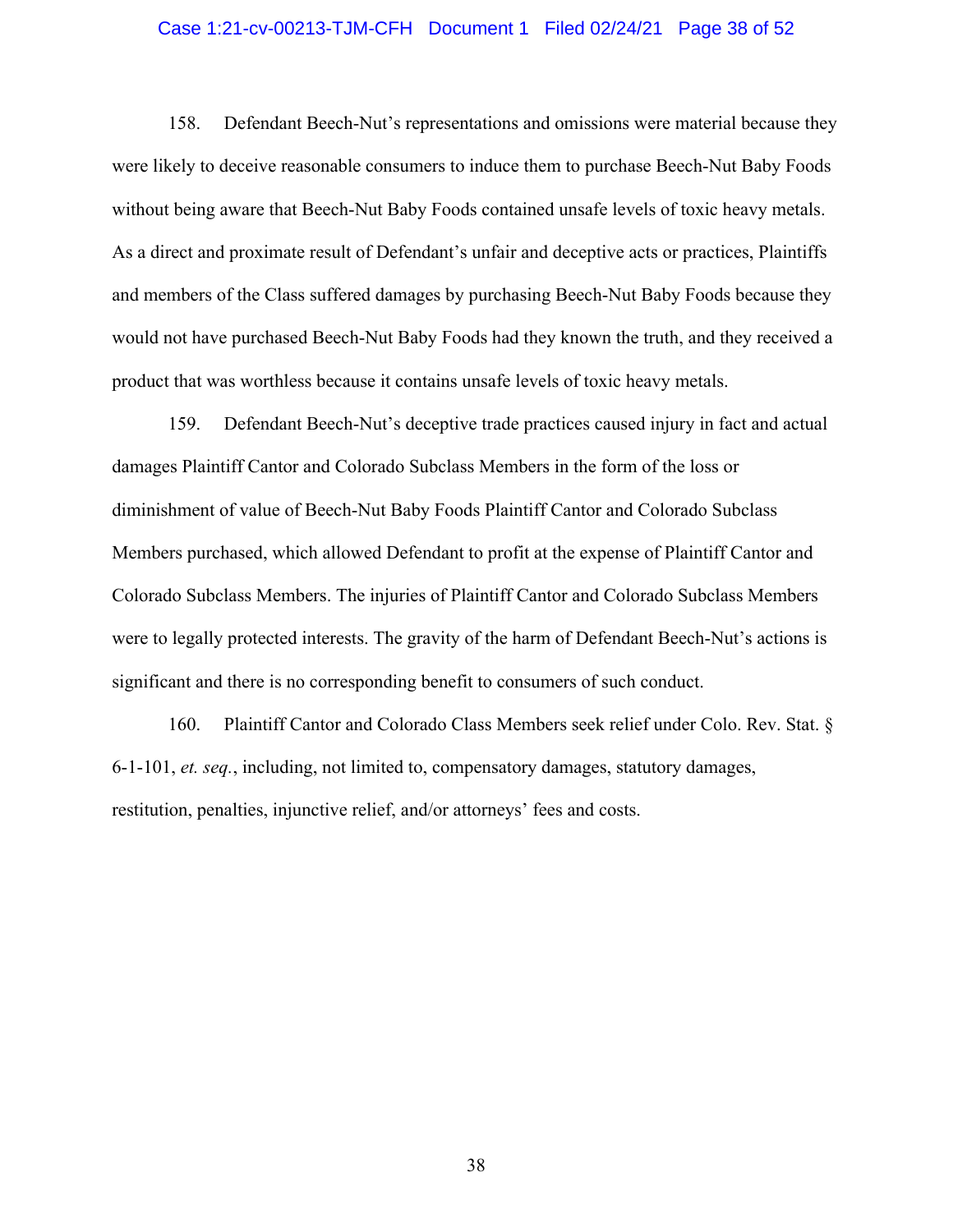#### **EIGHTH CLAIM FOR RELIEF**

#### **FLORIDA DECEPTIVE AND UNFAIR TRADE PRACTICES ACT**

**Fla. Stat. §§ 501.201** *et seq.* 

#### **(Brought on Behalf of Plaintiff Scarola and on Behalf of the Florida Subclass)**

161. Plaintiffs incorporate the foregoing allegations as if fully set forth herein.

162. Plaintiff Scarola and the Florida Subclass Members are "consumers," as defined by Fla. Stat. § 501.203(7), the products sold by Defendant Beech-Nut are "goods" within the meaning of FDUTPA, and the transactions at issue constitute "trade or commerce" as defined by FDUTPA.

163. The Florida Deceptive and Unfair Trade Practices Act ("FDUTPA"), Fla. Stat. § 501.204. provides that "[u]nfair methods of competition, unconscionable acts or practices, and unfair or deceptive acts or practices in the conduct of any trade or commerce are hereby declared unlawful."

164. For the reasons discussed herein, Defendant violated and continues to violate FDUTPA by engaging in the herein described unconscionable, deceptive, unfair acts or practices proscribed by Fla. Stat. § 501.201, *et seq*. Defendant Beech-Nut's acts and practices, including its material omissions, described herein, were likely to, and did in fact, deceive and mislead members of the public, including consumers acting reasonably under the circumstances, to their detriment.

165. At all times mentioned herein, Defendant Beech-Nut engaged in trade or commerce in Florida, as defined by Fla. Stat. § 501.203(8), in that they advertised, offered for sale, sold or distributed goods or services in Florida and/or engaged in trade or commerce directly or indirectly affecting the people of Florida.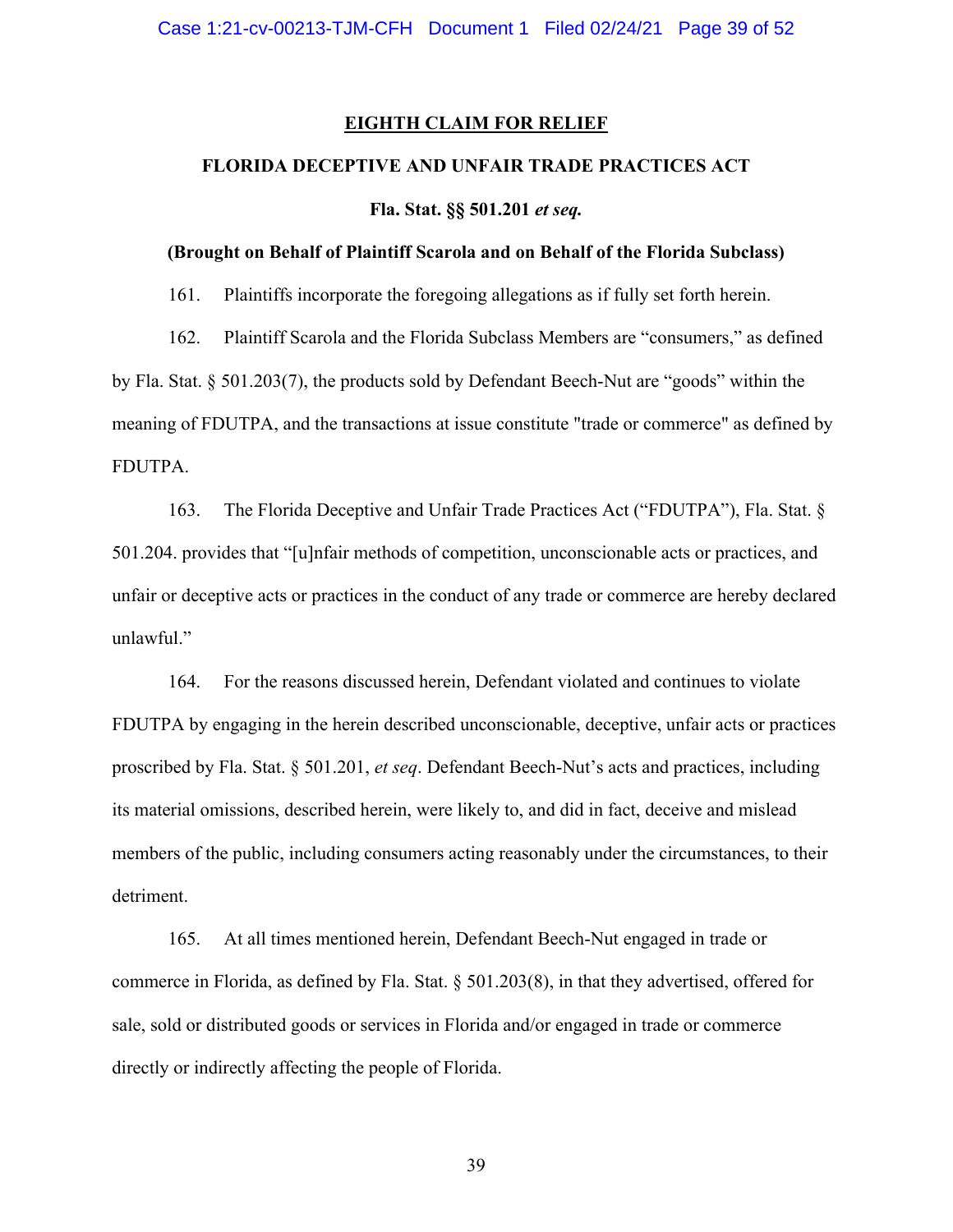#### Case 1:21-cv-00213-TJM-CFH Document 1 Filed 02/24/21 Page 40 of 52

166. Defendant Beech-Nut repeatedly advertised, both on the labels for Beech-Nut Baby Foods Products, on its websites, and through a national advertising campaigns, among other items, that Beech-Nut Baby Foods were and are safe and healthy for infant and child consumption. Defendant Beech-Nut failed to disclose the material information that Beech-Nut Baby Foods contained unsafe levels of toxic heavy metals.

167. Defendant Beech-Nut's representations and omissions were material because they were likely to deceive reasonable consumers to induce them to purchase Beech-Nut Baby Foods without being aware that Beech-Nut Baby Foods contained unsafe levels of toxic heavy metals. As a direct and proximate result of Defendant's unfair and deceptive acts or practices, Plaintiff Scarola and Florida Subclass Members suffered damages by purchasing Beech-Nut Baby Foods because they would not have purchased Beech-Nut Baby Foods had they known the truth, and they received a product that was worthless because it contains unsafe levels of toxic heavy metals.

168. Defendant Beech-Nut's deceptive trade practices caused injury in fact and actual damages Plaintiff Scarola and Florida Subclass Members in the form of the loss or diminishment of value of Beech-Nut Baby Foods Plaintiff Scarola and Florida Subclass Members purchased, which allowed Defendant to profit at the expense of Plaintiff Scarola and Florida Subclass Members. The injuries Plaintiff Scarola and Florida Subclass Members were to legally protected interests. The gravity of the harm of Defendant Beech-Nut's actions is significant and there is no corresponding benefit to consumers of such conduct.

169. Plaintiff Scarola and the Florida Subclass Members seek relief for the injuries they have suffered as a result of Defendant Beech-Nut's unfair and deceptive acts and practices, as provided by Fla. Stat.  $\S$  501.211 and applicable law.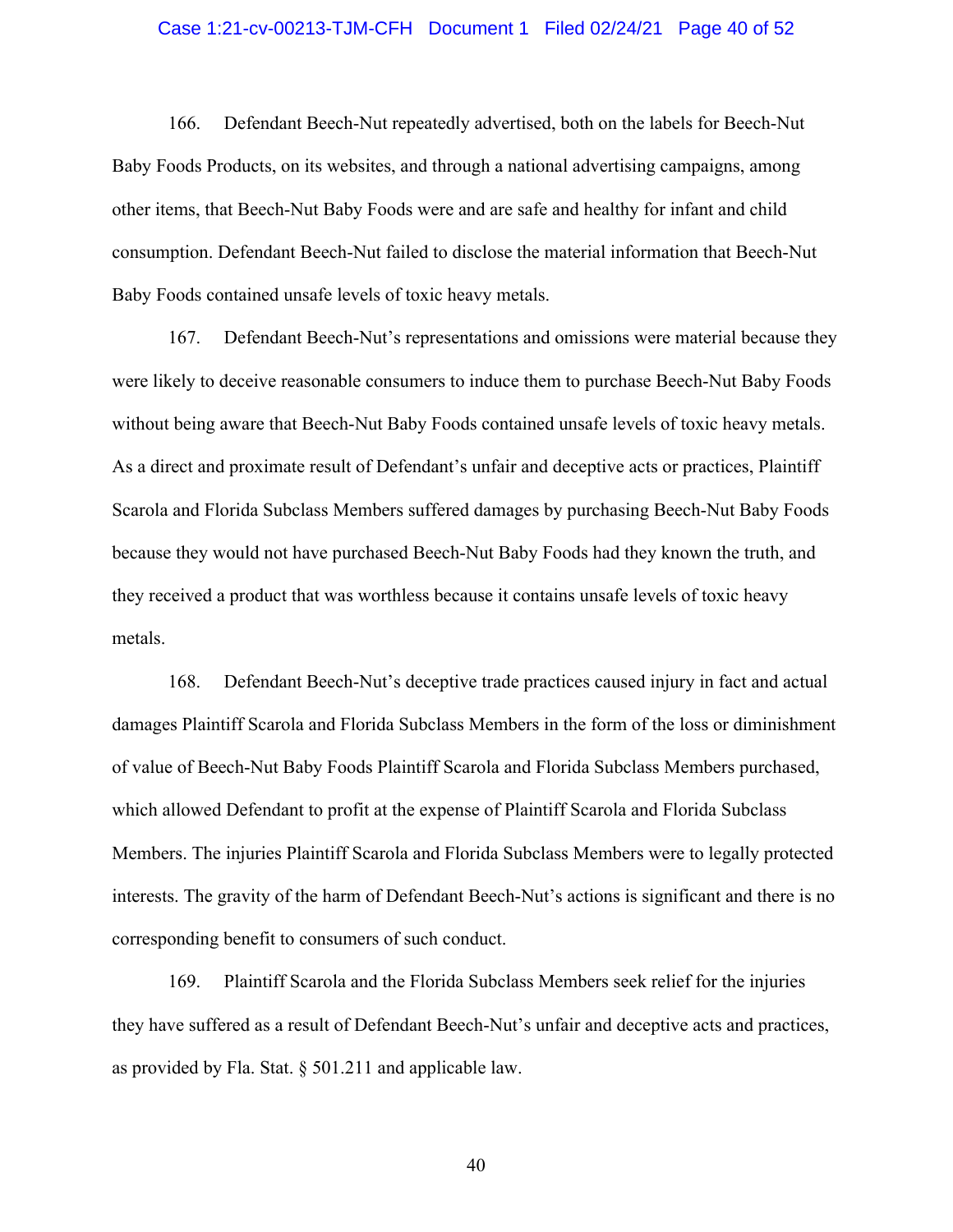#### **NINTH CLAIM FOR RELIEF**

#### **GEORGIA FAIR BUSINESS PRACTICES ACT**

**O.C.G.A. §§ 10-1-390** *et seq***.** 

#### **(Brought on Behalf of Plaintiff Sams and on behalf of the Georgia Subclass)**

170. Plaintiffs incorporate the foregoing allegations as if fully set forth herein.

171. Plaintiff Sams and Georgia Subclass Members are "consumers" within the meaning of O.C.G.A. § 10-1-392(6).

172. Plaintiff Sams' and Georgia Subclass Members' purchases of Beech-Nut Baby Foods are "consumer transactions" within the meaning of O.C.G.A. § 10-1-392(10).

173. At all times mentioned herein, Defendant Beech-Nut engaged in trade or commerce in Georgia, as defined by O.C.G.A. § 10-1-392(28), in that they advertised, distributed, offered for sale, sold or distributed goods or services in Georgia and/or engaged in trade or commerce directly or indirectly affecting the people of Georgia.

174. The Georgia Fair Business Practices Act ("GFBPA"), O.C.G.A. § 10-1-393(a) provides that "[u]nfair or deceptive acts or practices in the conduct of consumer transactions and consumer acts or practices in trade or commerce are declared unlawful."

175. For the reasons discussed herein, Defendant violated and continues to violate the GFBPA by engaging in the herein described unconscionable, deceptive, unfair acts or practices proscribed by O.C.G.A. § 10-1-393 *et seq.* Defendant Beech-Nut's acts and practices, including its material omissions, described herein, were likely to, and did in fact, deceive and mislead members of the public, including consumers acting reasonably under the circumstances, to their detriment.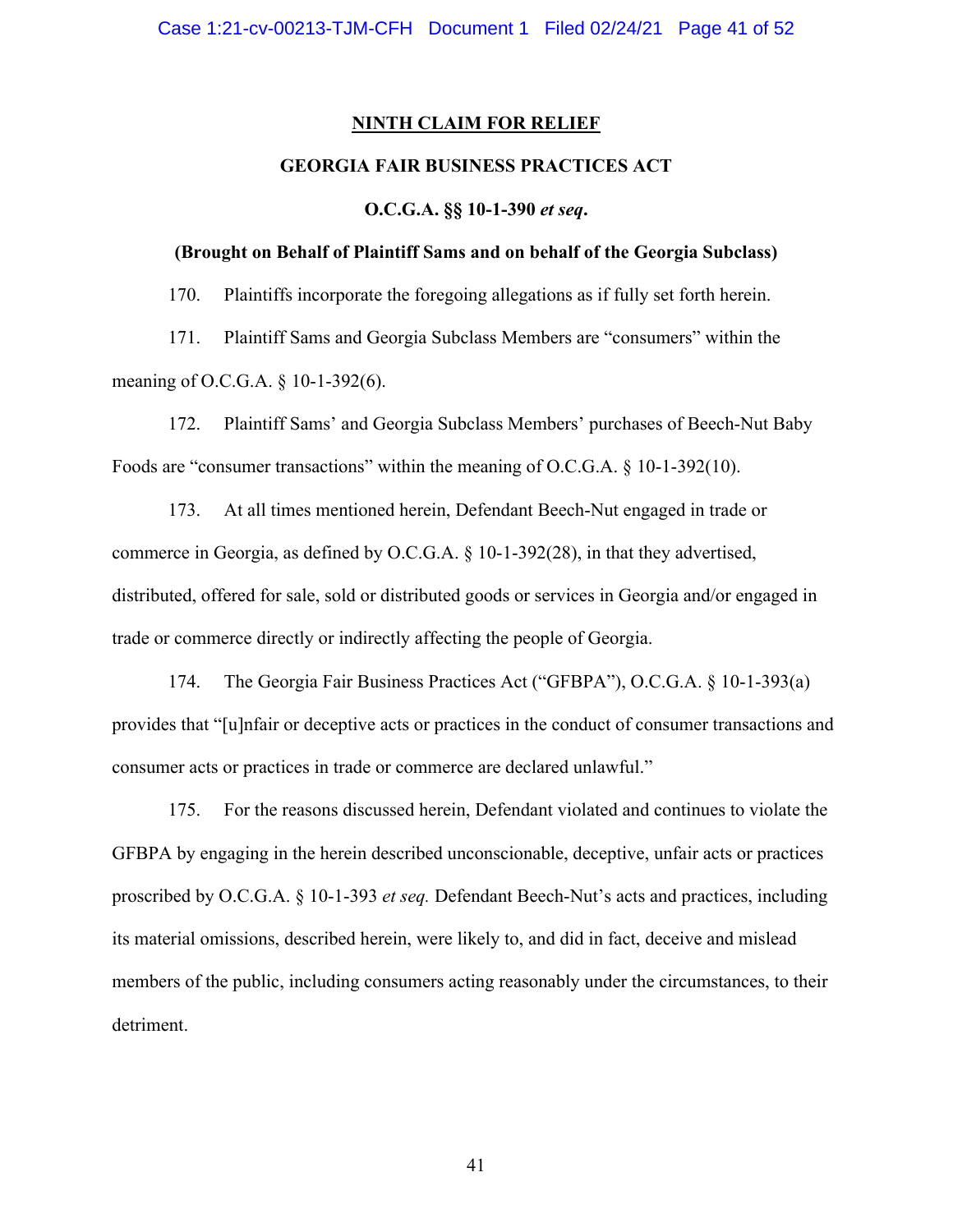#### Case 1:21-cv-00213-TJM-CFH Document 1 Filed 02/24/21 Page 42 of 52

176. Defendant Beech-Nut repeatedly advertised, both on the labels for Beech-Nut Baby Foods Products, on its websites, and through a national advertising campaigns, among other items, that Beech-Nut Baby Foods were and are safe and healthy for infant and child consumption. Defendant Beech-Nut failed to disclose the material information that Beech-Nut Baby Foods contained unsafe levels of toxic heavy metals.

177. Defendant Beech-Nut's representations and omissions were material because they were likely to deceive reasonable consumers to induce them to purchase Beech-Nut Baby Foods without being aware that Beech-Nut Baby Foods contained unsafe levels of toxic heavy metals. As a direct and proximate result of Defendant's unfair and deceptive acts or practices, Plaintiff Sams and Georgia Subclass Members suffered damages by purchasing Beech-Nut Baby Foods because they would not have purchased Beech-Nut Baby Foods had they known the truth, and they received a product that was worthless because it contains unsafe levels of toxic heavy metals.

178. Defendant Beech-Nut's deceptive trade practices caused injury in fact and actual damages Plaintiff Sams and Georgia Subclass Members in the form of the loss or diminishment of value of Beech-Nut Baby Foods Plaintiff Sams and Georgia Subclass Members purchased, which allowed Defendant to profit at the expense of Plaintiff Sams and Georgia Subclass Members. The injuries Plaintiff Sams and Georgia Subclass Members were to legally protected interests. The gravity of the harm of Defendant Beech-Nut's actions is significant and there is no corresponding benefit to consumers of such conduct.

179. Plaintiff Sams and Georgia Subclass Members seek relief for the injuries they have suffered as a result of Defendant Beech-Nut's unfair and deceptive acts and practices, as provided by O.C.G.A § 10-1-399 and applicable law.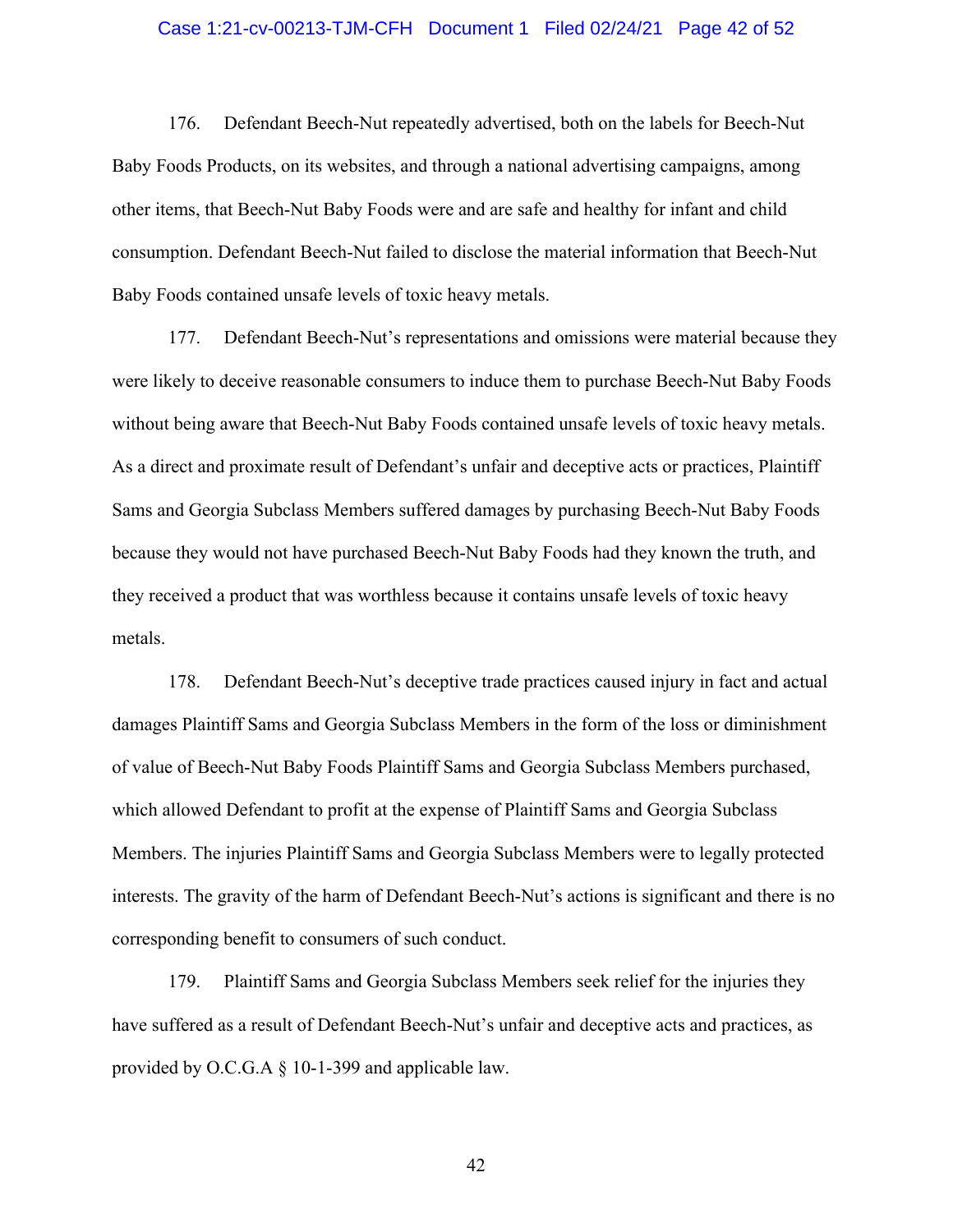#### **TENTH CLAIM FOR RELIEF**

#### **MICHIGAN CONSUMER PROTECTION ACT**

#### **MCL §§ 445** *et seq.*

#### **(Brought on Behalf of Plaintiff Allen and on behalf of the Michigan Subclass)**

180. Plaintiffs incorporate the foregoing allegations as if fully set forth herein.

181. Plaintiff Allen and Michigan Subclass members are residents of the State of Michigan.

182. At all times mentioned herein, Defendant Beech-Nut engaged in "trade or commerce" in Michigan, as defined by MCL § 445.902(g), in that they provided goods, property, or services primarily for personal, family, or household purposes, and advertised, solicited, offered for sale, and sold goods or services.

183. The Michigan Consumer Protection Act ("MCPA"), MCL § 445.903 provides that "[u]nfair, unconscionable, or deceptive methods, acts, or practices in the conduct of trade or commerce are unlawful[.]"

184. For the reasons discussed herein, Defendant violated and continues to violate the MCPA by engaging in the herein described unconscionable, deceptive, unfair acts or practices proscribed by MCL § 445.903 *et seq.* Defendant Beech-Nut's acts and practices, including its material omissions, described herein, were likely to, and did in fact, deceive and mislead members of the public, including consumers acting reasonably under the circumstances, to their detriment.

185. Defendant Beech-Nut repeatedly advertised, both on the labels for Beech-Nut Baby Foods Products, on its websites, and through a national advertising campaigns, among other items, that Beech-Nut Baby Foods were and are safe and healthy for infant and child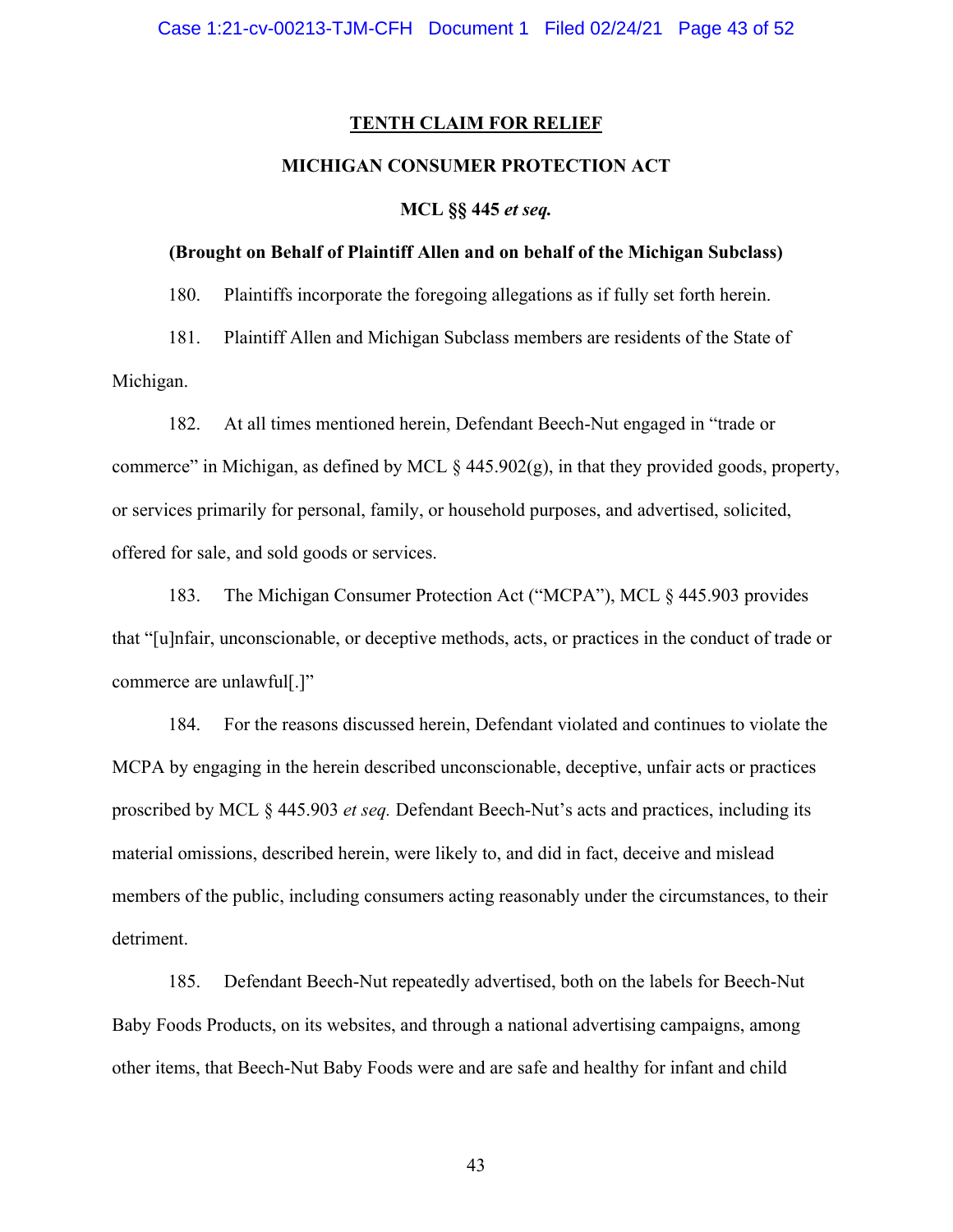#### Case 1:21-cv-00213-TJM-CFH Document 1 Filed 02/24/21 Page 44 of 52

consumption. Defendant Beech-Nut failed to disclose the material information that Beech-Nut Baby Foods contained unsafe levels of toxic heavy metals.

186. Defendant Beech-Nut's representations and omissions were material because they were likely to deceive reasonable consumers to induce them to purchase Beech-Nut Baby Foods without being aware that Beech-Nut Baby Foods contained unsafe levels of toxic heavy metals. As a direct and proximate result of Defendant's unfair and deceptive acts or practices, Plaintiff Allen and Michigan Subclass Members suffered damages by purchasing Beech-Nut Baby Foods because they would not have purchased Beech-Nut Baby Foods had they known the truth, and they received a product that was worthless because it contains unsafe levels of toxic heavy metals.

187. Defendant Beech-Nut's deceptive trade practices caused injury in fact and actual damages Plaintiff Allen and Michigan Subclass Members in the form of the loss or diminishment of value of Beech-Nut Baby Foods Plaintiff Allen and Michigan Subclass Members purchased, which allowed Defendant to profit at the expense of Plaintiff Allen and Michigan Subclass Members. The injuries Plaintiff Allen and Michigan Subclass Members were to legally protected interests. The gravity of the harm of Defendant Beech-Nut's actions is significant and there is no corresponding benefit to consumers of such conduct.

188. Plaintiff Allen and Michigan Subclass Members seek relief for the injuries they have suffered as a result of Defendant Beech-Nut's unfair and deceptive acts and practices, as provided by MCL § 445.911 and applicable law.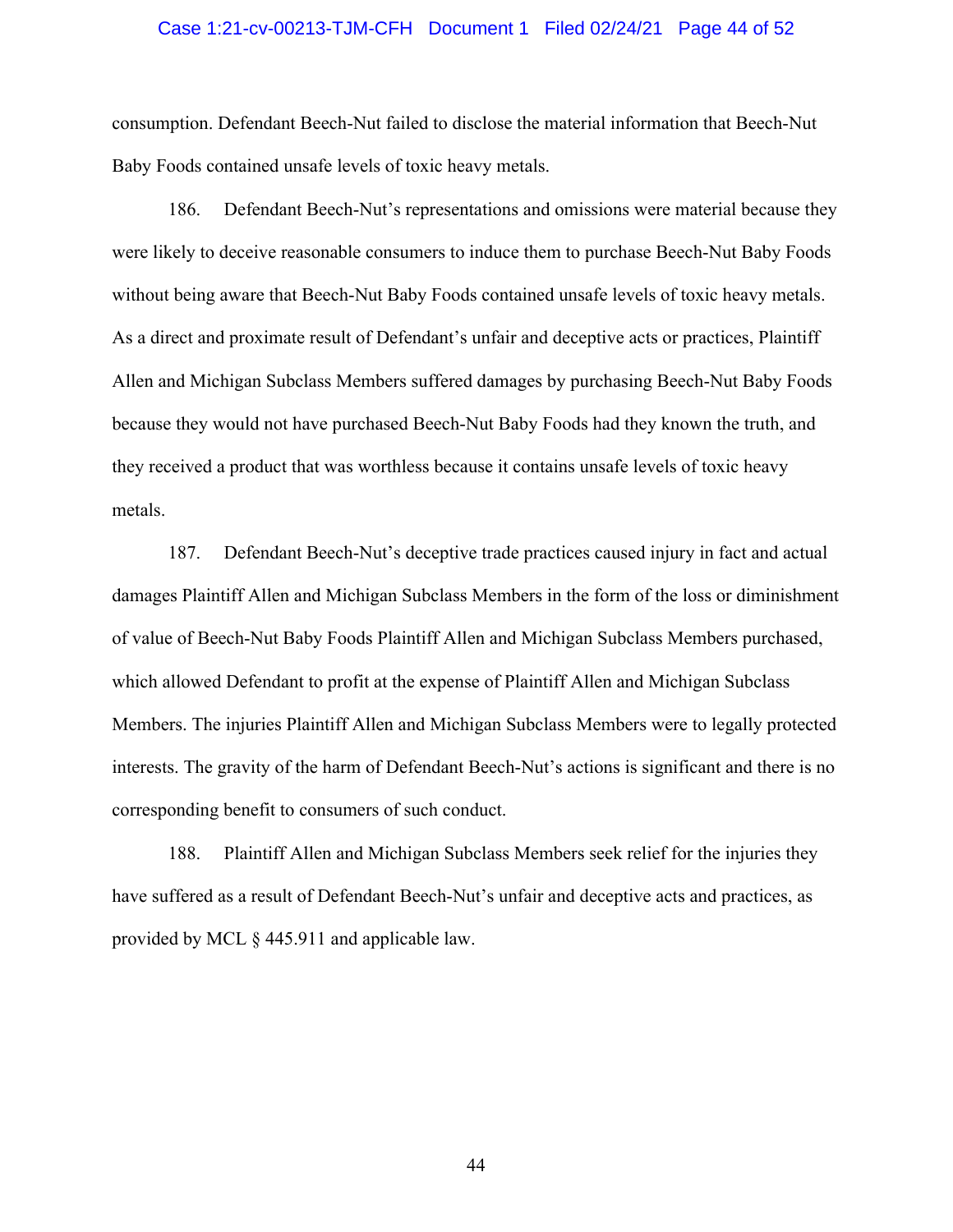#### **ELEVENTH CLAIM FOR RELIEF**

#### **MISSOURI MERCHANDISING PRACTICES ACT**

**Mo. Rev. Stat. §§ 407 et seq.** 

#### **(Brought on Behalf of Plaintiff Harrison on Behalf of the Missouri Subclass)**

189. Plaintiffs incorporate the foregoing allegations as if fully set forth herein.

190. Plaintiff Harrison and Missouri Subclass members are residents of the State of Missouri.

191. At all times mentioned herein, Defendant Beech-Nut engaged in "trade" or "commerce" in Missouri, as defined by Mo. Rev. Stat. § 407.010(7), in that they advertised, offered for sale, and sold provided goods, property, or services primarily for personal, family, or household purposes, and advertised, solicited, offered for sale, and sold "services", "property", "article[s]", "commodit[ies]" or "thing[s] of value" in Missouri.

192. Plaintiff Harrison and Missouri Subclass members purchased Beech-Nut Baby Foods "primarily for personal, family or household purposes." Mo. Rev. Stat. § 407.025(1).

193. The Missouri Merchandising Practices Act ("MMPA"), Mo. Rev. Stat. § 407.020 provides that "[t]he act, use or employment by any person of any deception, fraud, false pretense, false promise, misrepresentation, unfair practice or the concealment, suppression, or omission of any material fact in connection with the sale or advertisement of any merchandise in trade or commerce…in the state of Missouri, is declared to be an unlawful practice."

194. For the reasons discussed herein, Defendant violated and continues to violate the MMPA by engaging in the herein described unconscionable, deceptive, unfair acts or practices proscribed by Mo. Rev. Stat. § 407.020 *et seq.* Defendant Beech-Nut's acts and practices, including its material omissions, described herein, were likely to, and did in fact, deceive and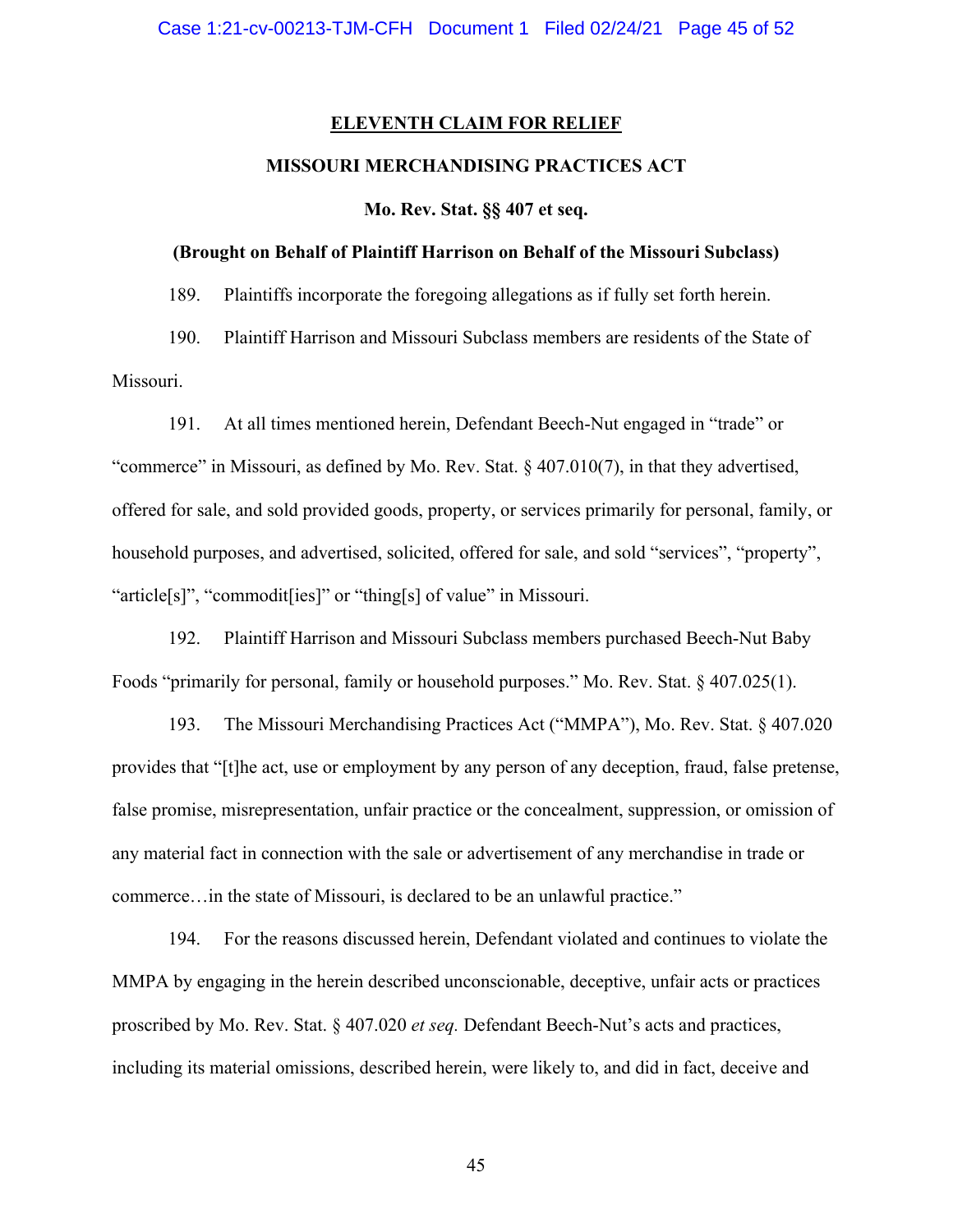#### Case 1:21-cv-00213-TJM-CFH Document 1 Filed 02/24/21 Page 46 of 52

mislead members of the public, including consumers acting reasonably under the circumstances, to their detriment.

195. Defendant Beech-Nut repeatedly advertised, both on the labels for Beech-Nut Baby Foods Products, on its websites, and through a national advertising campaigns, among other items, that Beech-Nut Baby Foods were and are safe and healthy for infant and child consumption. Defendant Beech-Nut failed to disclose the material information that Beech-Nut Baby Foods contained unsafe levels of toxic heavy metals.

196. Defendant Beech-Nut's representations and omissions were material because they were likely to deceive reasonable consumers to induce them to purchase Beech-Nut Baby Foods without being aware that Beech-Nut Baby Foods contained unsafe levels of toxic heavy metals. As a direct and proximate result of Defendant's unfair and deceptive acts or practices, Plaintiff Harrison and Missouri Subclass Members suffered damages by purchasing Beech-Nut Baby Foods because they would not have purchased Beech-Nut Baby Foods had they known the truth, and they received a product that was worthless because it contains unsafe levels of toxic heavy metals.

197. Defendant Beech-Nut's deceptive trade practices caused injury in fact and actual damages Plaintiff Harrison and Missouri Subclass Members in the form of the loss or diminishment of value of Beech-Nut Baby Foods Plaintiff Harrison and Missouri Subclass Members purchased, which allowed Defendant to profit at the expense of Plaintiff Harrison and Missouri Subclass Members. The injuries Plaintiff Harrison and Missouri Subclass Members were to legally protected interests. The gravity of the harm of Defendant Beech-Nut's actions is significant and there is no corresponding benefit to consumers of such conduct.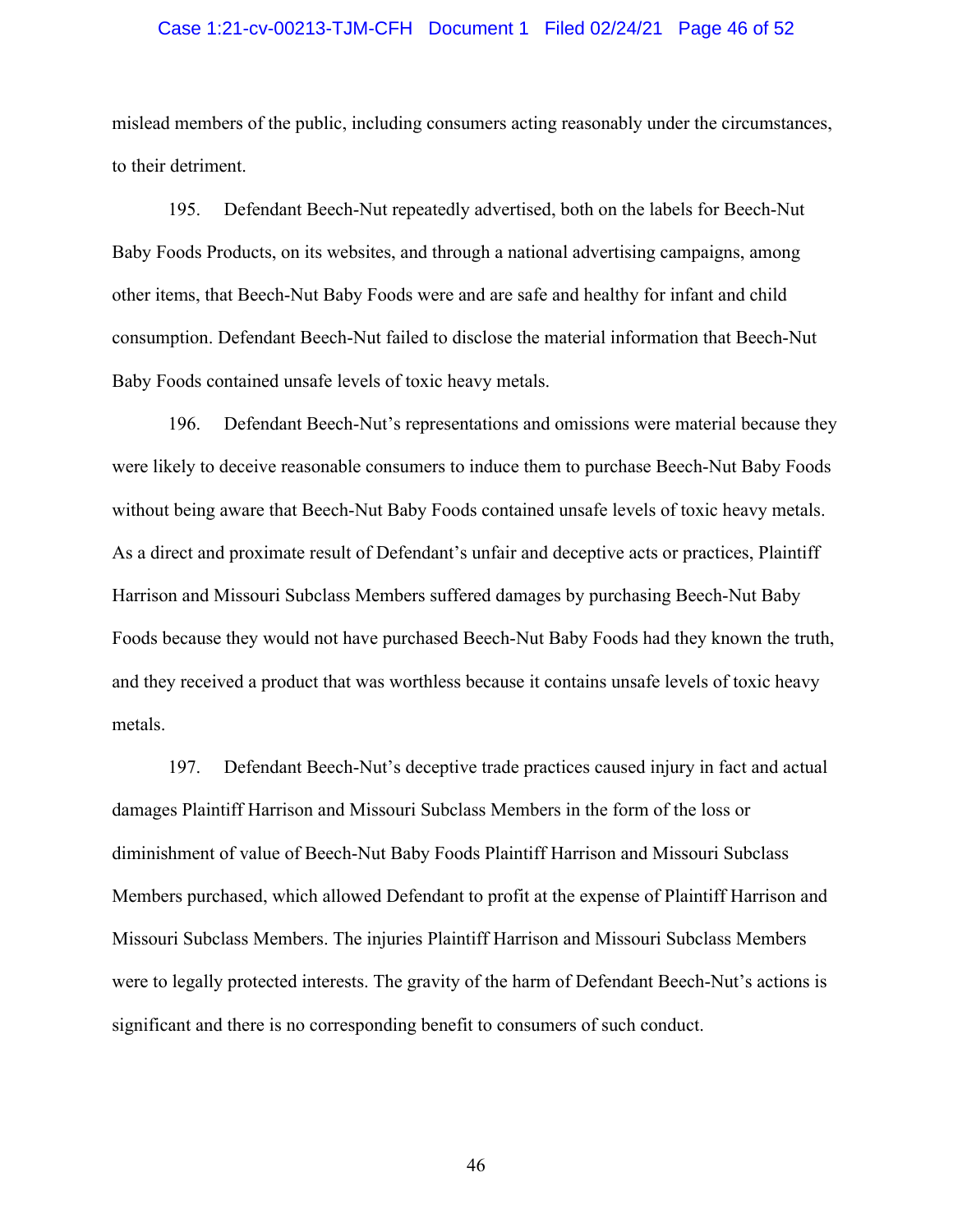#### Case 1:21-cv-00213-TJM-CFH Document 1 Filed 02/24/21 Page 47 of 52

198. Plaintiff Harrison and Missouri Subclass Members seek relief for the injuries they have suffered as a result of Defendant Beech-Nut's unfair and deceptive acts and practices, as provided by Mo. Rev. Stat. § 407.025 and applicable law.

#### **TWELFTH CLAIM FOR RELIEF**

#### **PENNSYLVANIA UNFAIR TRADE PRACTICES**

#### **AND CONSUMER PROTECTION LAW**

#### **73 Pa. Cons. Stat. Ann. §§ 201-1 et seq.**

#### **(Brought on Behalf of Plaintiff Grossi on Behalf of the Pennsylvania Subclass)**

199. Plaintiffs incorporate the foregoing allegations as if fully set forth herein.

200. Plaintiff Grossi and Pennsylvania Subclass Members are residents of the Commonwealth of Pennsylvania.

201. At all times mentioned herein, Defendant Beech-Nut engaged in "trade" or "commerce" in Pennsylvania, as defined by 73 Pa. Cons. Stat. Ann. § 201-2(3), in that they advertised, offered for sale, and sold provided goods, property, or services primarily for personal, family, or household purposes, and advertised, solicited, offered for sale, and sold "services", "property", "article[s]", "commodit[ies]" or "thing[s] of value" in Pennsylvania.

202. Plaintiff Grossi and Pennsylvania Subclass members purchased Beech-Nut Baby Foods "primarily for personal, family or household purposes." 73 Pa. Const. Stat. Ann. § 201- 9.2.

203. Pennsylvania's Unfair Trade Practices and Consumer Protection Law ("UTCPL"), 73 Pa. Cons. Stat. Ann. § 201-3 provides that "[u]nfair methods of competition and unfair or deceptive acts or practices in the conduct of any trade or commerce . . . are hereby declared unlawful."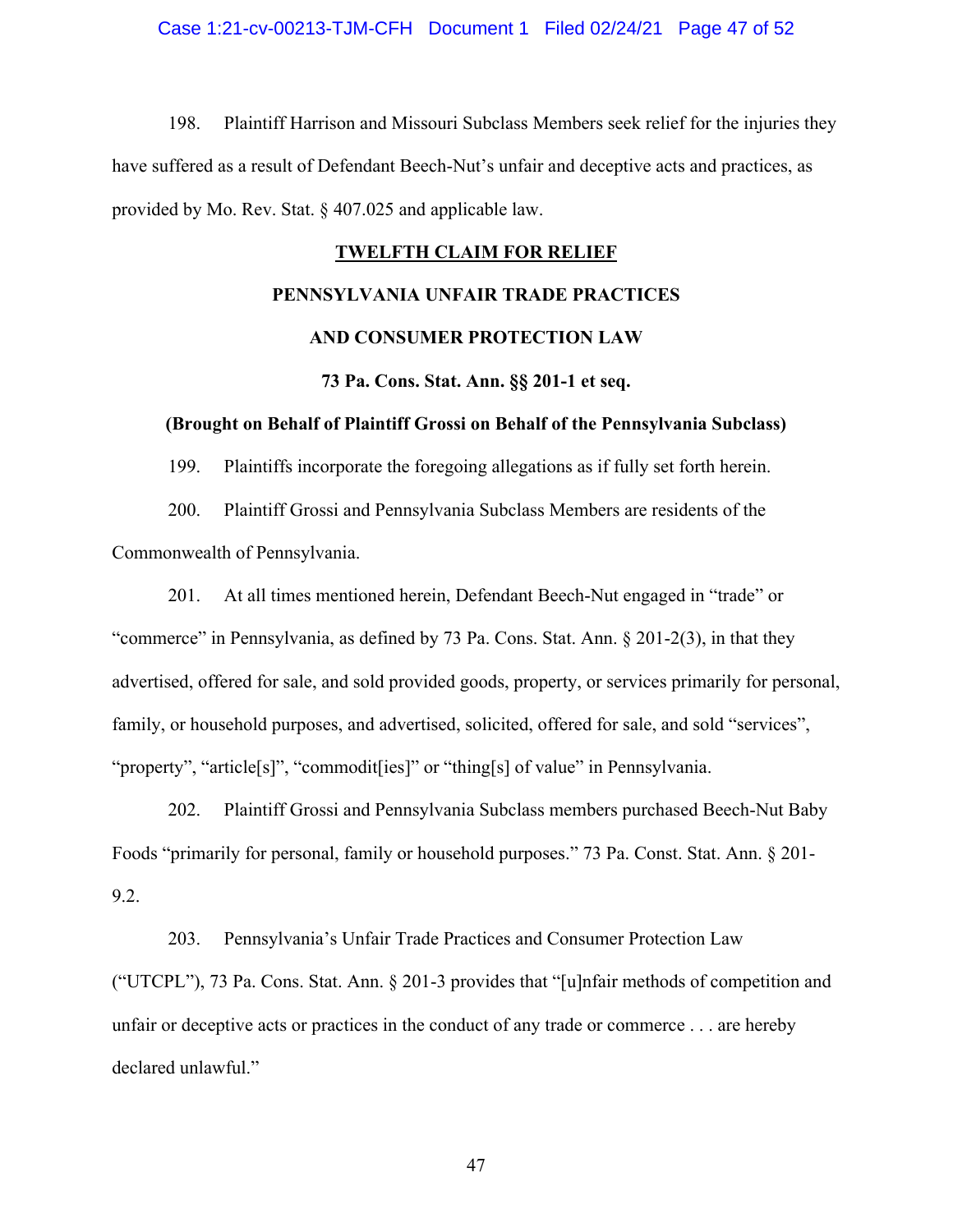#### Case 1:21-cv-00213-TJM-CFH Document 1 Filed 02/24/21 Page 48 of 52

204. For the reasons discussed herein, Defendant violated and continues to violate the UTCPL by engaging in the herein described unconscionable, deceptive, unfair acts or practices proscribed by UTCPL §§ 201-1 *et seq.* Defendant Beech-Nut's acts and practices, including its material omissions, described herein, were likely to, and did in fact, deceive and mislead members of the public, including consumers acting reasonably under the circumstances, to their detriment.

205. Defendant Beech-Nut repeatedly advertised, both on the labels for Beech-Nut Baby Foods Products, on its websites, and through a national advertising campaigns, among other items, that Beech-Nut Baby Foods were and are safe and healthy for infant and child consumption. Defendant Beech-Nut failed to disclose the material information that Beech-Nut Baby Foods contained unsafe levels of toxic heavy metals.

206. Defendant Beech-Nut's representations and omissions were material because they were likely to deceive reasonable consumers to induce them to purchase Beech-Nut Baby Foods without being aware that Beech-Nut Baby Foods contained unsafe levels of toxic heavy metals. As a direct and proximate result of Defendant's unfair and deceptive acts or practices, Plaintiff Grossi and Pennsylvania Subclass Members suffered damages by purchasing Beech-Nut Baby Foods because they would not have purchased Beech-Nut Baby Foods had they known the truth, and they received a product that was worthless because it contains unsafe levels of toxic heavy metals.

207. Defendant Beech-Nut's deceptive trade practices caused injury in fact and actual damages Plaintiff Grossi and Pennsylvania Subclass Members in the form of the loss or diminishment of value of Beech-Nut Baby Foods Plaintiff Grossi and Pennsylvania Subclass Members purchased, which allowed Defendant to profit at the expense of Plaintiff Grossi and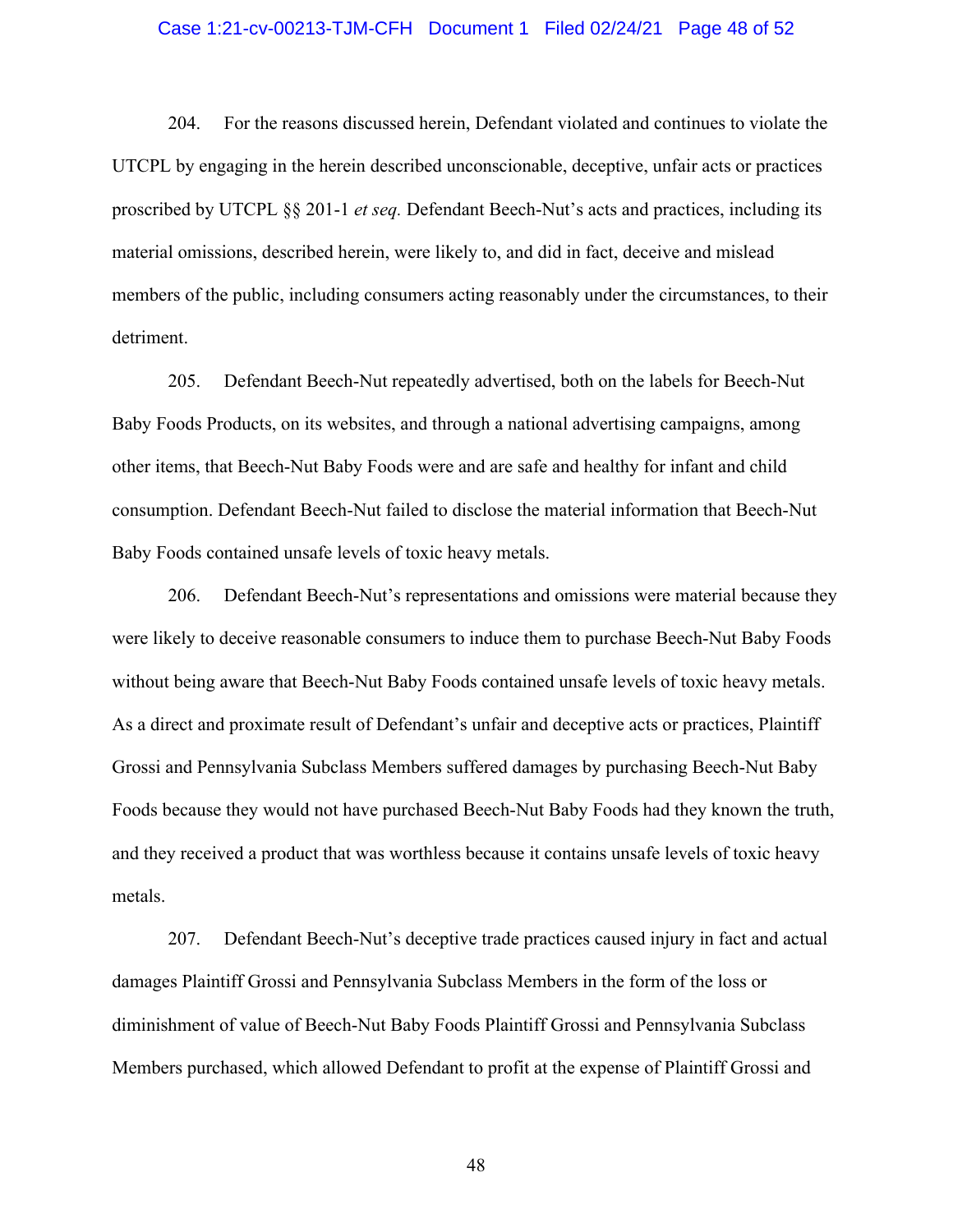#### Case 1:21-cv-00213-TJM-CFH Document 1 Filed 02/24/21 Page 49 of 52

Pennsylvania Subclass Members. The injuries Plaintiff Grossi and Pennsylvania Subclass Members were to legally protected interests. The gravity of the harm of Defendant Beech-Nut's actions is significant and there is no corresponding benefit to consumers of such conduct. Plaintiff Grossi and Pennsylvania Subclass Members seek relief for the injuries they have suffered as a result of Defendant Beech-Nut's unfair and deceptive acts and practices, as provided by 73 Pa. Cons. Stat. Ann. § 201-9.2 and applicable law.

#### **THIRTEENTH CLAIM FOR RELIEF**

## **TEXAS DECEPTIVE TRADE PRACTICES AND CONSUMER PROTECTION ACT Tex. Bus. & Com. Code §§ 17.41** *et seq.*

#### **(Brought on Behalf of Plaintiff Hyden on Behalf of the Texas Subclass)**

208. Plaintiffs incorporate the foregoing allegations as if fully set forth herein.

209. Plaintiffs, the Class, and Subclasses intend to assert a claim under the Texas Deceptive Trade Practices Act ("TDTPA") against Defendant. Plaintiffs intend to provide Defendant written notice of the specific complaint and damages to Defendant in accordance with Tex. Bus. & Com. Code § 17.505. Subject to the response, if any, by Defendant within 60 days of the notice, Plaintiffs, on behalf of themselves and the Classes, shall amend the Complaint to include this Claim for Relief and demand all appropriate relief under the TDTPA.

210. Plaintiff Hyden and Texas Subclass Members are residents of the State of Texas.

211. At all material times herein, Defendant Beech-Nut engaged in "trade" or "commerce" in as defined by the Texas Deceptive Trade Practices and Consumer Protection Act ("TDTPA").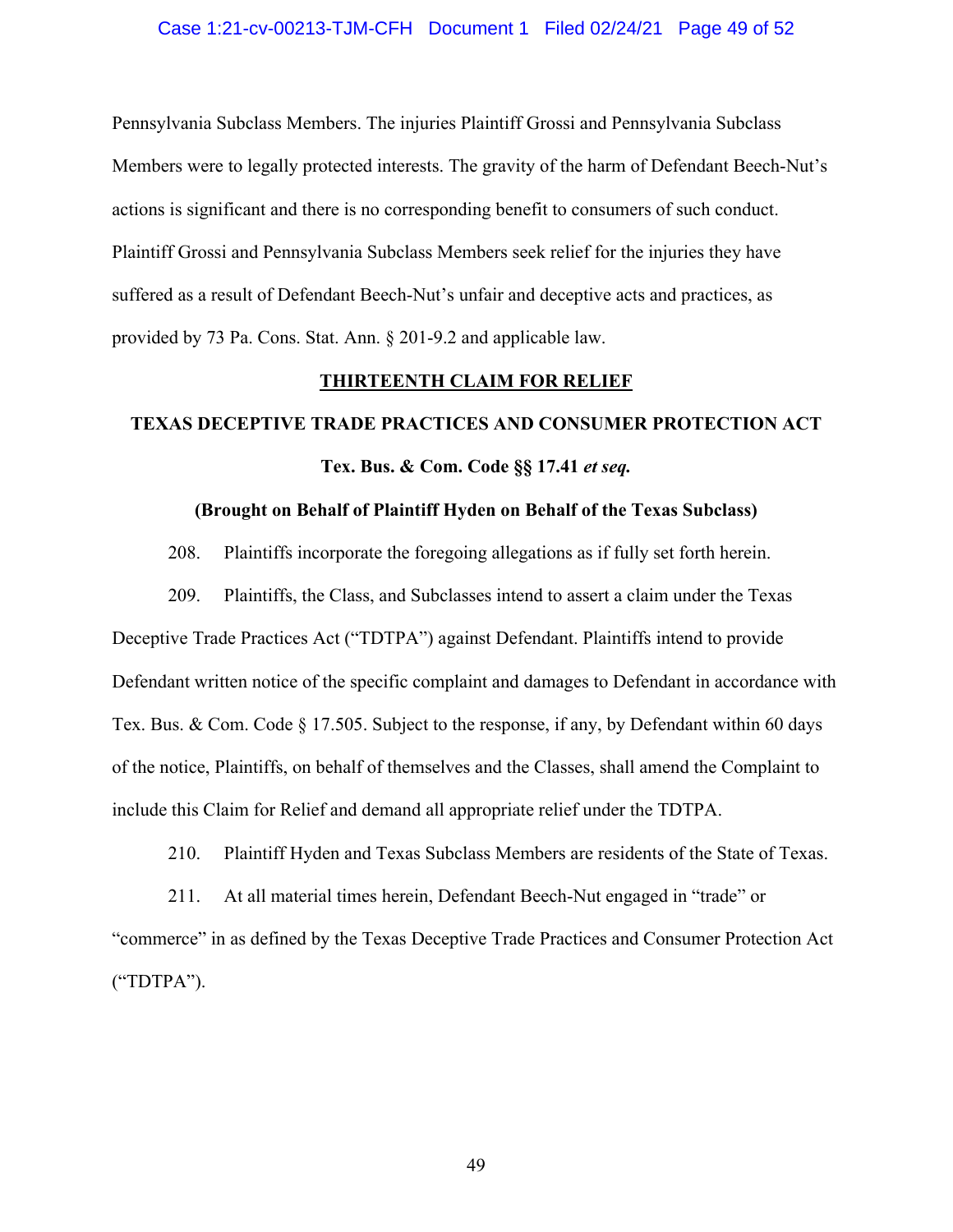#### Case 1:21-cv-00213-TJM-CFH Document 1 Filed 02/24/21 Page 50 of 52

212. The Texas Deceptive Trade Practices and Consumer Protection Act, ("TDTPA") , Tex. Bus. & Com. Code § 17.46, makes it unlawful to commit "[f]alse, misleading, or deceptive acts or practices in the conduct of any trade or commerce."

213. For the reasons discussed herein, Defendant violated and continues to violate the TDTPA by engaging in the herein described unconscionable, deceptive, unfair acts or practices proscribed by TDTPA §§ 17.41 *et seq*. Defendant Beech-Nut's acts and practices, including its material omissions, described herein, were likely to, and did in fact, deceive and mislead members of the public, including consumers acting reasonably under the circumstances, to their detriment.

214. Defendant Beech-Nut repeatedly advertised, both on the labels for Beech-Nut Baby Foods Products, on its websites, and through a national advertising campaigns, among other items, that Beech-Nut Baby Foods were and are safe and healthy for infant and child consumption. Defendant Beech-Nut failed to disclose the material information that Beech-Nut Baby Foods contained unsafe levels of toxic heavy metals.

215. Defendant Beech-Nut's representations and omissions were material because they were likely to deceive reasonable consumers to induce them to purchase Beech-Nut Baby Foods without being aware that Beech-Nut Baby Foods contained unsafe levels of toxic heavy metals. As a direct and proximate result of Defendant's unfair and deceptive acts or practices, Plaintiff Hyden and Texas Subclass Members suffered damages by purchasing Beech-Nut Baby Foods because they would not have purchased Beech-Nut Baby Foods had they known the truth, and they received a product that was worthless because it contains unsafe levels of toxic heavy metals.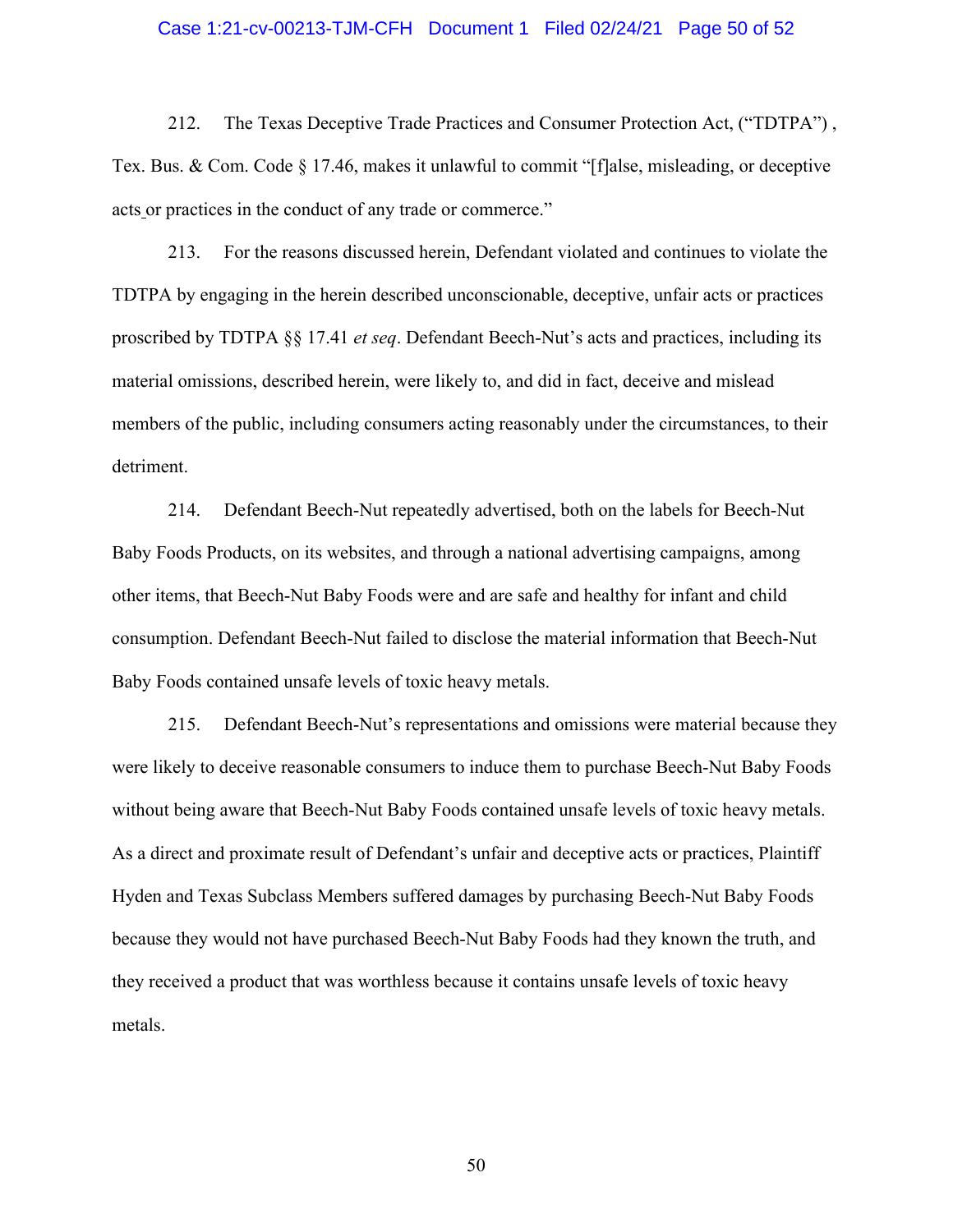#### Case 1:21-cv-00213-TJM-CFH Document 1 Filed 02/24/21 Page 51 of 52

216. Defendant Beech-Nut's deceptive trade practices caused injury in fact and actual damages Plaintiff Hyden and Texas Subclass Members in the form of the loss or diminishment of value of Beech-Nut Baby Foods Plaintiff Hyden and Texas Subclass Members purchased, which allowed Defendant to profit at the expense of Plaintiff Hyden and Texas Subclass Members. The injuries Plaintiff Hyden and Texas Subclass Members were to legally protected interests. The gravity of the harm of Defendant Beech-Nut's actions is significant and there is no corresponding benefit to consumers of such conduct.

217. Plaintiff Hyden and Texas Subclass Members seek relief for the injuries they have suffered as a result of Defendant Beech-Nut's unfair and deceptive acts and practices, as provided by TDTPA and applicable law.

#### **PRAYER FOR RELIEF**

WHEREFORE, Plaintiffs, individually and on behalf of all others similarly situated, prays for judgment against the Defendant as to each and every count, including:

A. An order declaring this action to be a proper class action, appointing Plaintiffs and their counsel to represent the Class and Subclasses, and requiring Defendant to bear the costs of class notice;

B. An order enjoining Defendant from selling the Beech-Nut Baby Foods until the levels of heavy metals are removed or full disclosure of the presence of such appears on all labels, packaging, and advertising;

C. An order enjoining Defendant from selling the Beech-Nut Baby Foods in any manner suggesting or implying that they are healthy, natural, and safe for consumption;

D. An order requiring Defendant to engage in a corrective advertising campaign and engage in further necessary affirmative injunctive relief, such as recalling existing products;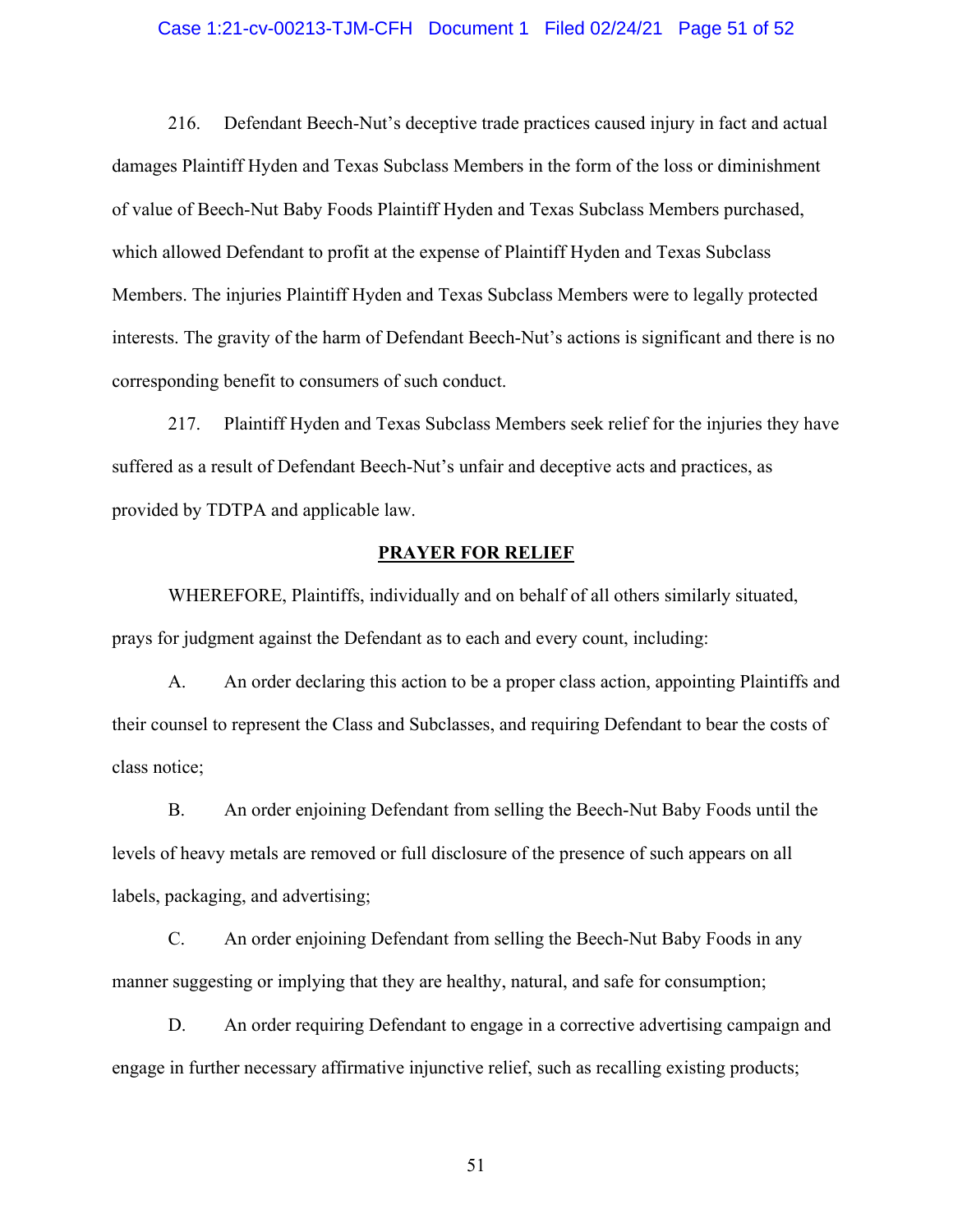#### Case 1:21-cv-00213-TJM-CFH Document 1 Filed 02/24/21 Page 52 of 52

E. An order requiring Defendant to engage in testing of its finished products to measure the levels of heavy metals; and

F. An order awarding declaratory relief, and any further retrospective or prospective injunctive relief permitted by law or equity, including enjoining Defendant from continuing the unlawful practices alleged herein, and injunctive relief to remedy Defendant's past conduct.

#### **DEMAND FOR JURY TRIAL**

Plaintiffs demand a trial by jury for all issues so triable.

Dated: February 24, 2021 Respectfully submitted,

#### **FARUQI & FARUQI, LLP**

*/s/ Innessa M. Huot*  Innessa M. Huot (Bar Roll #519963) 685 Third Avenue, 26th Floor New York, NY 10017 Telephone: (212) 983-9330 Facsimile: (212) 983-9331 ihuot@faruqilaw.com

Steven L. Bloch Ian W. Sloss Zachary Rynar **SILVER GOLUB & TEITELL LLP**  184 Atlantic Street Stamford, CT 06901 Telephone: (203) 325-4491 Facsimile: (203) 325-3769 sbloch@sgtlaw.com isloss@sgtlaw.com zrynar@sgtlaw.com

*Attorneys for Plaintiff*